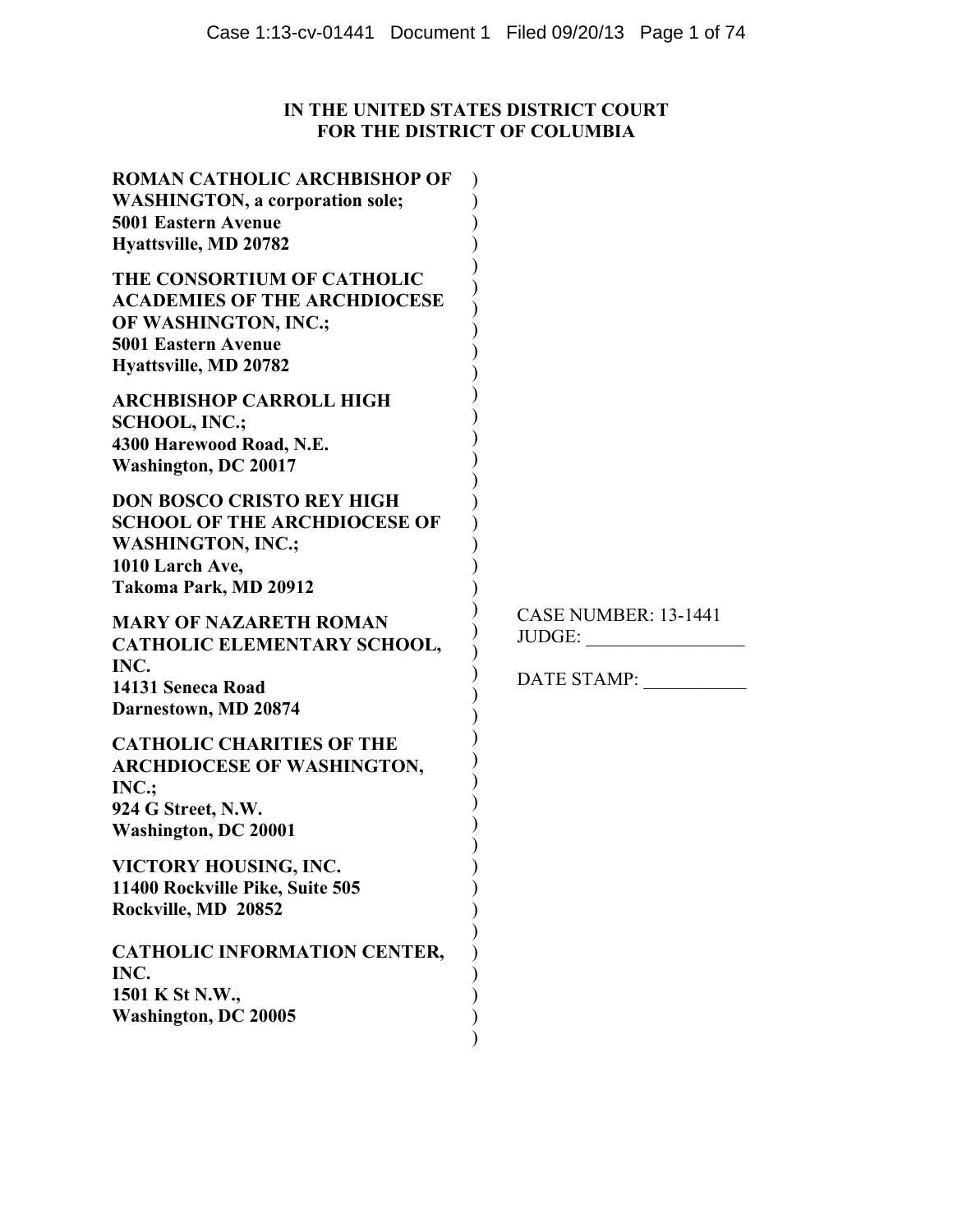) ) ) ) ) ) ) ) ) ) ) ) ) ) ) ) ) ) ) ) ) ) ) ) ) ) ) ) ) ) ) ) ) ) ) ) ) ) ) ) ) ) ) ) ) ) )

**THE CATHOLIC UNIVERSITY OF AMERICA, 620 Michigan Avenue, N.E. Washington, DC 20064** 

**THOMAS AQUINAS COLLEGE, 10,000 Ojai Road Santa Paula, California 93060** 

## *Plaintiffs*,

**v.** 

**KATHLEEN SEBELIUS, in her official capacity as Secretary of the U.S. Department of Health and Human Services; 200 Independence Avenue, S.W. Washington, DC 20201** 

**THOMAS PEREZ, in his official capacity as Secretary of the U.S. Department of Labor, 200 Constitution Avenue, N.W. Washington, DC 20210** 

**JACOB J. LEW, in his official capacity as Secretary of the U.S. Department of the Treasury; 1500 Pennsylvania Avenue, N.W. Washington, DC 20220** 

**U.S. DEPARTMENT OF HEALTH AND HUMAN SERVICES; 200 Independence Avenue, S.W. Washington, DC 20201** 

**U.S. DEPARTMENT OF LABOR; 200 Constitution Avenue, N.W. Washington, DC 20210** 

**U.S. DEPARTMENT OF THE TREASURY. 1500 Pennsylvania Avenue, N.W. Washington, DC 20220** 

*Defendants.*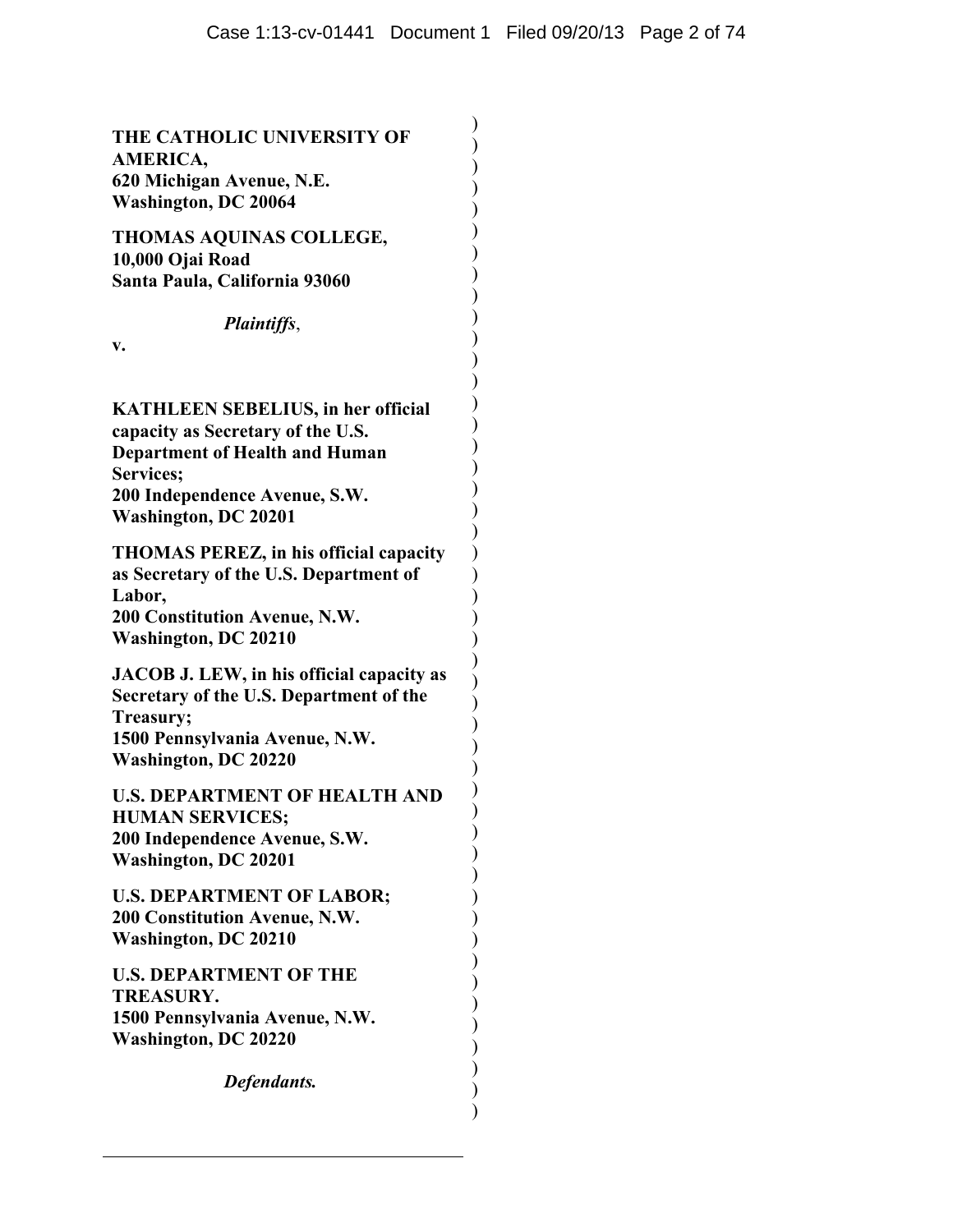## **COMPLAINT**

1. This lawsuit is about one of America's most cherished freedoms: the freedom to practice one's religion without government interference. It is not about whether people have a right to abortion-inducing products, sterilization, and contraception. Those products and services are widely available in the United States, and nothing prevents the Government itself from making them more widely available. Here, however, the Government seeks to require Plaintiffs—all of which are Catholic entities—to violate their sincerely held religious beliefs by providing, paying for, and/or facilitating access to those products and services. American history and tradition, embodied in the First Amendment to the United States Constitution and the Religious Freedom Restoration Act ("RFRA"), safeguard religious entities from such overbearing and oppressive governmental action. Plaintiffs therefore seek relief in this Court to protect this most fundamental of American rights.

2. Plaintiffs provide a wide range of spiritual, educational, and social services to members of their communities, Catholic and non-Catholic alike. Plaintiff Roman Catholic Archbishop of Washington, a corporation sole (the "Archdiocese"), not only provides pastoral care and spiritual guidance for nearly 600,000 Catholics, but also serves individuals throughout the D.C. area through its schools and multiple charitable programs. The Archdiocese's programs serve those who are most often overlooked in the community, including those with disabilities, those challenged by an unexpected prenatal diagnosis, those re-entering society from imprisonment, and those poor and marginalized with nowhere else to turn. Likewise, Plaintiffs Consortium of Catholic Academies of the Archdiocese of Washington, Inc. ("CCA" or the "Consortium"), Archbishop Carroll High School, Inc. ("Archbishop Carroll" or "Carroll"), and Don Bosco Cristo Rey High School of the Archdiocese of Washington, Inc. ("Don Bosco") are devoted to teaching a religiously and ethnically diverse student body consisting largely of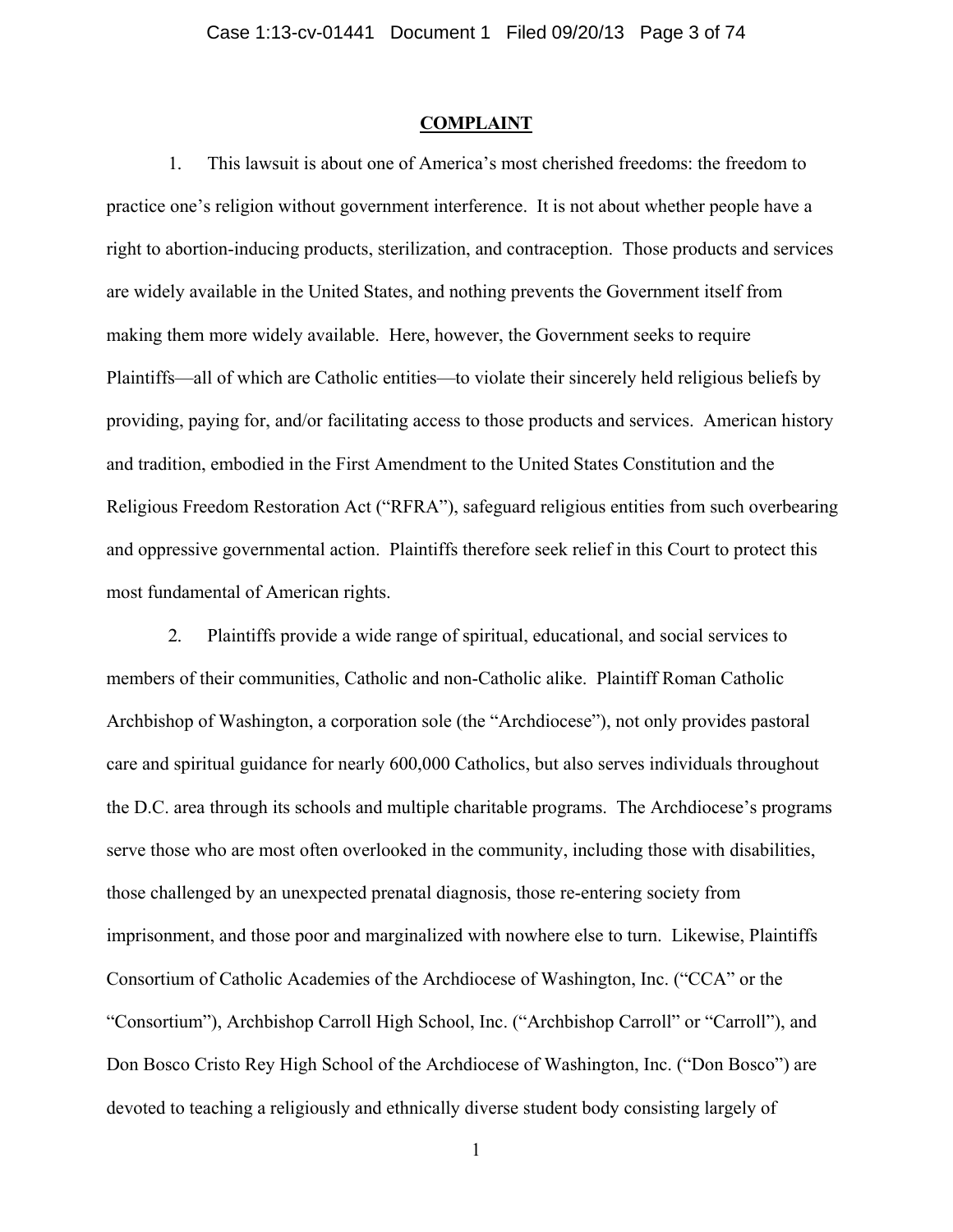### Case 1:13-cv-01441 Document 1 Filed 09/20/13 Page 4 of 74

children from low-income families. Plaintiff Mary of Nazareth Roman Catholic Elementary School, Inc. ("Mary of Nazareth") is a regional Catholic elementary school serving students from various parishes in the Archdiocese of Washington. Plaintiff Catholic Charities of the Archdiocese of Washington, Inc. ("Catholic Charities"), the largest nongovernmental social service provider in the region, offers a host of social services to thousands in need throughout the District and Maryland. For those citizens in the community who could not otherwise afford them, Catholic Charities provides free physical and mental health care, legal assistance, immigration assistance, employment training, early childhood services, education, counseling, emergency shelter, housing, and dental services. In a similar vein, Plaintiff Victory Housing, Inc. ("Victory Housing") provides affordable housing and related social services for low- and moderate-income senior citizens and families. Plaintiff Catholic Information Center, Inc. ("CIC") offers a variety of spiritual books and resources, as well as religious, intellectual, and professional programs for those living and working in Washington, D.C. For its part, Plaintiff Catholic University of America ("CUA") offers nearly 7,000 undergraduate and graduate students a rigorous education, while at the same time serving the larger community through, *inter alia*, its research centers, intellectual offerings, and charitable outreach. Likewise, Thomas Aquinas College ("TAC" or the "College") offers a Catholic liberal-arts education, fostering a community of scholars dedicated to the intellectual tradition and moral teachings of the Catholic Church.

3. Plaintiffs' work is in every respect guided by and consistent with Roman Catholic belief, including the requirement that they serve those in need, regardless of their religion. This is perhaps best captured by words attributed to St. Francis of Assisi: "Preach the Gospel at all times. Use words if necessary." As Pope Emeritus Benedict XVI has more recently put it, "[L]ove for widows and orphans, prisoners, and the sick and needy of every kind, is as essential to [the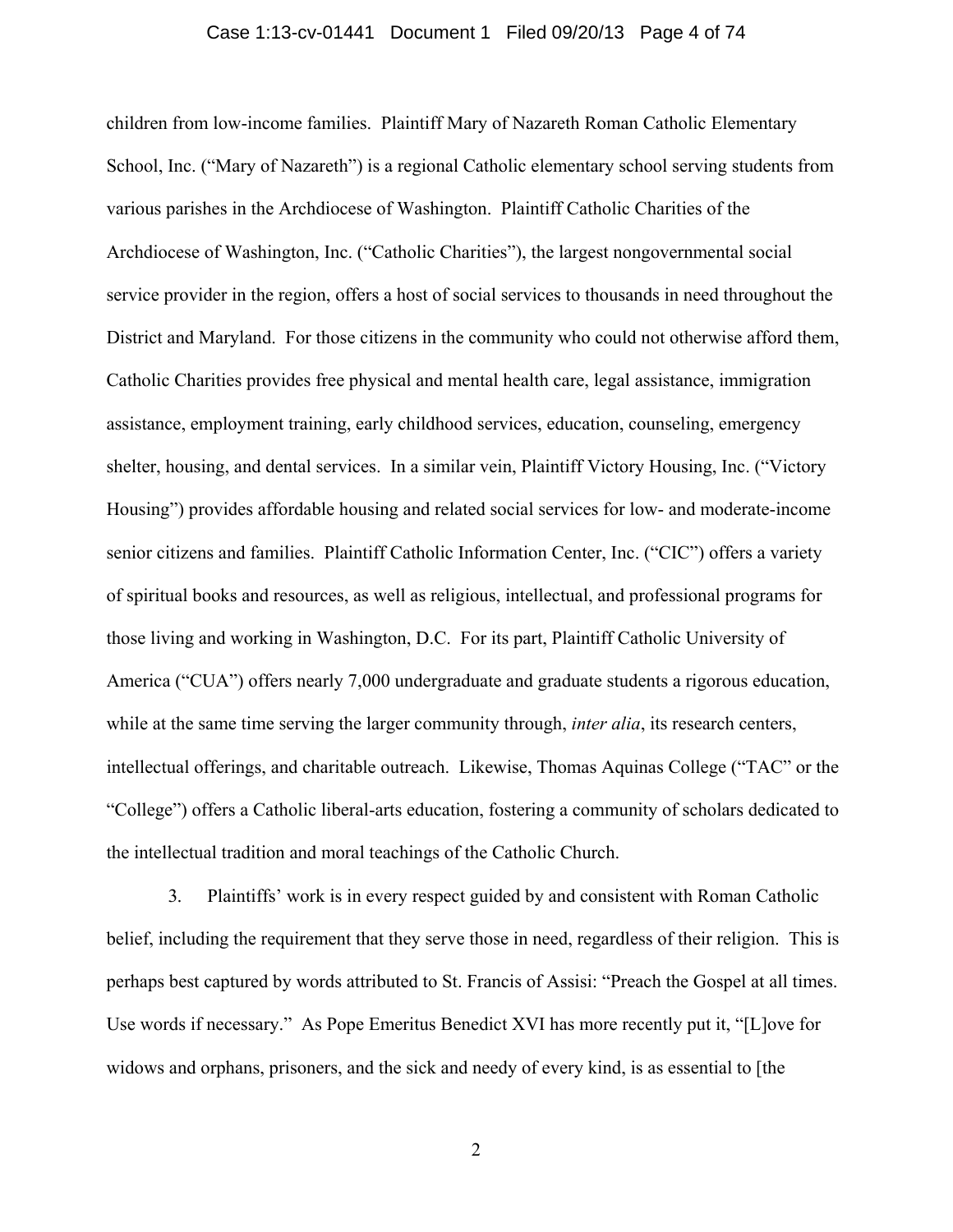## Case 1:13-cv-01441 Document 1 Filed 09/20/13 Page 5 of 74

Catholic Church] as the ministry of the sacraments and preaching of the Gospel. The Church cannot neglect the service of charity any more than she can neglect the Sacraments and the Word." Or as Cardinal James Hickey, former Archbishop of Washington, once commented on the role of Catholic educators: "We do not educate our students because *they* are Catholic; we educate them because *we* are Catholic." Thus, Catholic individuals and organizations consistently work to create a more just community by serving any and all neighbors in need.

4. Catholic Church teachings also uphold the firm conviction that sexual union should be reserved to married couples who are open to the creation of life; thus, artificial interference with the creation of life, including through abortion, sterilization, and contraceptives, is contrary to Catholic doctrine.

5. Defendants have promulgated various rules (collectively, "the U.S. Government Mandate") that force Plaintiffs to violate their sincerely held religious beliefs. These rules, first proposed on July 19, 2010, require Plaintiffs and other Catholic and religious organizations to provide, pay for, and/or facilitate access to abortion-inducing products, sterilization, and contraception, in violation of their sincerely held religious beliefs. In response to the intense public criticism that the Government's original proposal provoked, including by some of the current Administration's most ardent supporters, the Government proposed changes to the rules that, it asserted, were intended to eliminate the substantial burden that the Mandate imposed on religious exercise. In fact, however, these changes made that burden worse by significantly *increasing* the number of religious organizations subject to the U.S. Government Mandate, and by driving a wedge between religious organizations, such as Plaintiff Archdiocese, and their equally religious charitable arms, such as Plaintiffs Catholic Charities, Archbishop Carroll, Don Bosco, Mary of Nazareth, Victory Housing, CIC, and CCA. In particular, contrary to its initial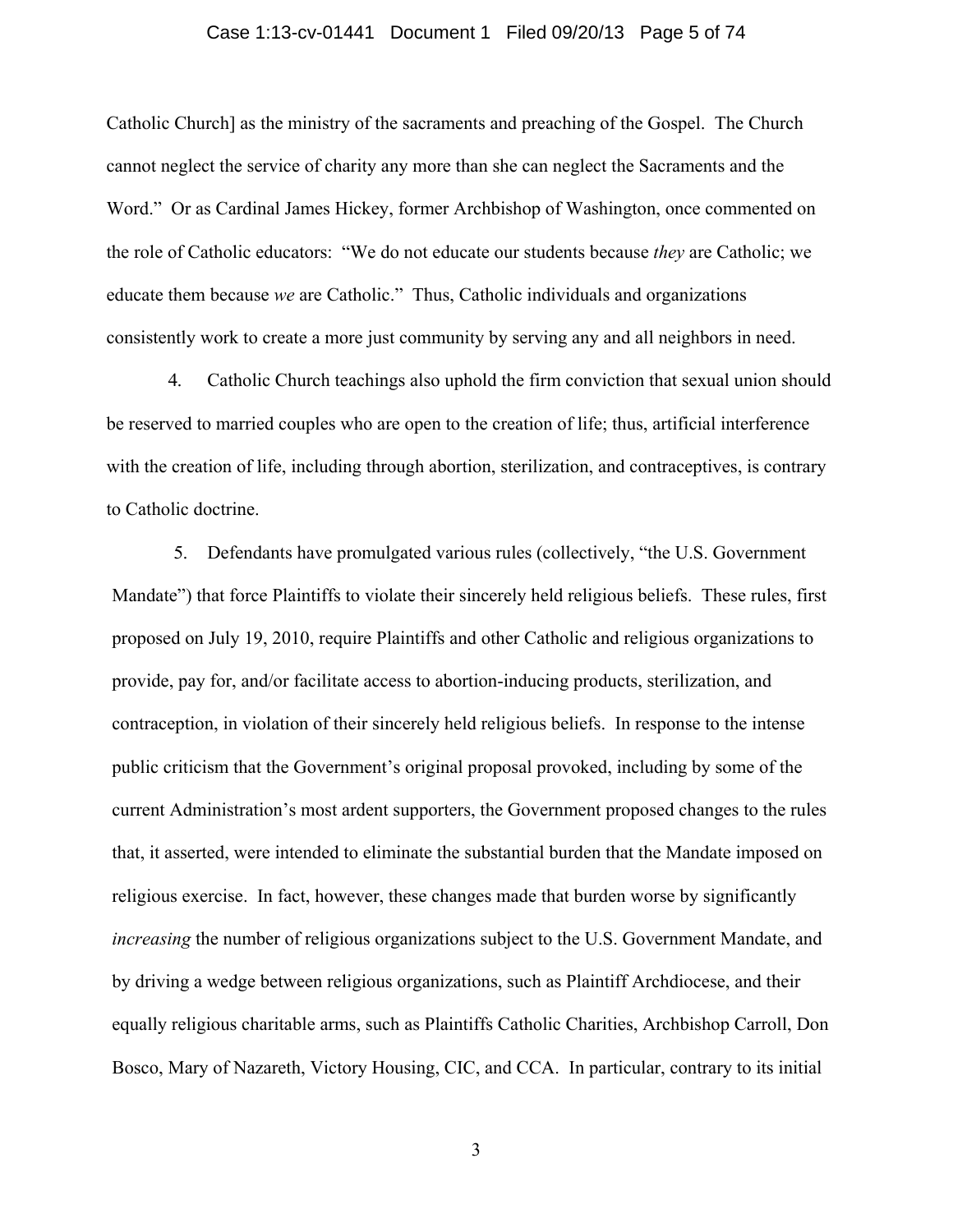### Case 1:13-cv-01441 Document 1 Filed 09/20/13 Page 6 of 74

interpretation, the Government now asserts that the U.S. Government Mandate prohibits the Archdiocese from ensuring that its religious affiliates provide health insurance consistent with Catholic doctrine.

6. In its final form, the U.S. Government Mandate contains three basic components:

7. First, it requires employer group health plans to cover, without cost-sharing requirements, all "FDA-approved contraceptive methods and contraceptive counseling"—a term that includes abortion-inducing products, contraception, sterilization, and related counseling and education.

8. Second, the Mandate creates a narrow exemption for certain "religious employers," defined to include only organizations that are "organized and operate[] as . . . nonprofit entit[ies] and [are] referred to in section  $6033(a)(3)(A)(i)$  or (iii) of the Internal Revenue Code of 1986, as amended." The referenced Code section does not, nor is it intended to, address religious liberty. Instead, it is a paperwork-reduction provision that addresses whether and when tax-exempt nonprofit entities must file an annual informational tax return, known as a Form 990. As the Government has repeatedly affirmed, this exemption is intended to protect only "the unique relationship between a house of worship and its employees in ministerial positions." 78 Fed. Reg. 8456, 8461 (Feb. 6, 2013). Consequently, the only organizations that qualify for the exemption are "churches, synagogues, mosques, and other houses of worship, and religious orders." *Id.* This is the narrowest "conscience exemption" ever adopted in federal law. It grants the Government broad discretion to sit in judgment of which groups qualify as "religious employers," thus favoring certain religious organizations and denominations over others and entangling the Government in matters of religious faith and practice.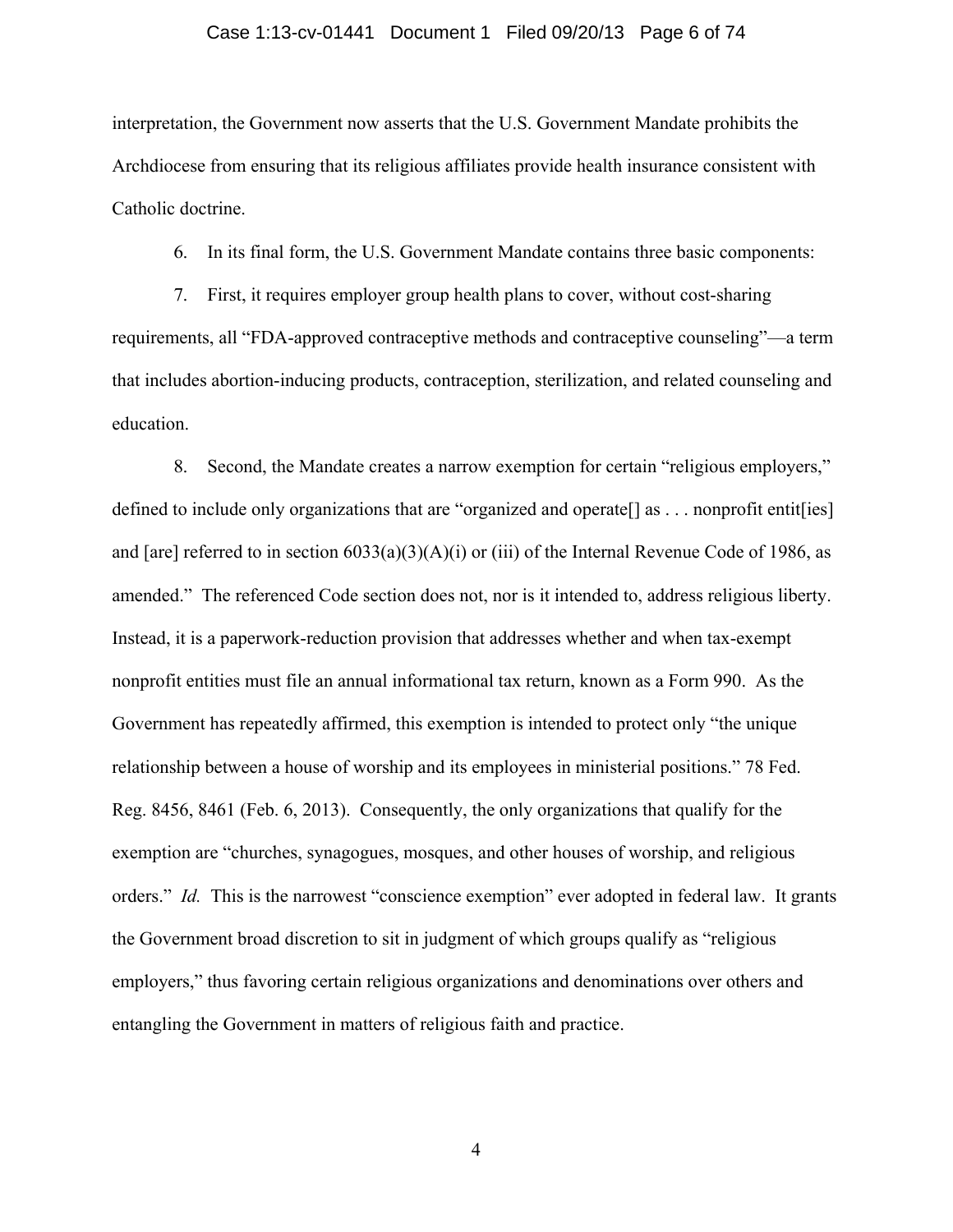## Case 1:13-cv-01441 Document 1 Filed 09/20/13 Page 7 of 74

9. Third, the U.S. Government Mandate creates a second class of religious entities that, in the Government's view, are not sufficiently "religious" to qualify for the "religious employer" exemption. These religious entities, deemed "eligible organizations," are subject to a so-called "accommodation" that is intended to eliminate the burden that the Mandate imposes on their religious beliefs. The "accommodation," however, is illusory: it continues to require "eligible organizations" to provide, pay for, and/or facilitate access to the objectionable products and services for their employees.

10. In particular, Plaintiffs CCA, Archbishop Carroll, Don Bosco, Mary of Nazareth, Catholic Charities, Victory Housing, CIC, CUA, and Thomas Aquinas College do not qualify under the Government's narrow definition of "religious employer," even though they are religious organizations under any reasonable definition of the term. Instead, they are "eligible organizations" subject to the so-called "accommodation." But notwithstanding the "accommodation," these Plaintiffs are required to contract with an insurance company (or, for self-insured organizations, a third-party administrator), which, as a result, is required to provide or procure "free" abortion-inducing products, contraception, sterilization, and related counseling for these particular Plaintiffs' employees. Consequently, the religious organizations' actions trigger the provision of the "free" objectionable products and services. Plaintiffs cannot avoid facilitating the provision of the objectionable products and services—for example, by contracting with an insurance company that will not provide or procure the objectionable products and services or even dropping their health-insurance plans altogether—without subjecting themselves to crippling fines, other negative consequences, and/or lawsuits by individuals and governmental entities.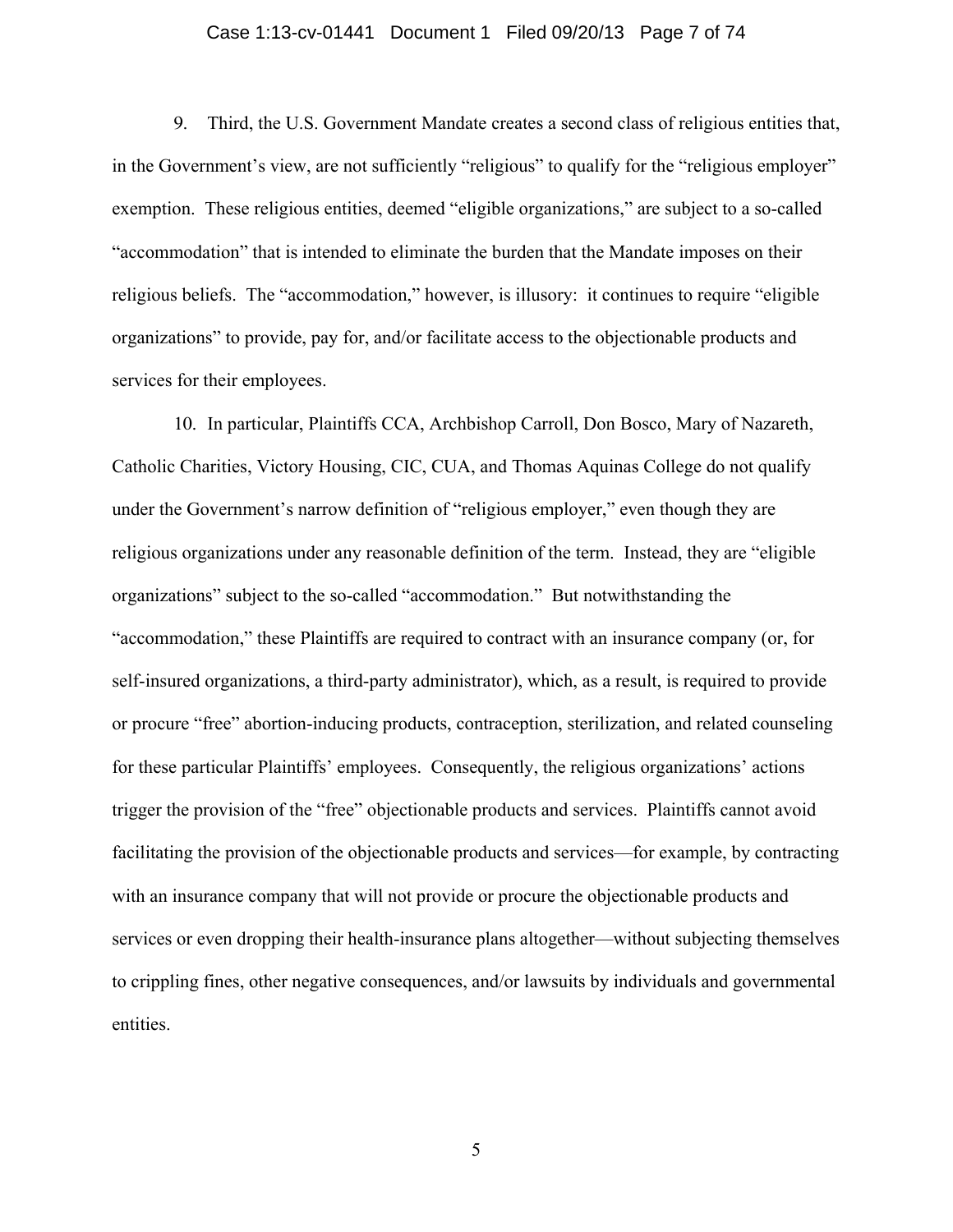## Case 1:13-cv-01441 Document 1 Filed 09/20/13 Page 8 of 74

11. Plaintiffs, moreover, must facilitate the provision of the objectionable services in other ways that further exacerbate their religiously impermissible cooperation in the provision of the objectionable products and services. For example, in order to be eligible for the so-called "accommodation," Plaintiffs who do not qualify for the "religious employer" exemption must provide a "certification" to their insurance provider or third-party administrator setting forth their religious objections to the Mandate. Once this "certification" is provided, it automatically triggers an obligation on the part of the insurance provider or third-party administrator to provide or procure the objectionable products and services for these Plaintiffs' employees. For selfinsured Plaintiffs, moreover, before they can even provide the certification, they must first find and identify a third party administrator who is willing to provide the very coverage Plaintiffs find objectionable, and their self-certification constitutes the religious organization's "*designation* of the third party administrator(s) as plan administrator and claims administrator *for contraceptive benefits*." 78 Fed. Reg. at 39,879 (emphases added). Plaintiffs' actions, therefore, directly result in the provision of the objectionable products and services to their employees, contrary to their sincerely held religious beliefs.

12. Plaintiff Archdiocese of Washington appears to qualify as a "religious employer," and, as such, is eligible for the "religious employer" exemption. However, the Archdiocese operates a self-insurance plan that encompasses not only individuals directly employed by the Archdiocese itself, but, in addition, individuals employed by affiliated Catholic organizations including, but not limited to, Plaintiffs CCA, Archbishop Carroll, Don Bosco, Mary of Nazareth, Catholic Charities, Victory Housing, and CIC. Because Plaintiffs CCA, Archbishop Carroll, Don Bosco, Mary of Nazareth, Catholic Charities, Victory Housing, and CIC do not themselves appear to qualify as exempt "religious employers," the U.S. Government Mandate requires that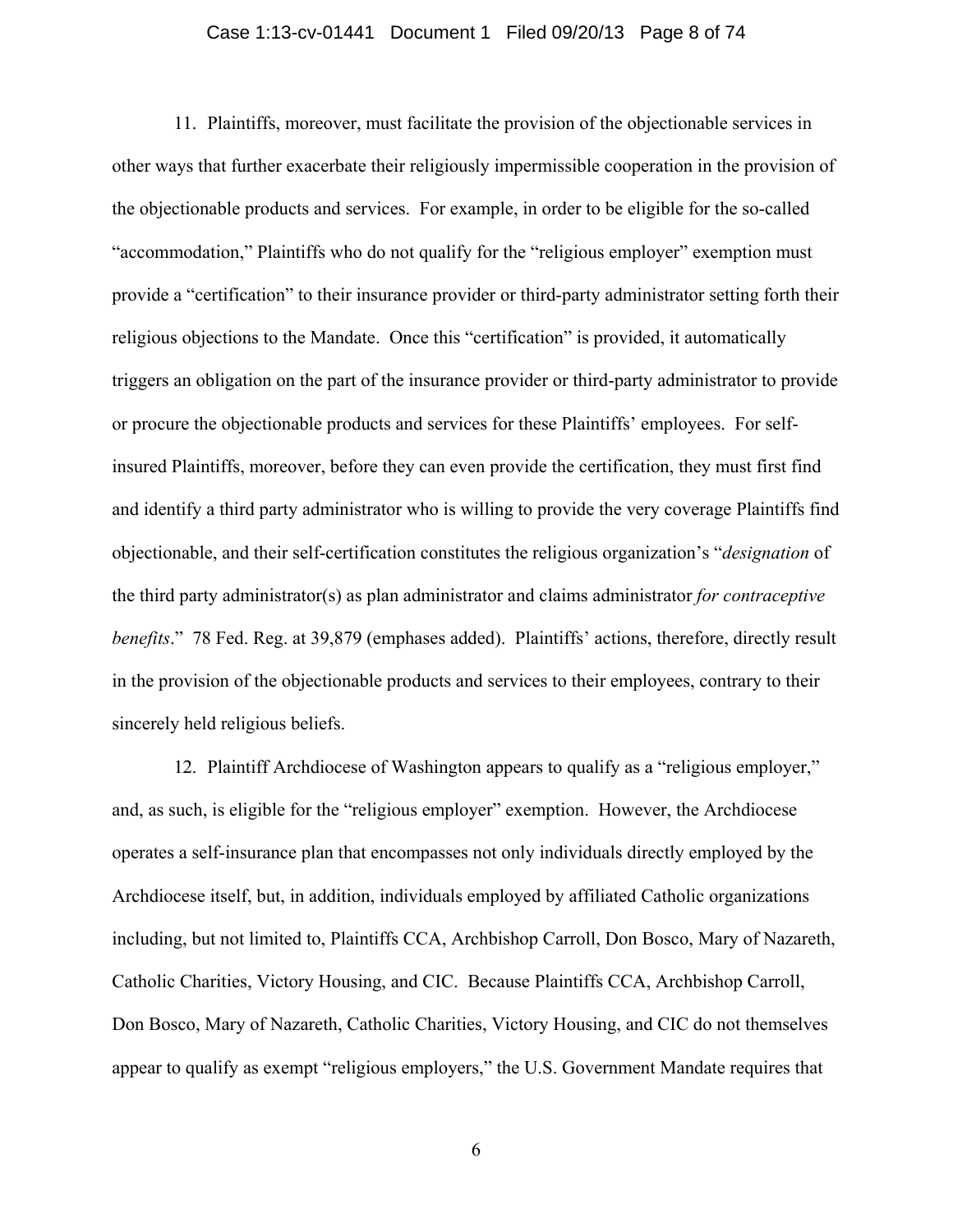### Case 1:13-cv-01441 Document 1 Filed 09/20/13 Page 9 of 74

the Archdiocese either (1) sponsor a plan that will provide, pay for, and/or facilitate the provision of the objectionable products and services to the employees of Plaintiffs CCA, Archbishop Carroll, Don Bosco, Mary of Nazareth, Catholic Charities, Victory Housing, CIC, and other organizations, or (2) no longer extend its plan to these organizations, subjecting them to massive fines if they do not contract with another insurance provider that will provide the objectionable coverage.

13. This appears to be a reversal of the Government's original interpretation of the Mandate. As originally understood, the exemption would have allowed Plaintiffs CCA, Archbishop Carroll, Don Bosco, Mary of Nazareth, Catholic Charities, Victory Housing, and CIC to remain on the Archdiocese' plan, which, in turn, would have shielded them from the Mandate if the Archdiocese was exempt. *See* 77 Fed. Reg. 16,501, 16,502 (Mar. 21, 2012). The Government's revised interpretation of the Mandate, as contained in the Final Rule, removes this protection and thereby *increases* the number of religious organizations subject to the Mandate. In so doing, the Mandate seeks to divide the Catholic Church, artificially separating its "houses of worship" from its ministries, directly contrary to Pope Emeritus Benedict XVI's admonition that "[t]he Church cannot neglect the service of charity any more than she can neglect the Sacraments and the Word."

14. The U.S. Government Mandate is irreconcilable with the First Amendment, RFRA, the Administrative Procedure Act, and other laws. The Government has not demonstrated any compelling interest in forcing Plaintiffs to provide, pay for, and/or facilitate access to abortioninducing products, sterilization, and contraception. Nor has the Government demonstrated that the U.S. Government Mandate is the least restrictive means of advancing any interest it has in increasing access to these products and services, which are already widely available and which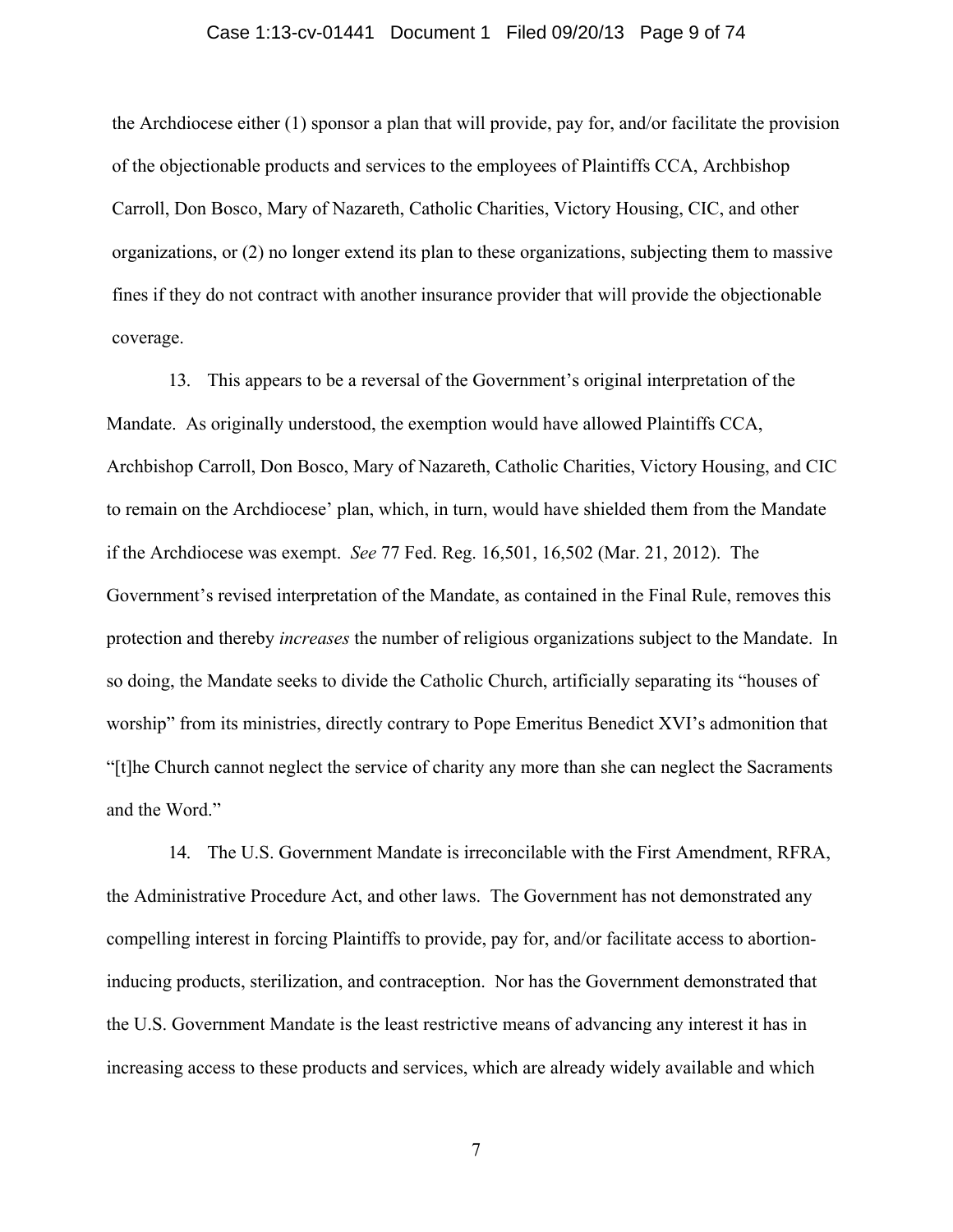#### Case 1:13-cv-01441 Document 1 Filed 09/20/13 Page 10 of 74

the Government could make more widely available without conscripting Plaintiffs as conduits for the dissemination of products and services to which they so strongly object. The Government, therefore, cannot justify its decision to force Plaintiffs to provide, pay for, and/or facilitate access to these products and services in violation of their sincerely held religious beliefs.

15. Accordingly, Plaintiffs seek a declaration that the U.S. Government Mandate cannot lawfully be applied to Plaintiffs, an injunction barring its enforcement, and an order vacating the Mandate.

## **I. PRELIMINARY MATTERS**

16. "Roman Catholic Archbishop of Washington, and his successors in office, in accordance with the discipline and government of the Roman Catholic Church, a corporation sole," is the legal name for Plaintiff Archdiocese of Washington. The Archdiocese is a nonprofit corporation sole, incorporated by Congress in 1948. It is considered to be a Washington, D.C., corporation; its principal place of business is in Hyattsville, Maryland. It is organized exclusively for charitable, religious, and educational purposes within the meaning of Section  $501(c)(3)$  of the Internal Revenue Code.

17. Plaintiff CCA is a nonprofit corporation incorporated in Washington, D.C. Its principal place of business is in Hyattsville, Maryland. It is organized exclusively for charitable, religious, and educational purposes within the meaning of Section  $501(c)(3)$  of the Internal Revenue Code.

18. Plaintiff Archbishop Carroll is a nonprofit corporation incorporated in Washington, D.C. Its principal place of business is in Washington, D.C. It is organized exclusively for charitable, religious, and educational purposes within the meaning of Section 501(c)(3) of the Internal Revenue Code.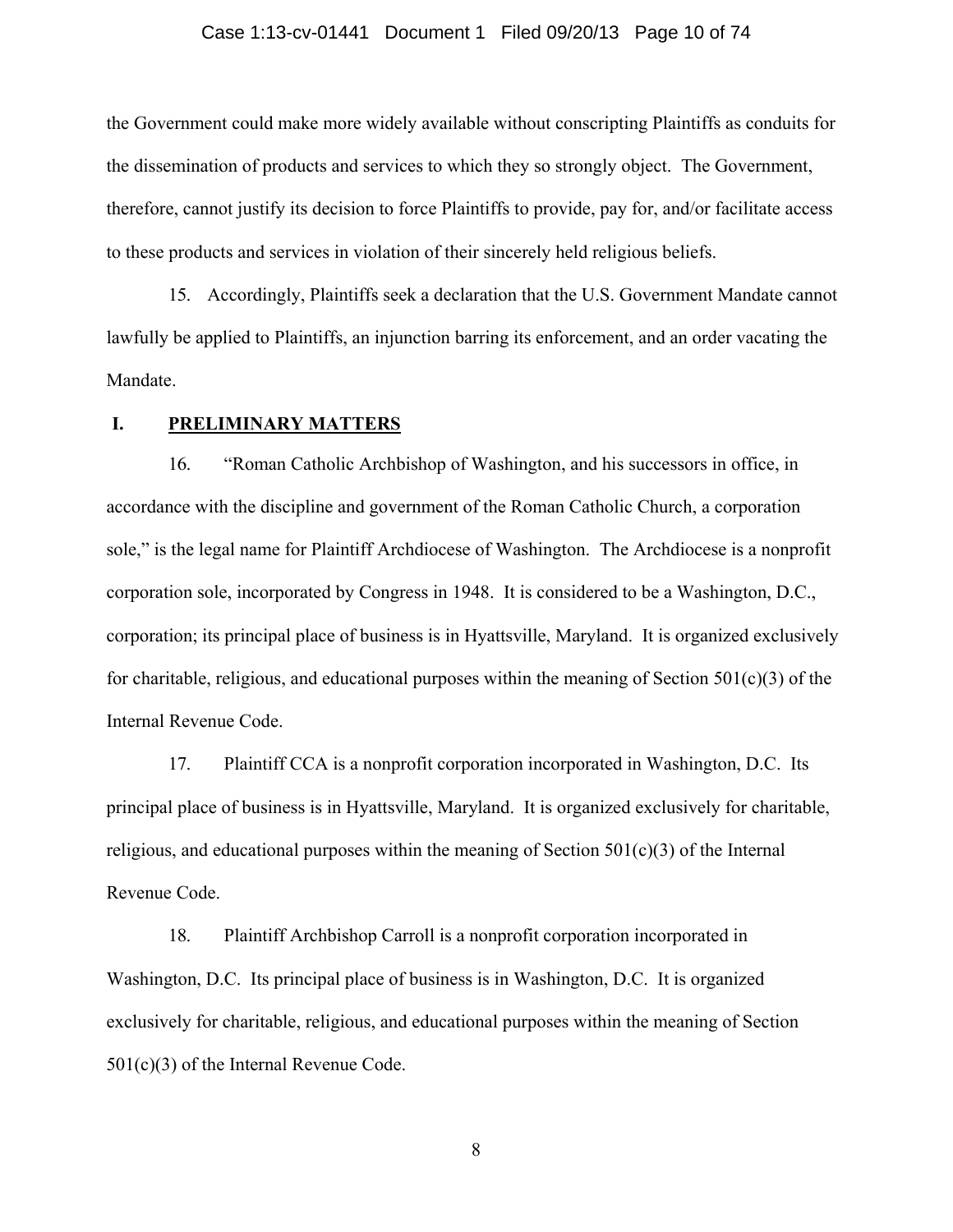## Case 1:13-cv-01441 Document 1 Filed 09/20/13 Page 11 of 74

19. Plaintiff Don Bosco is a nonprofit corporation incorporated in Maryland. Its principal place of business is in Takoma Park, Maryland. It is organized exclusively for charitable, religious, and educational purposes within the meaning of Section  $501(c)(3)$  of the Internal Revenue Code.

20. Plaintiff Mary of Nazareth is a nonprofit corporation incorporated in Maryland. Its principal place of business is in Darnestown, Maryland. It is organized exclusively for charitable, religious, and educational purposes within the meaning of Section  $501(c)(3)$  of the Internal Revenue Code.

21. Plaintiff Catholic Charities is a nonprofit corporation incorporated in Washington, D.C. Its principal place of business is in Washington, D.C. It is organized exclusively for charitable, religious, and educational purposes within the meaning of Section  $501(c)(3)$  of the Internal Revenue Code.

22. Plaintiff Victory Housing is a nonprofit corporation incorporated in Maryland. Its principal place of business is in Rockville, Maryland. It is organized exclusively for charitable, religious, and educational purposes within the meaning of Section 501(c)(3) of the Internal Revenue Code.

23. Plaintiff CIC is a nonprofit corporation incorporated in Washington, D.C. Its principal place of business is in Washington, D.C. It is organized exclusively for charitable, religious, and educational purposes within the meaning of Section  $501(c)(3)$  of the Internal Revenue Code.

24. Plaintiff Catholic University of America is a nonprofit Washington, D.C., corporation with its principal place of business in Washington, D.C. It is organized exclusively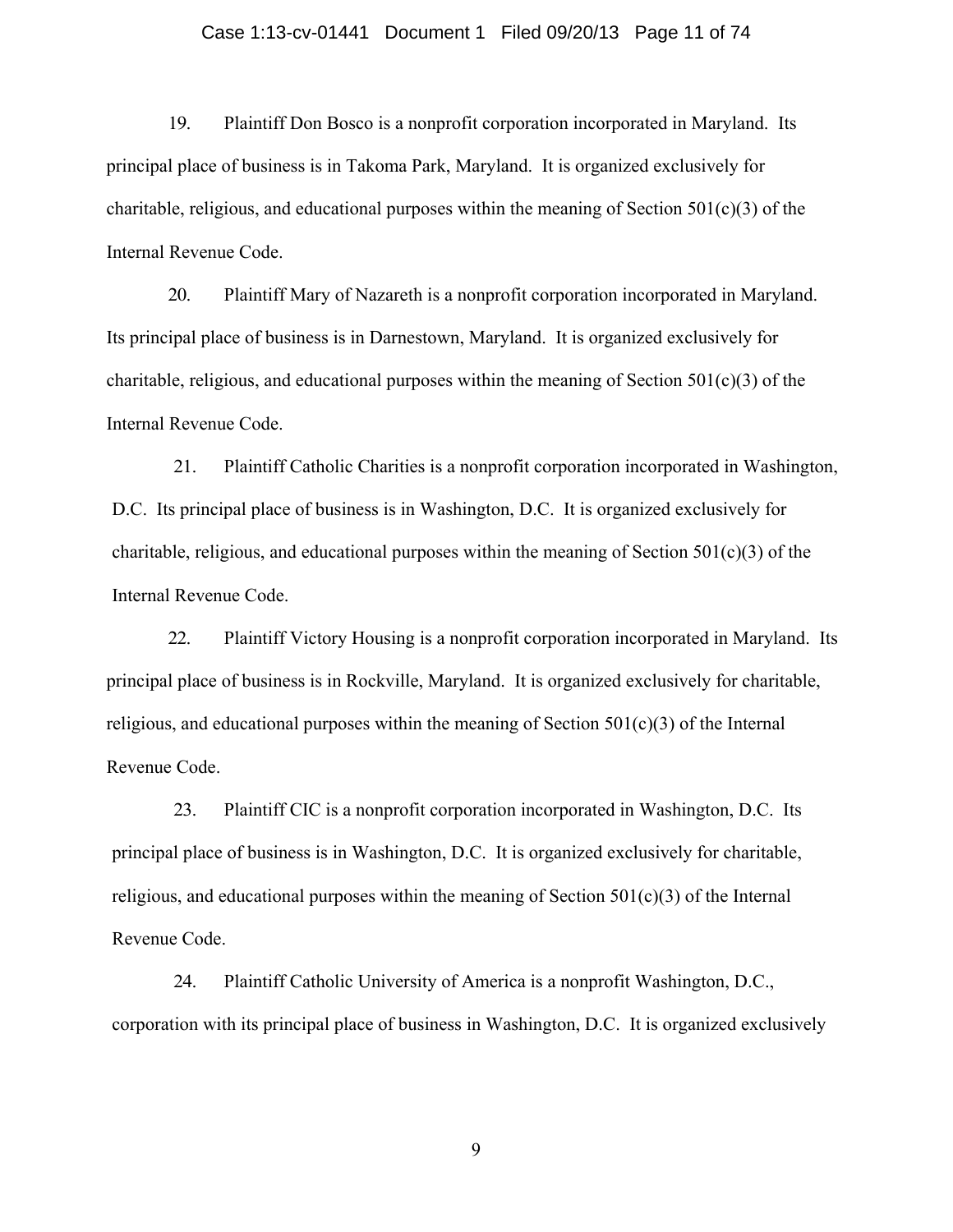## Case 1:13-cv-01441 Document 1 Filed 09/20/13 Page 12 of 74

for charitable, religious, and educational purposes within the meaning of Section  $501(c)(3)$  of the Internal Revenue Code.

25. Plaintiff Thomas Aquinas College is a non-profit California corporation with its principal place of business in Santa Paula, California. It is organized exclusively for charitable, religious, and educational purposes within the meaning of Section  $501(c)(3)$  of the Internal Revenue Code.

26. Defendant Kathleen Sebelius is the Secretary of the U.S. Department of Health and Human Services ("HHS"). She is sued in her official capacity.

27. Defendant Thomas Perez is the Secretary of the U.S. Department of Labor. He is sued in his official capacity.

28. Defendant Jacob J. Lew is the Secretary of the U.S. Department of the Treasury. He is sued in his official capacity.

29. Defendant U.S. Department of Health and Human Services is an executive agency of the United States within the meaning of RFRA and the Administrative Procedure Act ("APA").

30. Defendant U.S. Department of Labor is an executive agency of the United States within the meaning of RFRA and the APA.

31. Defendant U.S. Department of the Treasury is an executive agency of the United States within the meaning of RFRA and the APA.

32. This is an action for declaratory and injunctive relief under 5 U.S.C. § 702, 28 U.S.C. §§ 2201, 2202, and 42 U.S.C. § 2000bb-1.

33. An actual, justiciable controversy currently exists between Plaintiffs and Defendants. Absent a declaration resolving this controversy and the validity of the U.S. Government Mandate, Plaintiffs will be required to provide, pay for, and/or facilitate access to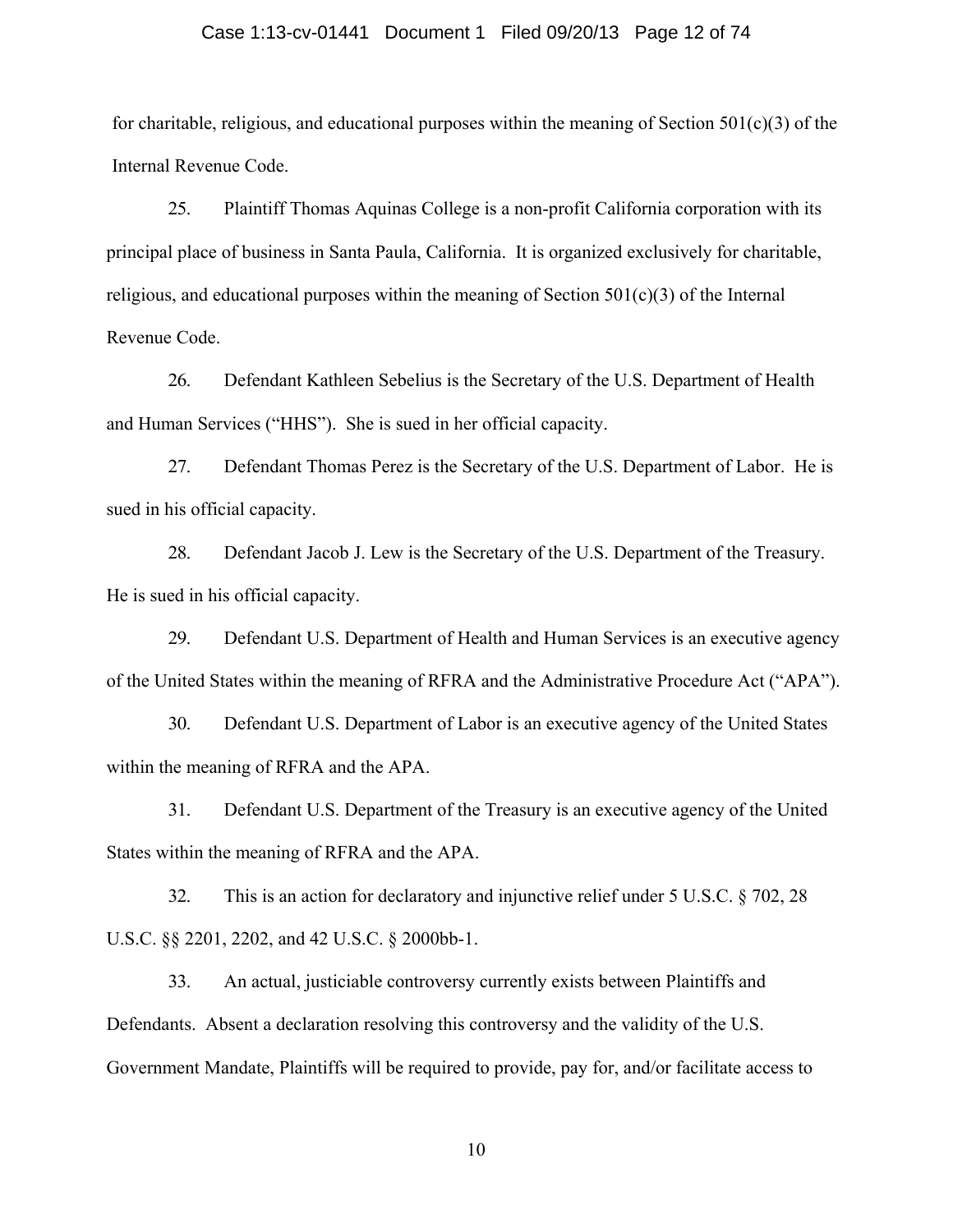## Case 1:13-cv-01441 Document 1 Filed 09/20/13 Page 13 of 74

objectionable products and services in contravention of their sincerely held religious beliefs, as described below.

34. Plaintiffs have no adequate or available administrative remedy, or, in the alternative, any effort to obtain an administrative remedy would be futile.

35. This Court has subject-matter jurisdiction over this action under 28 U.S.C. §§ 1331, 1343(a)(4), and 1346(a)(2).

36. Venue is proper in this Court under 28 U.S.C. § 1391(e)(1).

### **A. The Archdiocese**

37. Plaintiff Archdiocese of Washington encompasses 139 parishes serving

Washington, D.C., and Maryland's Calvert, Charles, Montgomery, Prince George's, and St. Mary's counties, including the nearly 600,000 Catholics residing therein. Originally part of the Archdiocese of Baltimore—the oldest diocese in the United States—Washington, D.C., was named a separate archdiocese by Pope Pius XII in 1939. The five neighboring Maryland counties were added shortly thereafter. The Archdiocese was incorporated by an Act of Congress in 1948, establishing a corporation sole in the name of the Archbishop. The parishes of the Archdiocese and fifty-three schools are part of the corporation sole. The charitable work of the Archdiocese is also performed through a number of separate, affiliated corporations, including (among others) CCA, Archbishop Carroll, Don Bosco, Mary of Nazareth, Victory Housing, CIC, and Catholic Charities.

38. The Archdiocese has been led since 2006 by Cardinal Donald W. Wuerl, formerly the Bishop of Pittsburgh. Cardinal Wuerl is assisted in his ministry by four auxiliary bishops and by a staff of clergymen, religious brothers and sisters, and lay people. The Archdiocese has approximately 2,100 benefits-eligible employees.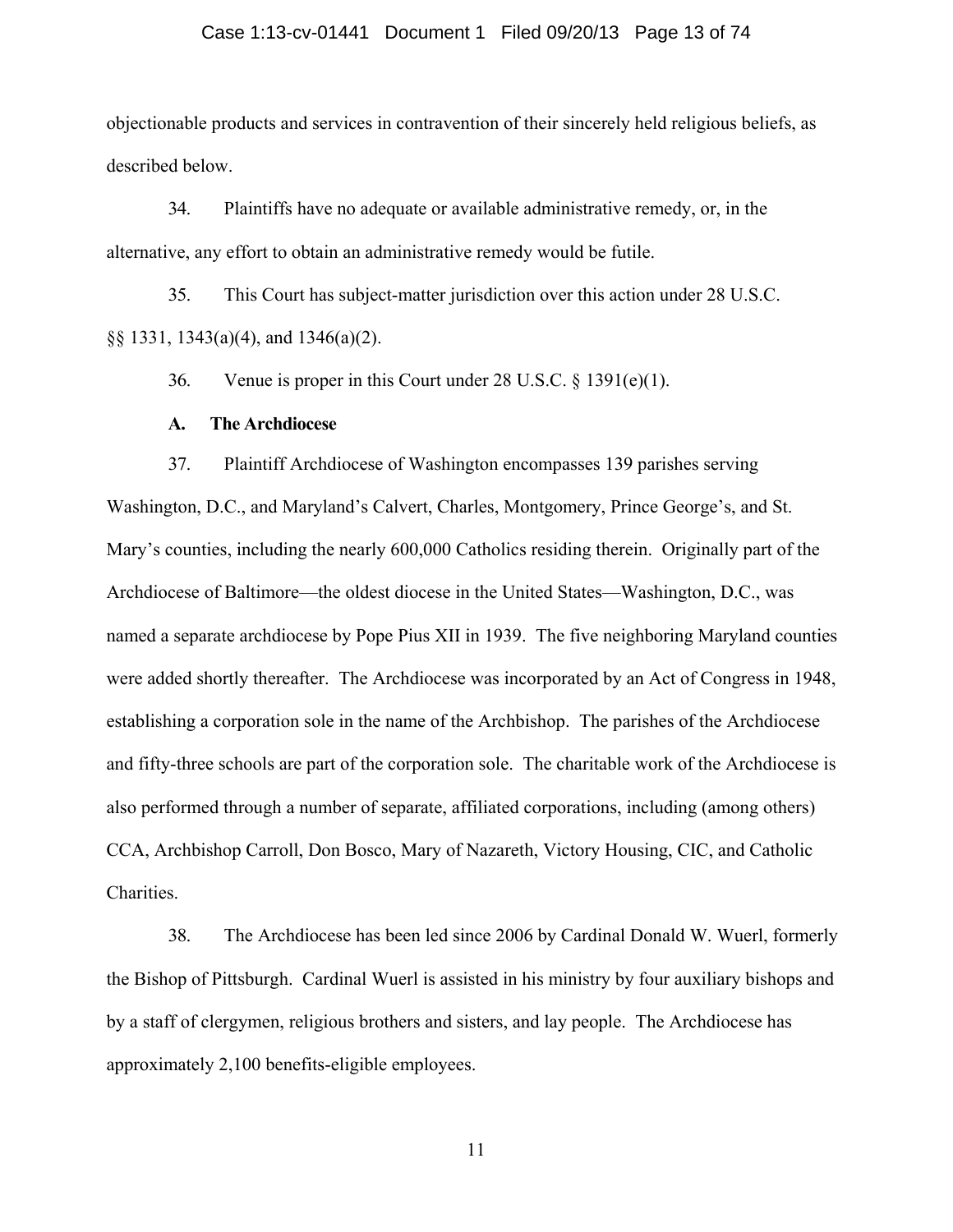## Case 1:13-cv-01441 Document 1 Filed 09/20/13 Page 14 of 74

39. The Archdiocese itself—that is, the corporation sole—carries out a tripartite spiritual, educational, and social service mission, reflecting the several dimensions of its ministry. The spiritual ministry of the Archdiocese is conducted largely through its parishes: through the ministry of its priests, the Archdiocese ensures the regular availability of the sacraments to all Catholics living in or visiting the D.C. area. It also provides numerous other opportunities for prayer, worship, and faith formation. In addition to overseeing the sacramental life of its parishes, the Archdiocese coordinates Catholic campus ministries at six colleges and universities within its borders.

40. The Archdiocese conducts its educational mission through its schools. The first Catholic school opened in the nation's capital nearly 200 years ago, before the city had a public school system.

41. Much of the Archdiocese's educational mission is performed through fifty-three elementary schools that are part of the corporation sole. Those schools serve nearly 14,300 students and employ over 1200 teachers (including principals) and an additional number of school staff. The educational work of the Archdiocese is also carried out through the Consortium of Catholic Academies, Mary of Nazareth Roman Catholic Elementary School, Archbishop Carroll High School, and Don Bosco Cristo Rey High School, which are archdiocesan schools managed and operated by separate, affiliated corporations. Together, these schools, whether part of the corporation sole or incorporated separately, are referred to as "Archdiocesan schools."

42. Archdiocesan schools welcome students in all financial conditions, from all backgrounds, and of any or no faith. In order to make a Catholic education available to as many children as possible, the Archdiocese expends substantial funds in tuition assistance programs; it awarded \$5 million in tuition assistance for the 2011-2012 school year. Through direct subsidies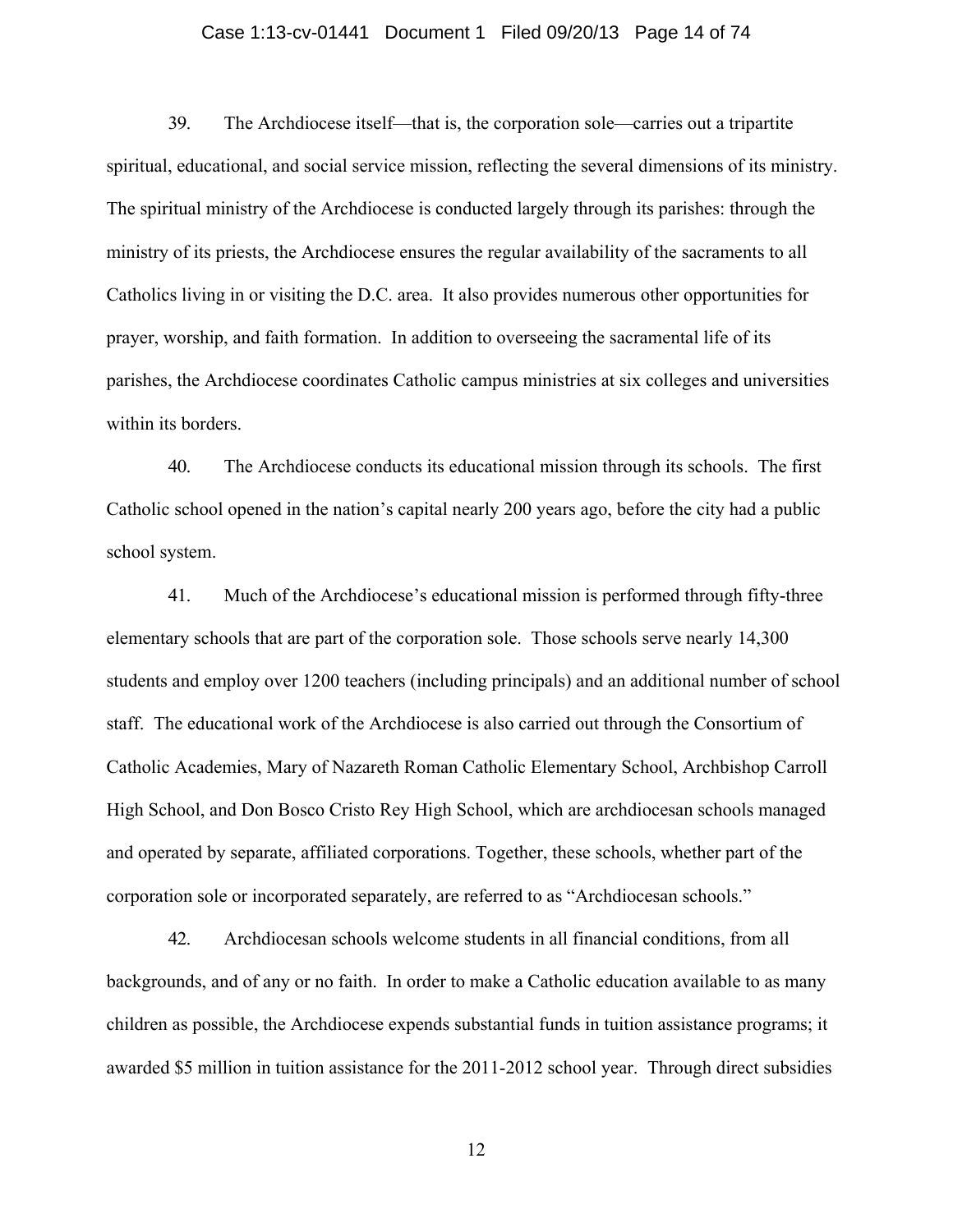#### Case 1:13-cv-01441 Document 1 Filed 09/20/13 Page 15 of 74

to parishes for students in need, the Archdiocese gives an additional \$4.5 million to Catholic education on an annual basis. Forty-six percent of the students in the fifty-three elementary schools that are part of the corporation sole are minorities.

43. The Catholic educational system has demonstrated a particular dedication to teaching the underserved. For example, St. Augustine's School, located in D.C.'s U Street neighborhood, was founded by free blacks and former slaves in 1858 and began educating black students four years before public education for black children became mandatory in the District of Columbia. It is currently led by a Nigerian order of nuns and serves nearly 200 students, 100% of whom are minorities and 59% of whom are not Catholic. Schools like St. Augustine's are no less an expression and outgrowth of genuine Catholic belief because they primarily serve non-Catholics. Indeed, quite the opposite: the Archdiocese sees these schools as a vital part of its mission to offer to every student, in every place, a safe, morally sound, and academically rigorous education.

44. The schools of the Archdiocese offer a unique educational experience. As Cardinal Wuerl has said about Catholic education, "we educate people not just for exams, but for life eternal. We educate the whole person: mind, body, and spirit." To that end, the Archdiocesan schools have established priorities that make them stand out from other educational institutions. Students are taught faith—not just the basics of Christianity, but how to have a relationship with God that will remain with them after they leave their Catholic school. Service, the giving of one's time and effort to help others, is taught as both a requirement of true faith and good citizenship. Finally, high academic standards help each student reach his or her potential. Three Archdiocesan schools were among the forty-nine private schools nationwide to receive the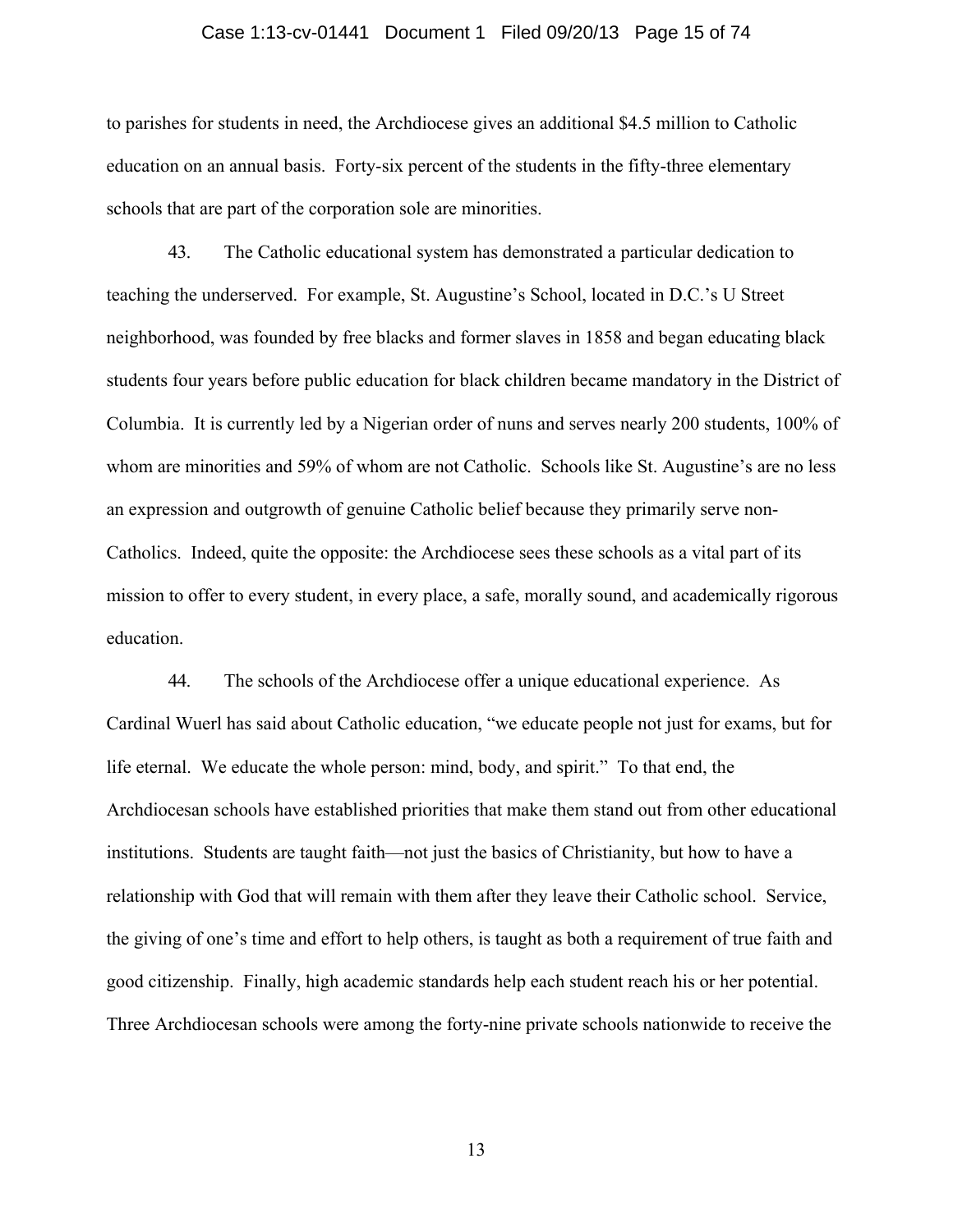### Case 1:13-cv-01441 Document 1 Filed 09/20/13 Page 16 of 74

U.S. Department of Education's Blue Ribbon Schools Award in the 2012–2013 school year. Nationally, over 99% of students in Catholic high schools graduate.

45. The Archdiocese also operates seven early childhood development programs that provide an Archdiocesan-approved curriculum for preschool students ages three to four.

46. The social service work of the Archdiocese is performed largely through its parishes, which, like the fifty-three elementary schools discussed above, are also part of the corporation sole. The parishes that comprise the Archdiocese maintain their own charitable efforts, serving the needs of their communities with programs including parish chapters of the St. Vincent DePaul Society, adopt-a-family programs at Christmas, meals served to the homeless, and visits to nursing homes. The Archdiocese oversees all of the social service work undertaken by its parishes. Neither the Archdiocese nor its parishes keeps a tally of persons served through these outreach programs, nor do they request to know the religious affiliation of those served. Like the entire Catholic Church, the Archdiocese is committed to serving anyone in need, regardless of religion.

47. The Archdiocese operates a self-insured health plan.That is, the Archdiocese does not contract with a separate insurance company that provides health care coverage to its employees. Instead, the Archdiocese itself functions as the insurance company underwriting its employees' medical costs.

48. Plaintiffs CCA, Archbishop Carroll, Don Bosco, Mary of Nazareth, CIC, Victory Housing, and Catholic Charities also offer coverage through the Archdiocese's self-insurance plan.

49. Consistent with Church teachings, this plan does not cover abortion-inducing products, contraceptives, or sterilization. In very limited circumstances, the Archdiocese's health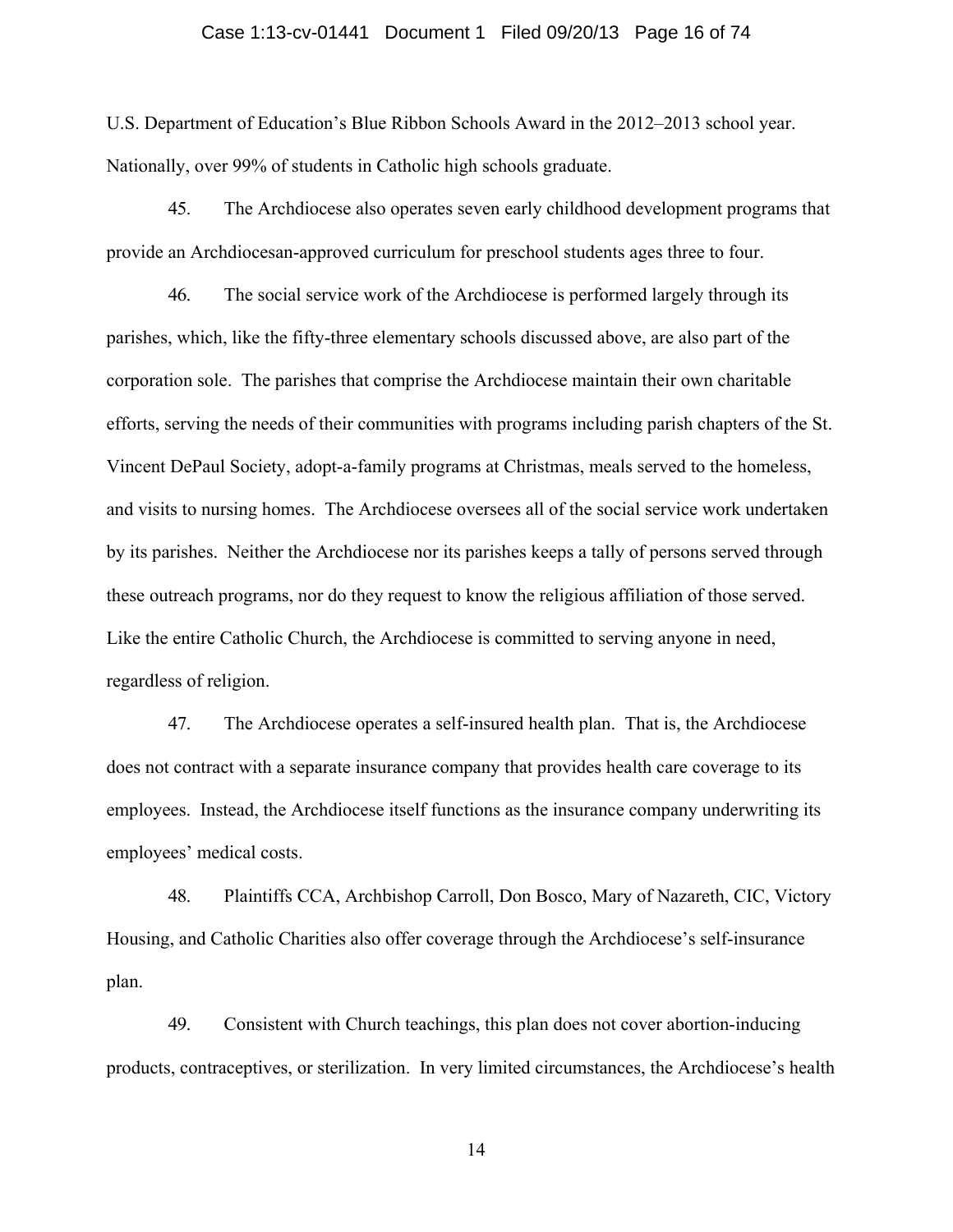#### Case 1:13-cv-01441 Document 1 Filed 09/20/13 Page 17 of 74

plan administrator can override the exclusion of certain products commonly used as contraceptives if a physician certifies that they were prescribed with the intent of treating certain medical conditions, not with the intent to prevent pregnancy.

50. The Archdiocese's plan is administered by a third party administrator, NCAS. NCAS handles the administrative aspects of the Archdiocese's self-insured employee health plan, but NCAS bears none of the risks for benefits nor does it provide any of the funds used to pay health care providers.

51. The Archdiocese's self-insured health plan does not meet the Affordable Care Act's definition of a "grandfathered" plan. The Archdiocese has not included and does not include a statement in plan materials provided to participants or beneficiaries informing them that it believes its plan is a grandfathered health plan within the meaning of section 1251 of the Affordable Care Act. *See, e.g.*, 26 C.F.R. § 54.9815-1251T(a)(2)(i).

52. The plan year for the Archdiocese (and the organizations it insures) begins on January 1.

#### **B. The Consortium of Catholic Academies**

53. The Consortium of Catholic Academies was founded in order to centralize resources, staff and teacher training, and oversight for inner-city parish elementary schools in Washington, D.C. There are currently four CCA schools—Sacred Heart, in the Mount Pleasant neighborhood of Northwest D.C.; St. Anthony, located in the Brookland neighborhood of Northeast D.C.; and St. Francis Xavier and St. Thomas More, both located in Southeast D.C.

54. According to its bylaws, CCA's purpose is to engage in charitable, educational, and/or religious activities of every description in accordance with the teachings of the Roman Catholic Church, as exclusively determined by the Roman Catholic Archbishop of Washington. Specifically, it exists to provide management and support for Catholic elementary schools.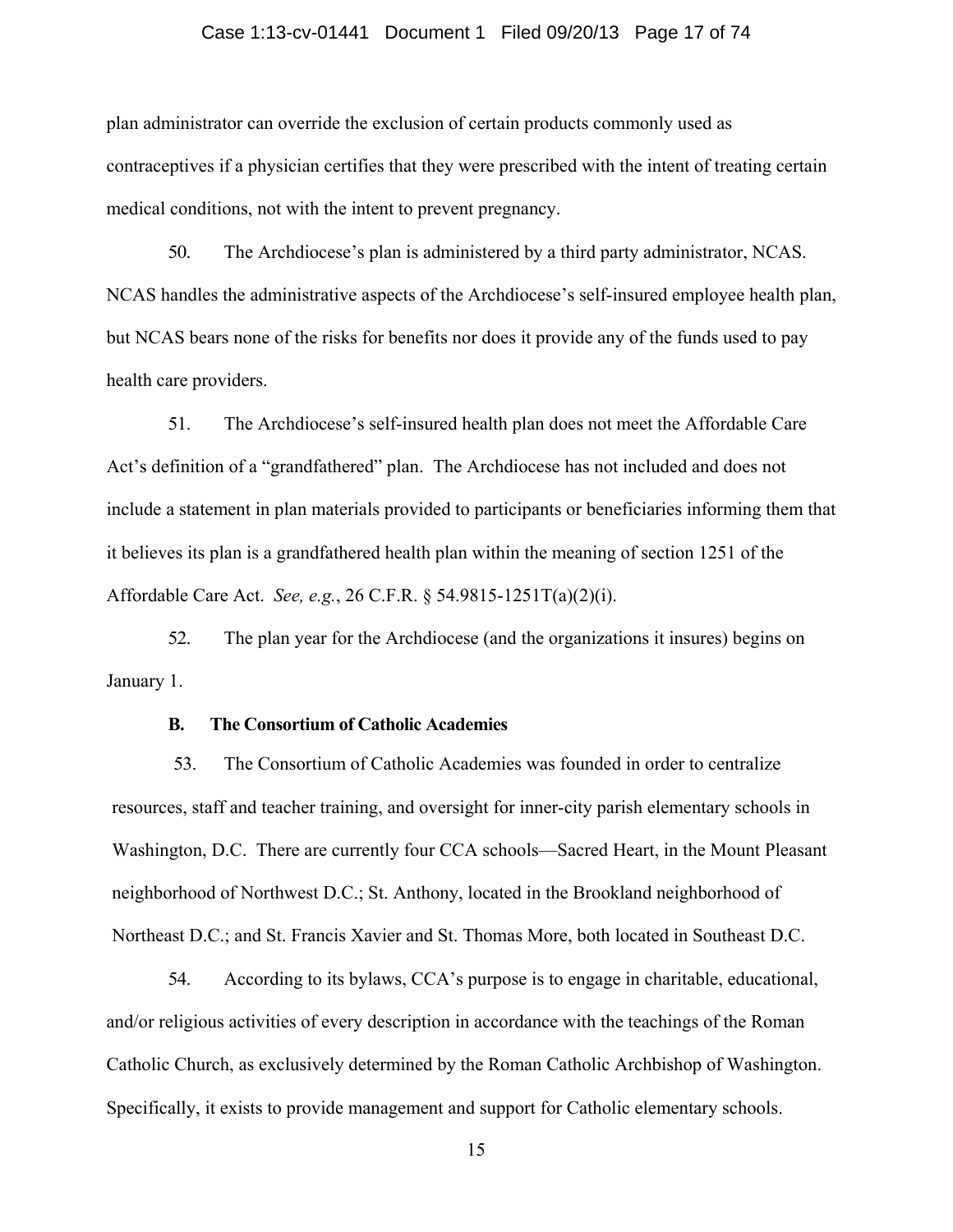## Case 1:13-cv-01441 Document 1 Filed 09/20/13 Page 18 of 74

55. CCA plays a crucial role in the effort to provide inner-city children in Washington, D.C. with a safe, morally sound, and academically rigorous alternative to the District's public school system.

56. CCA welcomes students in all financial conditions, from all backgrounds, and of any or no faith. Forty percent of CCA's 794 students live at or below the federal poverty line. Only one percent of students enrolled in CCA schools are non-minority students. Sixty-four percent of CCA's students are non-Catholic.

57. CCA employs approximately 119 teachers and staff. Like the Archdiocese, CCA employs individuals of all faiths. CCA does not know how many of its employees are Catholic.

58. CCA does not appear to qualify as an entity described in section  $6033(a)(3)(A)(i)$ or (iii) of the Internal Revenue Code. Accordingly, CCA does not qualify as a "religious employer" under the exemption to the U.S. Government Mandate.

59. CCA is an affiliated corporation of the Archdiocese. The Archdiocese directly oversees the curriculum and management of the CCA schools through its Catholic Schools Office.

60. CCA employees are offered health insurance through the Archdiocese's health plan.

## **C. Archbishop Carroll**

61. Archbishop Carroll High School, in Northeast D.C., was at its founding in 1951 the first fully integrated high school in Washington.

62. Archbishop Carroll offers its diverse student body a rigorous college preparatory education in a supportive learning environment. For example, it is one of a select number of high schools in the D.C. area offering the International Baccalaureate Programme; in the first year the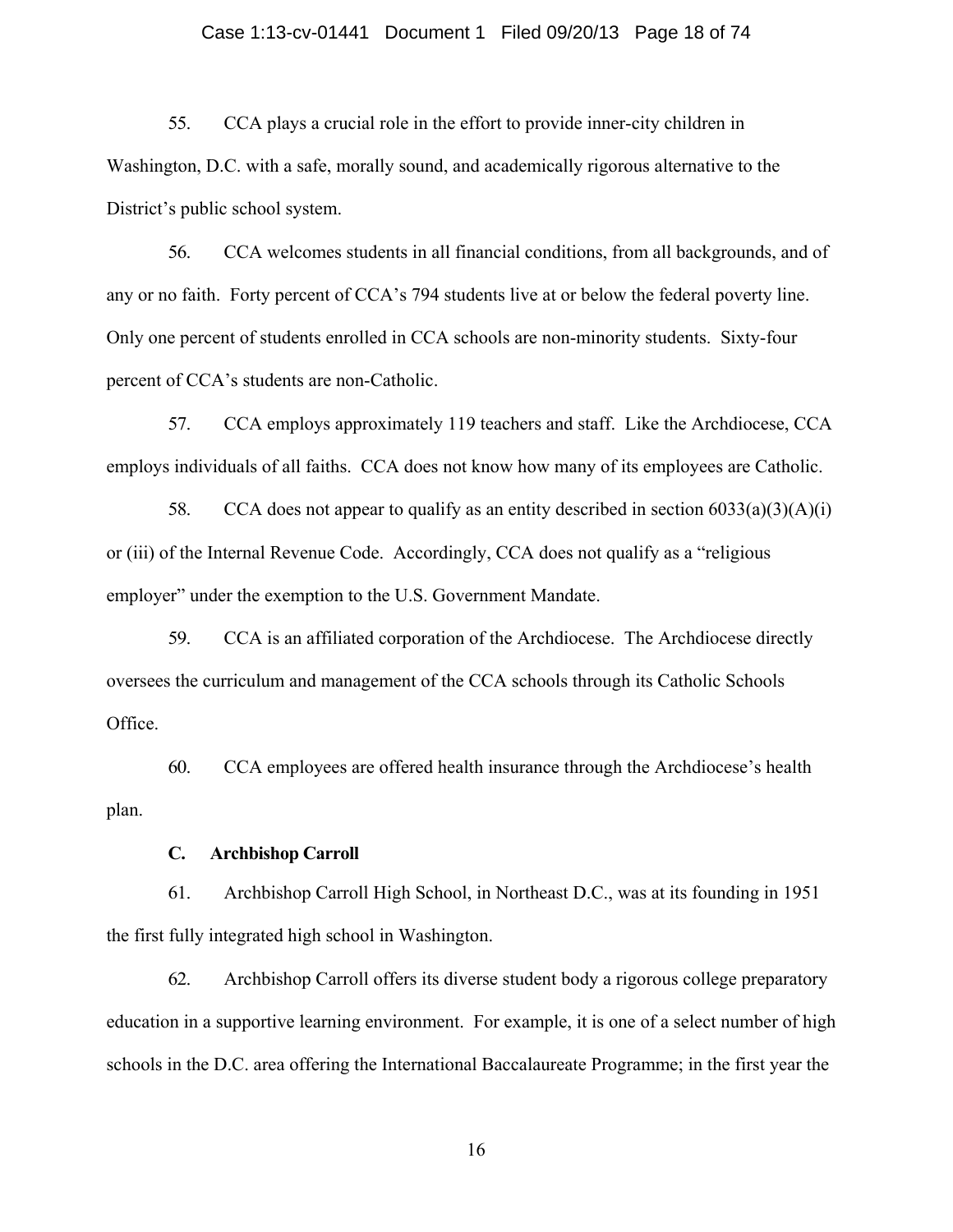#### Case 1:13-cv-01441 Document 1 Filed 09/20/13 Page 19 of 74

Programme was offered, nearly 20% of Carroll juniors enrolled. Over 98% of Carroll graduates go on to college.

63. Consistent with its Catholic identity, Archbishop Carroll teaches its students to integrate faith and life. It stresses the importance of building a just society and provides numerous opportunities for students to participate in charitable work. Its annual Thanksgiving Food Drive, for example, is one of the largest high school food drives in the country.

64. Archbishop Carroll welcomes students in all financial conditions, from all backgrounds, and of any or no faith. It has a co-ed student body of nearly 450 students. Of these students, 99% are non-white and 77% are non-Catholic.

65. Archbishop Carroll has seventy employees. Like the Archdiocese, Archbishop Carroll employs individuals of all faiths.

66. Archbishop Carroll is an affiliated corporation of the Archdiocese. The Archdiocese supports and oversees the curriculum of Archbishop Carroll.

67. Archbishop Carroll does not appear to qualify as an entity described in section 6033(a)(3)(A)(i) or (iii) of the Internal Revenue Code. Accordingly, Archbishop Carroll does not qualify as a "religious employer" under the exemption to the U.S. Government Mandate.

68. Archbishop Carroll employees are offered health insurance through the Archdiocese's health plan.

#### **D. Don Bosco**

69. Don Bosco Cristo Rey High School, in Takoma Park, Maryland, is a joint project of the Archdiocese and the Salesians of Don Bosco that serves students from economically challenged families.

70. Don Bosco offers its diverse student body a rigorous college preparatory education in a supportive learning environment. All students participate in the Corporate Work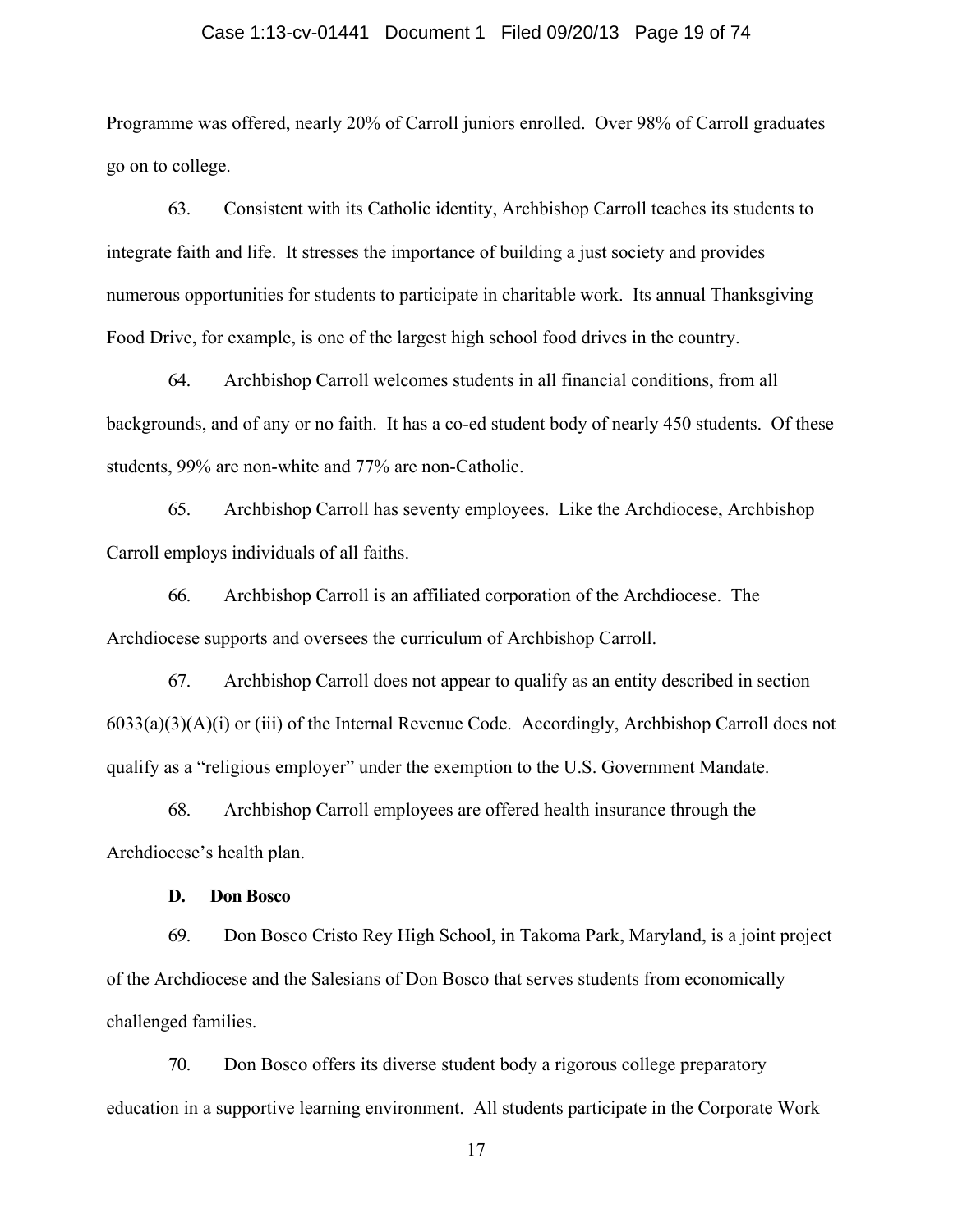## Case 1:13-cv-01441 Document 1 Filed 09/20/13 Page 20 of 74

Study Program where they gain professional work experience and earn money to pay for a portion of their education. For the last three years, 100% of Don Bosco's graduating class was accepted to college.

71. Consistent with its Catholic identity, Don Bosco teaches its students to integrate faith and life. It stresses the importance of building a just society and provides numerous opportunities for students to participate in charitable work. For example, past activities have included student participation in the Help the Homeless Walkathon; the Mass, March, and Rally for Life; a canned food drive; and a back pack drive.

72. Don Bosco welcomes students from low-income families who have demonstrated the need and motivation to help earn their own tuition money through a work study program. Students come from all backgrounds, and are of any or no faith. The school has a co-ed student body of 298 students.

73. Don Bosco has 51 employees. Like the Archdiocese, Don Bosco employs individuals of all faiths.

74. Don Bosco is an affiliated corporation of the Archdiocese. The Archdiocese supports and oversees the curriculum of Don Bosco.

75. Don Bosco does not appear to qualify as an entity described in section  $6033(a)(3)(A)(i)$  or (iii) of the Internal Revenue Code. Accordingly, Don Bosco does not qualify as a "religious employer" under the exemption to the U.S. Government Mandate.

76. Don Bosco's employees are offered health insurance through the Archdiocese's health plan.

**E. Mary of Nazareth**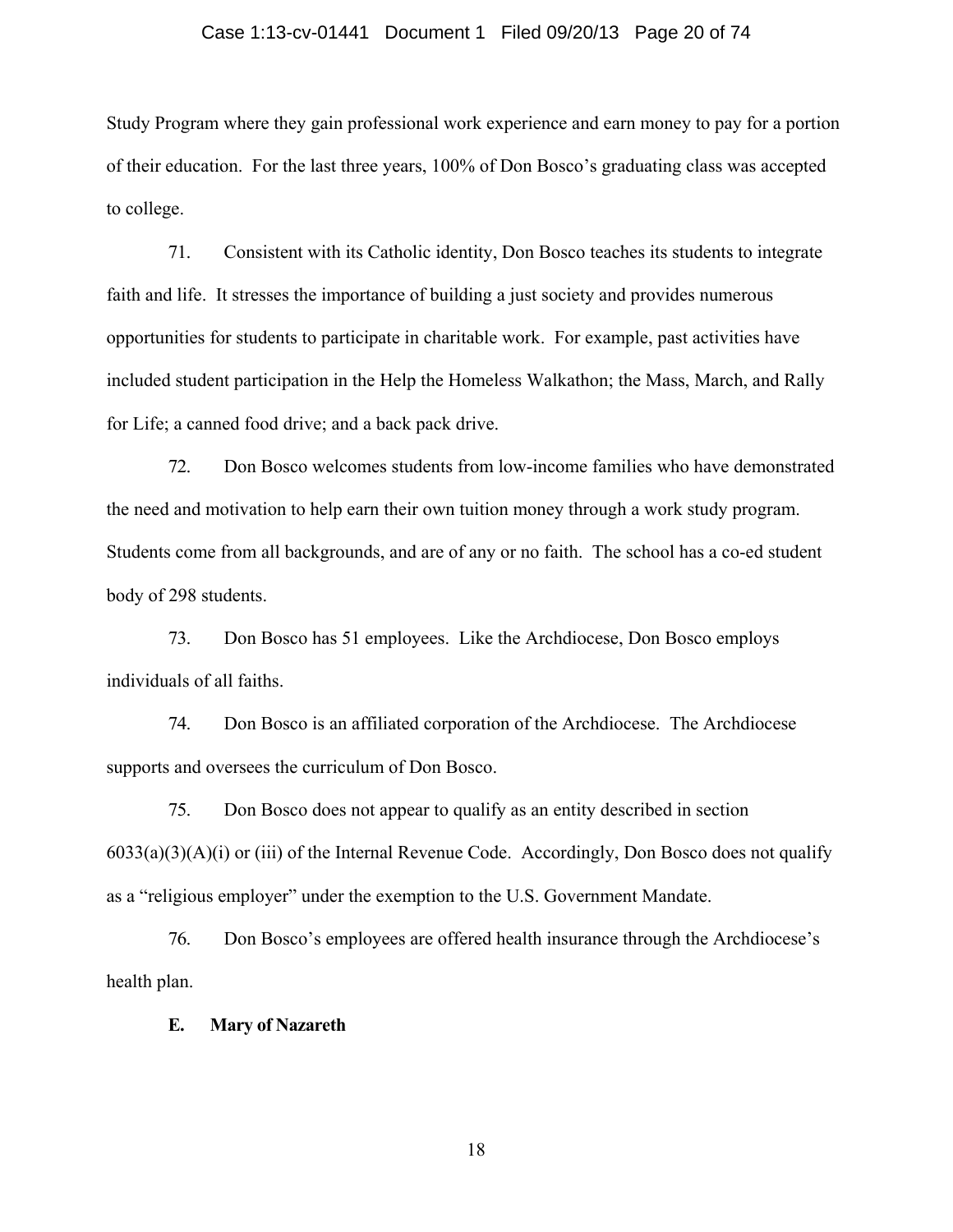### Case 1:13-cv-01441 Document 1 Filed 09/20/13 Page 21 of 74

77. Mary of Nazareth Roman Catholic Elementary School, in Darnestown, Maryland prepares children for lives of service to God and neighbor, through a rigorous academic program rooted in the faith and teachings of the Roman Catholic Church.

78. Mary of Nazareth provides students with a well-rounded curriculum, which focuses on the spiritual, developmental, emotional, cognitive, and physical well-being of its students. Teachers utilize a variety of resources, teaching methods and assessments to cater to the various learning styles and diverse needs of each student.

79. Mary of Nazareth's success has been recognized by the U.S. Department of Education, which recently bestowed upon the school its Blue Ribbon School Award.

80. Consistent with its Catholic identity, Mary of Nazareth teaches its students to integrate faith and life. It stresses the importance of building a just society and provides numerous opportunities for students to participate in charitable work. For example, students have raised funds to help the homeless, collected winter coats for the poor, collected change to support a pregnancy center, purchased a llama and buffalo for an African community, and held a carwash to support hurricane victims. Individual grade levels often have their own service projects. For example, kindergartners recycled soda tabs to help the military; first grade sent care packages to the Marines; second grade made storyboards for abused mothers; third grade sent letters to Army personnel in Afghanistan; fourth grade created coloring books and crafts for children in the hospital; fifth grade collected toys for the Children's Inn; sixth grade hosts and plays games with seniors from a local nursing home; seventh grade sorts and shelves food at a food pantry; and eighth grade serves meals at a soup kitchen.

81. Mary of Nazareth welcomes students in all financial conditions, from all backgrounds, and of any or no faith. It has a co-ed student body of approximately 545 students.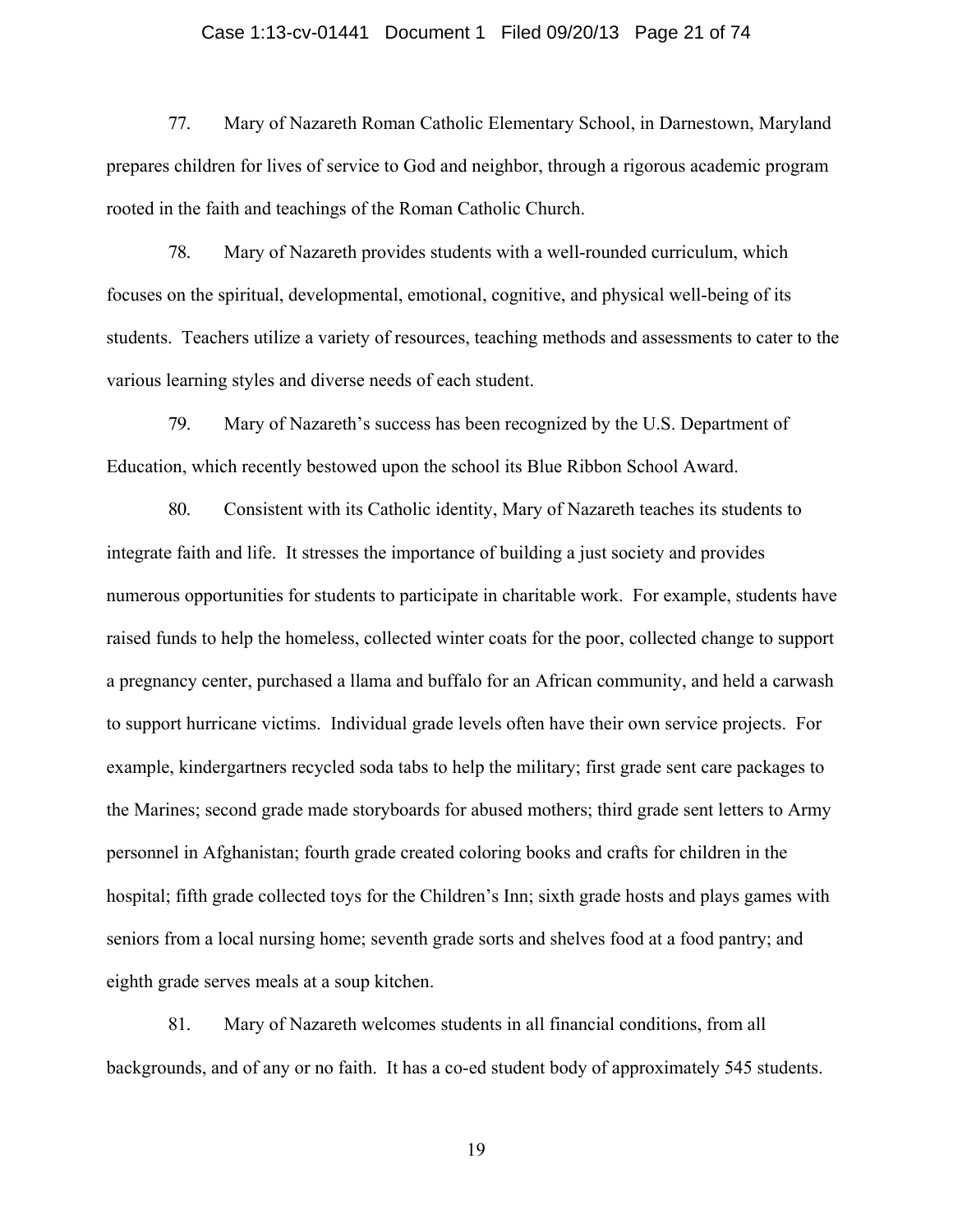## Case 1:13-cv-01441 Document 1 Filed 09/20/13 Page 22 of 74

82. Mary of Nazareth has 44 employees. Like the Archdiocese, Mary of Nazareth employs individuals of all faiths.

83. Mary of Nazareth is an affiliated corporation of the Archdiocese. The Archdiocese supports and oversees the curriculum of Mary of Nazareth.

84. Mary of Nazareth does not appear to qualify as an entity described in section 6033(a)(3)(A)(i) or (iii) of the Internal Revenue Code. Accordingly, Mary of Nazareth does not qualify as a "religious employer" under the exemption to the U.S. Government Mandate.

85. Mary of Nazareth's employees are offered health insurance through the Archdiocese's health plan.

## **F. Catholic Charities**

86. Catholic Charities, the largest non-governmental social service provider in the region, provided services to over 100,000 people last year. Its purpose is to carry out the mandates of the Gospel and the social teaching of the Church through works of Christian charity, service, and social justice by providing competent and caring social services, special assistance to those in great need, and programs of community outreach and advocacy using the skills and talents of professional staff and volunteers. Catholic Charities pursues these goals through its own programs and through partnerships with parishes, community groups, and governmental agencies.

87. The seventy-seven programs run by Catholic Charities in fifty-three locations provide a panoply of services, including financial assistance, dental and medical care, pro bono legal aid, adult education, emergency shelters, care for the developmentally disabled, English as a Second Language courses, and many others.

88. For example, the Spanish Catholic Center is one of the programs operated by Catholic Charities. It is an integral part of the social service network serving the Washington,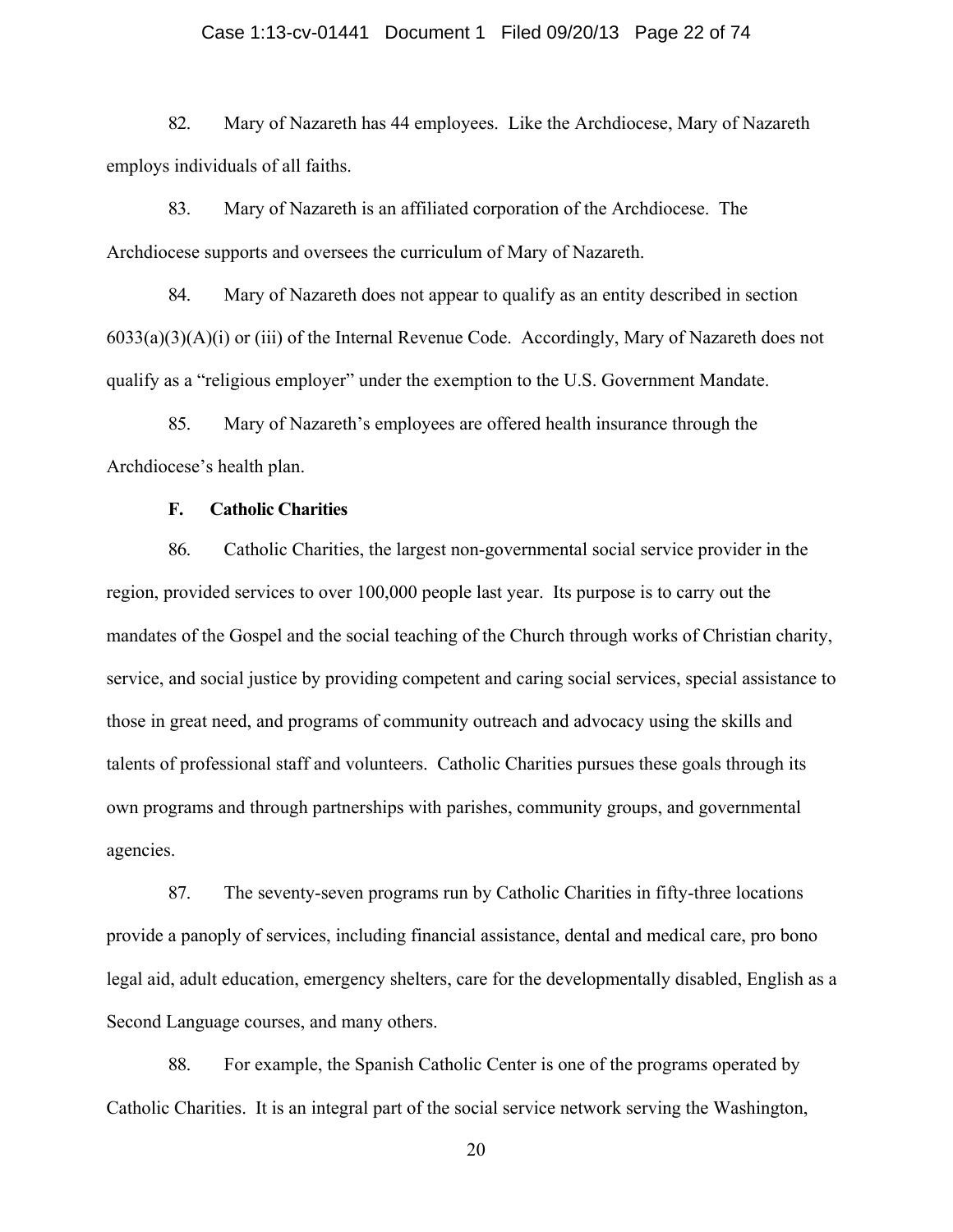### Case 1:13-cv-01441 Document 1 Filed 09/20/13 Page 23 of 74

D.C. area's large and growing immigrant population, with a special outreach to Latinos. The offerings at the Spanish Catholic Center's four locations include medical and dental care, English classes, job training programs, and a food pantry. In 2011, the Center served more than 23,000 people through more than 68,000 interactions. Staff at the Spanish Catholic Center speak eight languages and are well-equipped to serve immigrants from around the world.

89. Anchor Mental Health, another of Catholic Charities' flagship programs, fights poverty by helping adults with mental illness obtain a diagnosis and treatment plan that will put them on the path to independent lives. Located in Northeast D.C., it is a full-service mental health clinic that has served more than 1500 persons of all races, religions, and ethnic backgrounds. A partner program operated by Catholic Charities, ChAMPS, or Children & Adolescent Mobile Psychiatric Service, provides help for families and children experiencing a behavioral or mental health crisis. A crisis response team is available twenty-four hours a day to respond to calls made to the ChAMPS hotline; the team will go to the child's home or school to offer assistance and begin recovery—at no cost to the child's family.

90. Catholic Charities is an affiliated corporation of the Archdiocese.

91. Catholic Charities serves people in need without regard to their religion. It does not ask whether people whom it serves are Catholic and, therefore, it does not know whether they are Catholic.

92. Catholic Charities has approximately 890 employees. Catholic Charities does not inquire about the religious commitments of its applicants for employment, and, as a result, it does not know how many of its employees are Catholic.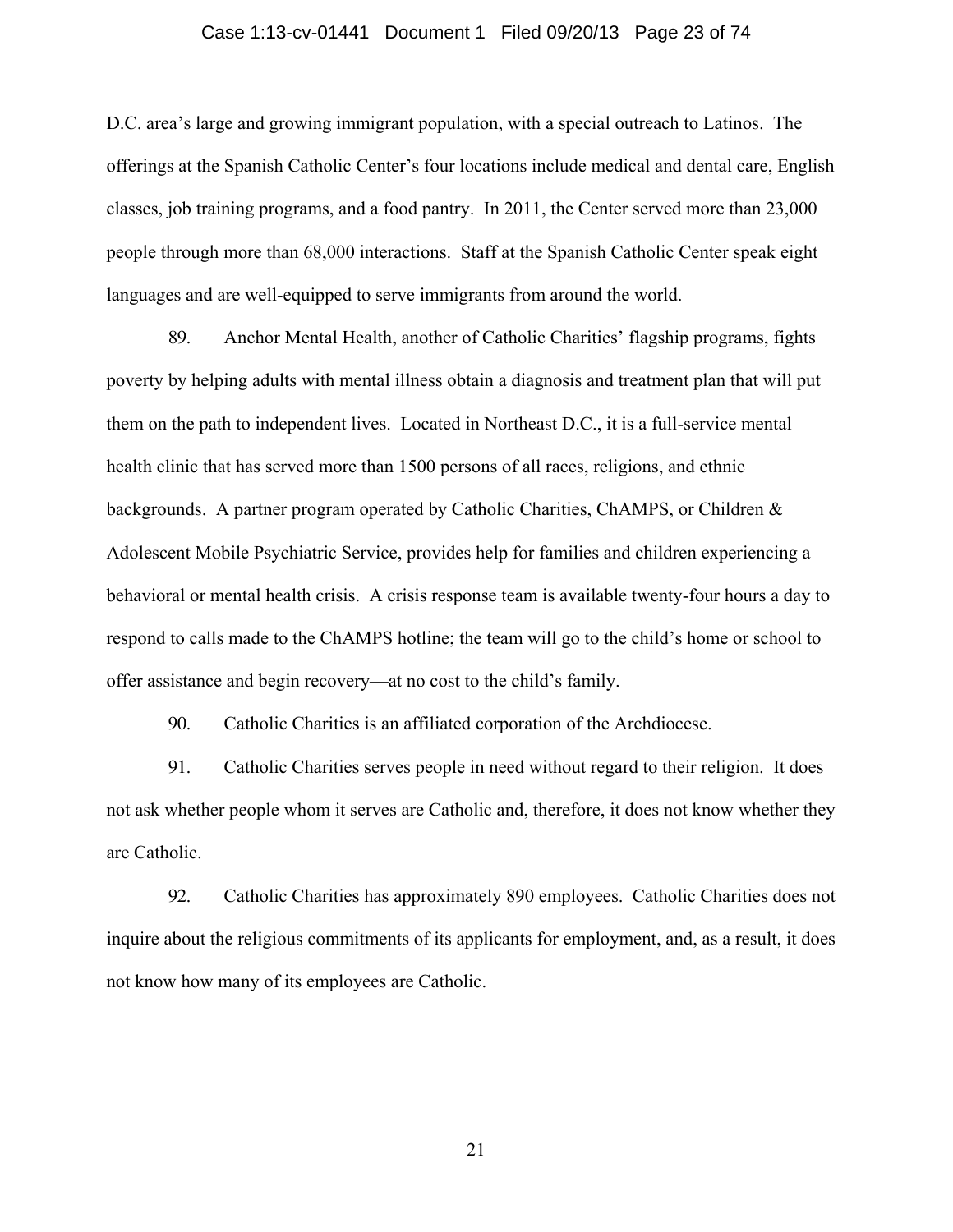### Case 1:13-cv-01441 Document 1 Filed 09/20/13 Page 24 of 74

93. Catholic Charities does not appear to qualify as an entity described in section 6033(a)(3)(A)(i) or (iii) of the Internal Revenue Code. Accordingly, Catholic Charities does not qualify as a "religious employer" under the exemption to the U.S. Government Mandate.

94. Catholic Charities employees are offered health insurance through the Archdiocese's health plan.

## **G. Victory Housing**

95. Since 1979, Victory Housing has provided affordable housing to residents of the Washington, D.C. area. Its mission is to build, acquire, renovate, manage and operate affordable housing and to provide related services for low- to moderate-income frail and independent senior citizens and low-income families, consistent with Gospel values and Catholic social teachings.

96. Victory Housing provides a variety of services relative to the needs of the community. For seniors in need of assistance with day-to-day tasks, Victory Housing offers assisted living facilities that provide an inviting, non-institutional setting where an experienced staff balances personalized service with an active sense of community. For fixed income seniors, Victory Housing offers safe, comfortable housing in a variety of locations designed to keep residents close to their families and connected to their communities. For working families with modest incomes and a need for affordable rental housing close to jobs and transportation, Victory Housing provides workforce housing by acquiring, developing, and revitalizing distressed apartments in up-and-coming neighborhoods.

97. Currently Victory Housing operates 28 facilities in neighborhoods throughout the greater Washington, D.C. area. It provides a total of 1,911 residential units across the archdiocese and 1,693 of those units are occupied by those with incomes below 60% of the median income.

98. Victory Housing is an affiliated corporation of the Archdiocese.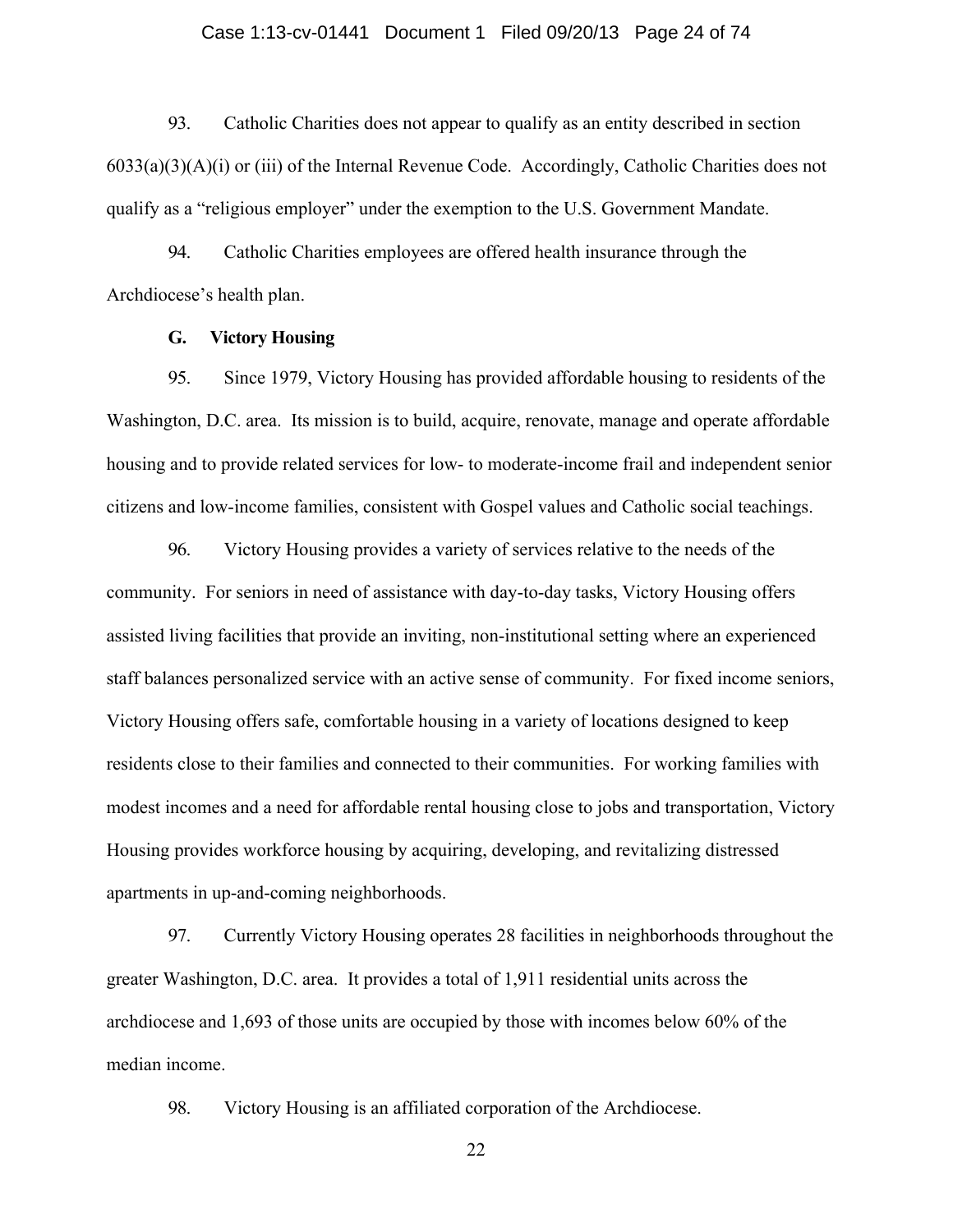## Case 1:13-cv-01441 Document 1 Filed 09/20/13 Page 25 of 74

99. Victory Housing serves people in need without regard to their religion.

100. Victory Housing has approximately 184 employees.

101. Victory Housing does not appear to qualify as an entity described in section 6033(a)(3)(A)(i) or (iii) of the Internal Revenue Code. Accordingly, Victory Housing does not qualify as a "religious employer" under the exemption to the U.S. Government Mandate.

102. Victory Housing's employees are offered health insurance through the Archdiocese's health plan.

#### **H. Catholic Information Center**

103. The Catholic Information Center provides a variety of spiritual, intellectual, and professional services from its location in downtown Washington, D.C.

104. The CIC operates the city's largest Catholic bookstore and has designed its own "lifetime reading plan"—a selection of books recommended for learning more about and growing deeper in the Catholic faith over a lifetime.

105. The CIC is more than just a bookstore, however. Daily mass is offered at an onsite chapel, and priests and other staff are available to provide spiritual direction to visitors. In 2012, more than 700 people frequented the Catholic Information Center bookstore every week, including over 200 a week coming for daily Mass and Confession, and 75 a week to meet for spiritual direction.

106. The CIC also sponsors a variety of events and programs designed to enable participants to live an integrated life and to engage in all areas of human endeavors. For example, CIC's Young Professionals Program provides monthly opportunities for young adults to gather for fellowship and conversation with prominent thinkers, clerics, and intellectuals. In 2012–13, CIC welcomed such notable public intellectuals as Robert George, Mary Ann Glendon, George Weigel, Michael Novak, Bill Donahue, and Arthur Brooks.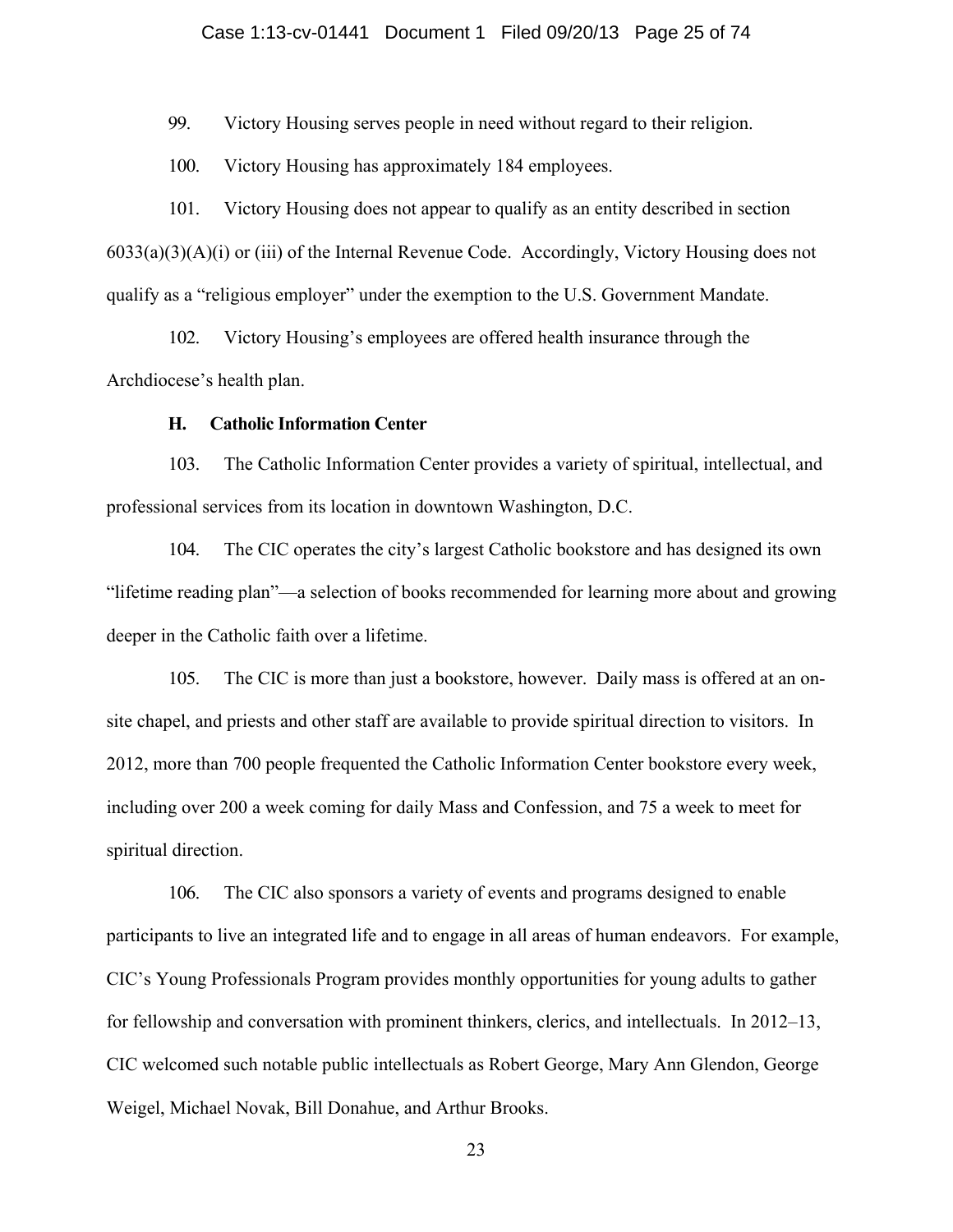107. CIC is an affiliated corporation of the Archdiocese.

108. CIC has approximately 9 employees.

109. CIC does not appear to qualify as an entity described in section  $6033(a)(3)(A)(i)$ or (iii) of the Internal Revenue Code. Accordingly, CIC does not qualify as a "religious employer" under the exemption to the U.S. Government Mandate.

110. CIC's employees are offered health insurance through the Archdiocese's health plan.

## **I. The Catholic University of America**

111. Located in the heart of Washington, D.C., CUA is the national university of the Roman Catholic Church in the United States and the only institution of higher education founded and sponsored by the bishops of this country. It was established in 1887 with the support and approval of the Holy See. The University was originally a graduate research center; it opened its doors to undergraduates in 1904. "At every level" the University is "dedicated to the advancement of learning and particularly to the development of knowledge in the light of Christian revelation, convinced that faith is consistent with reason and that theology and other religious studies themselves profit from the broader context of critical inquiry, experimentation and reflection."

112. As described in its mission statement, "The Catholic University of America is committed to being a comprehensive Catholic and American institution of higher learning, faithful to the Teachings of Jesus Christ as handed on by the Church. Dedicated to advancing the dialogue between faith and reason, The Catholic University of America seeks to discover and impart the Truth through excellence in teaching and research, all in service to the Church, the nation, and the world."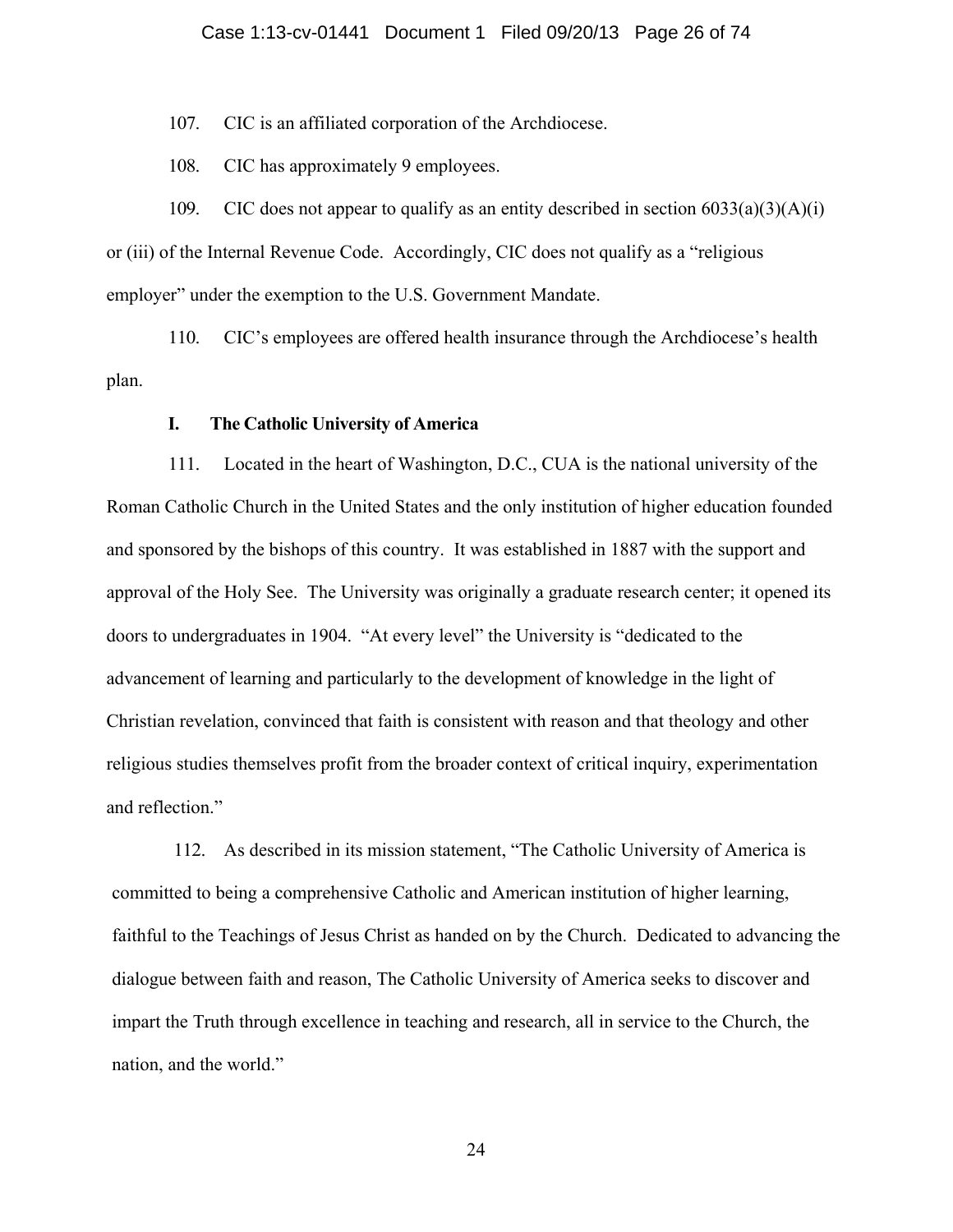## Case 1:13-cv-01441 Document 1 Filed 09/20/13 Page 27 of 74

113. The University embraces the riches of the Catholic intellectual tradition, as reflected in *Ex Corde Ecclesiae*, "consecrat[ing] itself without reserve to the cause of truth." "As a Catholic university, it desires to cultivate and impart an understanding of the Christian faith within the context of all forms of human inquiry and values." At the same time, "[a]s a member of the American academic community, it accepts the standards and procedures of American institutions and seeks to achieve distinction within the academic world." To those ends, the University is composed of twelve schools, including Arts & Sciences, Engineering, Nursing, Music, and others. Three of the schools are pontifical faculties, accredited by the Holy See. Awarding undergraduate degrees in seventy-two programs, master's degrees in 103 programs, and doctoral or terminal degrees in sixty-six programs, the University pursues the highest academic achievement in every discipline.

114. As the first Catholic university in the United States founded as a graduate institution, research plays a prominent role in the University's mission. The bishops sought to establish "a place where the Church could do its thinking, an institution that would go beyond the preservation of learning and teaching to also encompass the advancement of knowledge through research." As the home to twenty-one institutes and research centers, the University continues that tradition today.

115. Though committed to remaining a distinctly Catholic institution, the University opens its doors to students, academics, and prospective employees of all faiths and creeds. Over 3600 students are currently enrolled in the University's undergraduate programs, and nearly 3300 are enrolled in its graduate and law programs. The school maintains a regular (full-time) faculty of 426 members and an additional 417 temporary faculty members. CUA also employs approximately 923 staff members.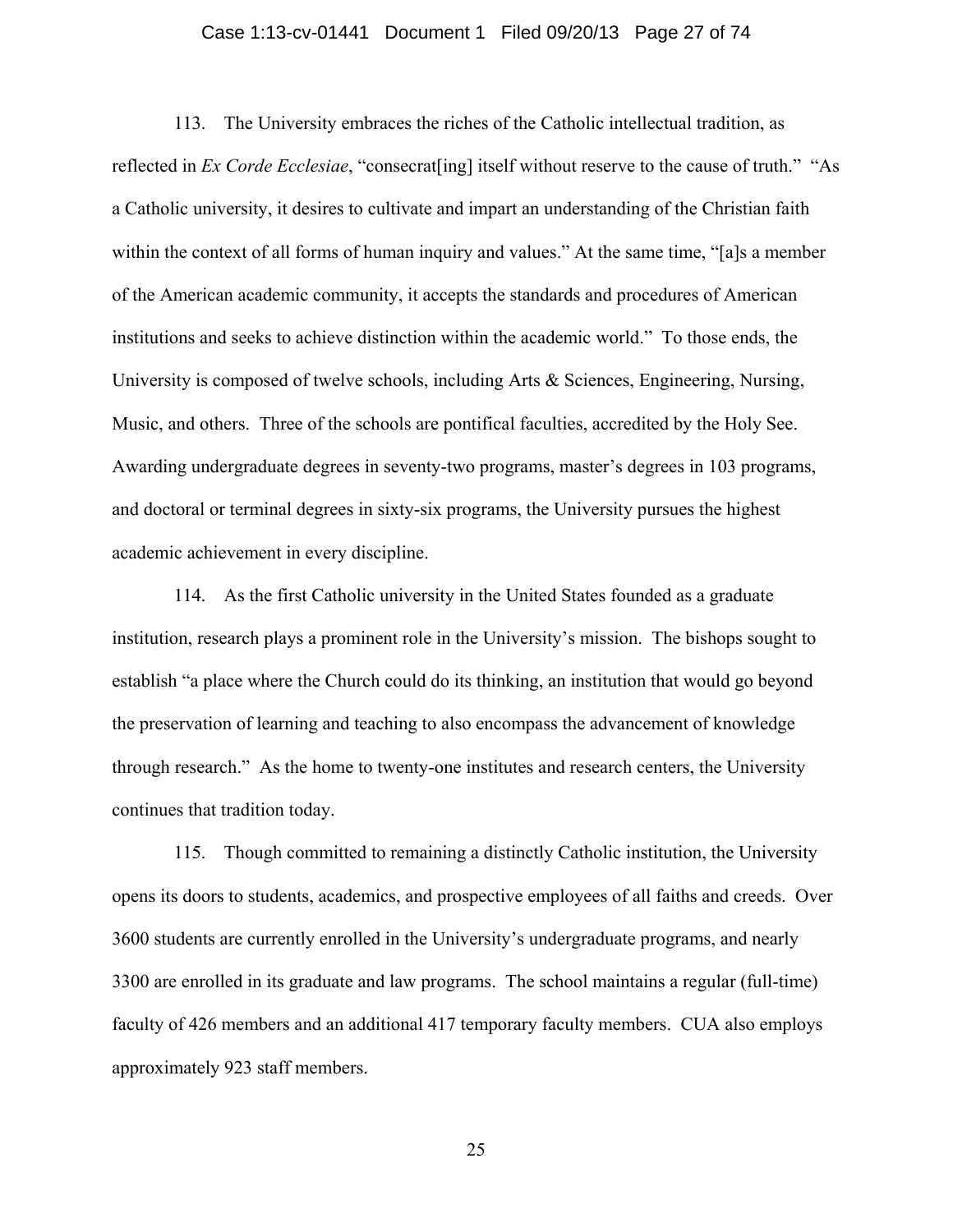## Case 1:13-cv-01441 Document 1 Filed 09/20/13 Page 28 of 74

116. The University's mission to educate and serve others extends beyond the borders of CUA's campus. For example, the University has developed numerous faith-based charitable programs in which its students, professional staff, and faculty participate. These programs serve individuals regardless of faith, race, or financial condition and range from volunteer opportunities in D.C. (where students can participate in a variety of activities, such as serving the homeless or working as tutors) to service/missions trips abroad (where students assist the underprivileged in communities in Central and South America). CUA also hosts a number of educational events, lectures, and programs on its campus that are open to the public. The University is home to the Catholic University of America Press, which publishes between thirtyfive to forty books annually in fields including theology, philosophy, literature, history, and political theory.

117. Faith is at the heart of all of the University's efforts. Indeed, the University's commitment to Catholic teachings permeates campus life. Most full-time undergraduates are housed on campus in residence halls that are predominantly (and will soon be entirely) singlesex. The University maintains a visitation policy that does not permit men to be overnight guests in the women's residence halls and vice versa. The University's student handbook reminds students that the University "is committed to the teachings and moral values of the Catholic Church," including the belief that sexual union should be "'expressed only in a monogamous heterosexual relationship of lasting fidelity in marriage." And the University does not make artificial contraception available to its students, faculty, or staff at its on-campus health care facility unless necessary for medical treatment unrelated to contraception.

118. CUA's Catholic educational mission is furthered by its leadership. The President of the University has always been a Catholic, and twelve of the University's fifteen Presidents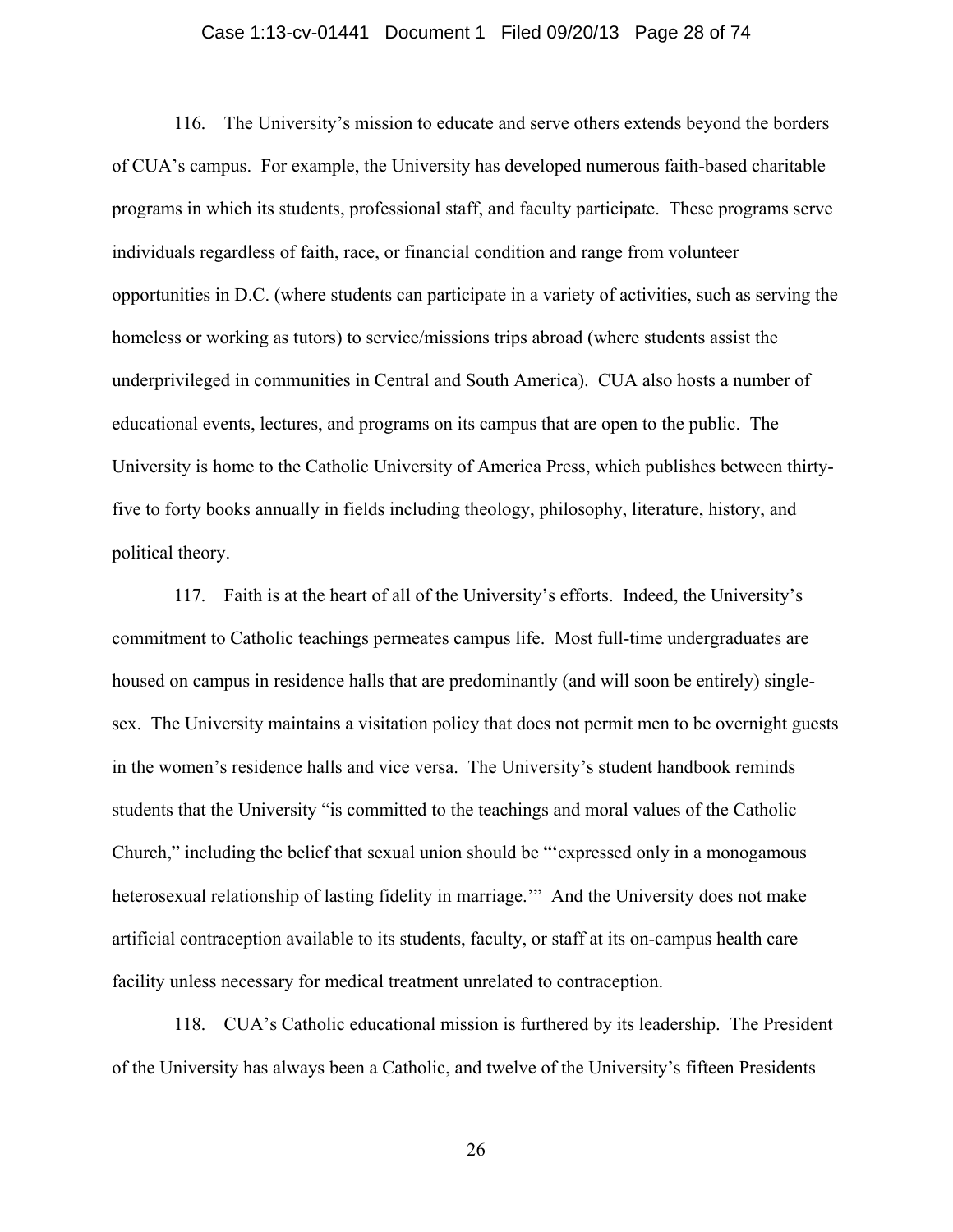## Case 1:13-cv-01441 Document 1 Filed 09/20/13 Page 29 of 74

have been clerics or members of a religious order. The President is elected by the University's Board of Trustees and confirmed by the Vatican Congregation for Catholic Education. The Board itself is entrusted with supervising the management of the University and determining University policy. Twenty-four of the Board's forty-eight elected members must be clerics; at least eighteen of those twenty-four must be members of the United States Conference of Catholic Bishops. The Archbishop of Washington serves as the chancellor of the University, acting as a liaison between the University and the United States Conference of Catholic Bishops, as well as between the University and the Holy See.

119. More than 90% of full-time undergraduate students receive some form of financial aid, with the Office of Student Financial aid awarding nearly \$40 million in institutional grants and scholarships as well as more than \$2 million in federal and state grant funds to undergraduate students in the 2010–11 school year.

120. CUA does not appear to qualify as an entity described in section  $6033(a)(3)(A)(i)$ or (iii) of the Internal Revenue Code. Accordingly, CUA does not qualify as a "religious employer" under the exemption to the U.S. Government Mandate.

121. CUA's employees are offered United Healthcare health care plans. These plans do not cover abortion-inducing products or sterilization. Consistent with Church teachings, CUA's plans cover products commonly used as contraceptives only when prescribed with the intent of treating a medical condition, not with the intent to prevent pregnancy.

122. The plan year for CUA's employer health plan begins on December 1.

123. CUA makes available to its students a health plan provided by AETNA. Like CUA's employee plans, the plan offered to CUA students does not cover abortion-inducing products or sterilization. The health plan CUA offers to its students covers products commonly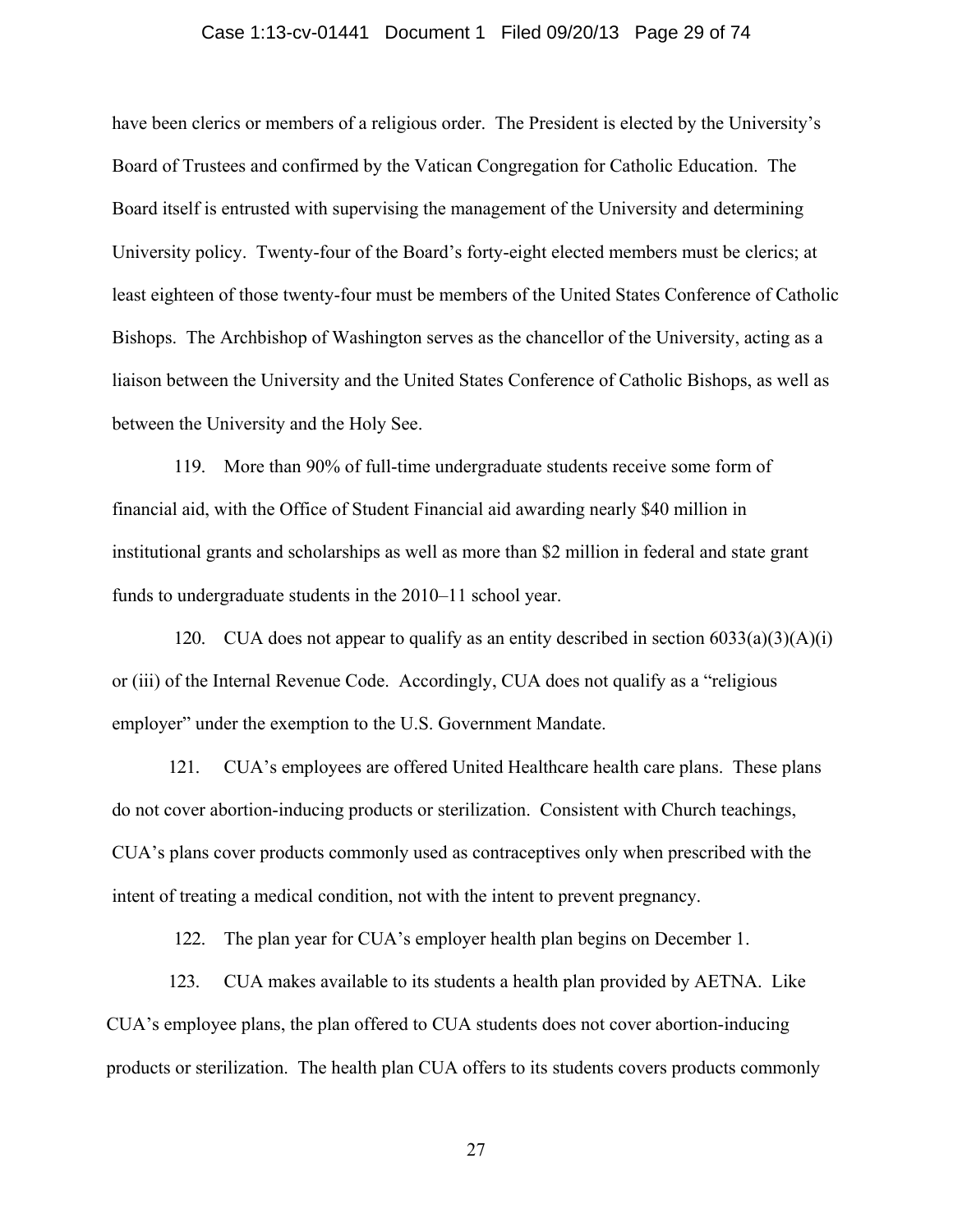#### Case 1:13-cv-01441 Document 1 Filed 09/20/13 Page 30 of 74

used as contraceptives only when prescribed with the intent of treating a medical condition, not with the intent to prevent pregnancy or induce abortion.

124. The plan year for CUA's student health plan begins on August 14.

125. The health plans offered by CUA to its employees and students do not meet the Affordable Care Act's definition of a "grandfathered" plan. CUA has not included and does not include a statement in plan materials provided to participants or beneficiaries informing them that it believes its plans are grandfathered health plans within the meaning of section 1251 of the Affordable Care Act. *See, e.g.*, 26 C.F.R. § 54.9815-1251T(a)(2)(i).

## **J. Thomas Aquinas College**

126. Thomas Aquinas College, a California non-profit corporation located in Santa Paula, California, is a small liberal-arts school committed to fidelity to the Catholic Church.

127. TAC was launched in 1969, when a small group of Catholic educators wrote an essay identifying the problems they perceived in American higher education generally and Catholic colleges in particular. The essay, entitled *Thomas Aquinas College: A Proposal for the Fulfillment of Catholic Liberal Education*, proposed a solution to those problems in the form of a new Catholic college. As explained in the proposal, the founders were determined to establish a school that would remain both authentically Catholic and deeply committed to liberal arts education.

128. The College welcomed its first freshman class in 1971, and it has remained faithful to its founding mission ever since. The College currently has 370 full-time students enrolled in its four-year program of Catholic liberal education.

129. TAC does not offer electives, nor do its students choose majors or minors. Instead, every student participates in the same course of study, which includes rigorous classes in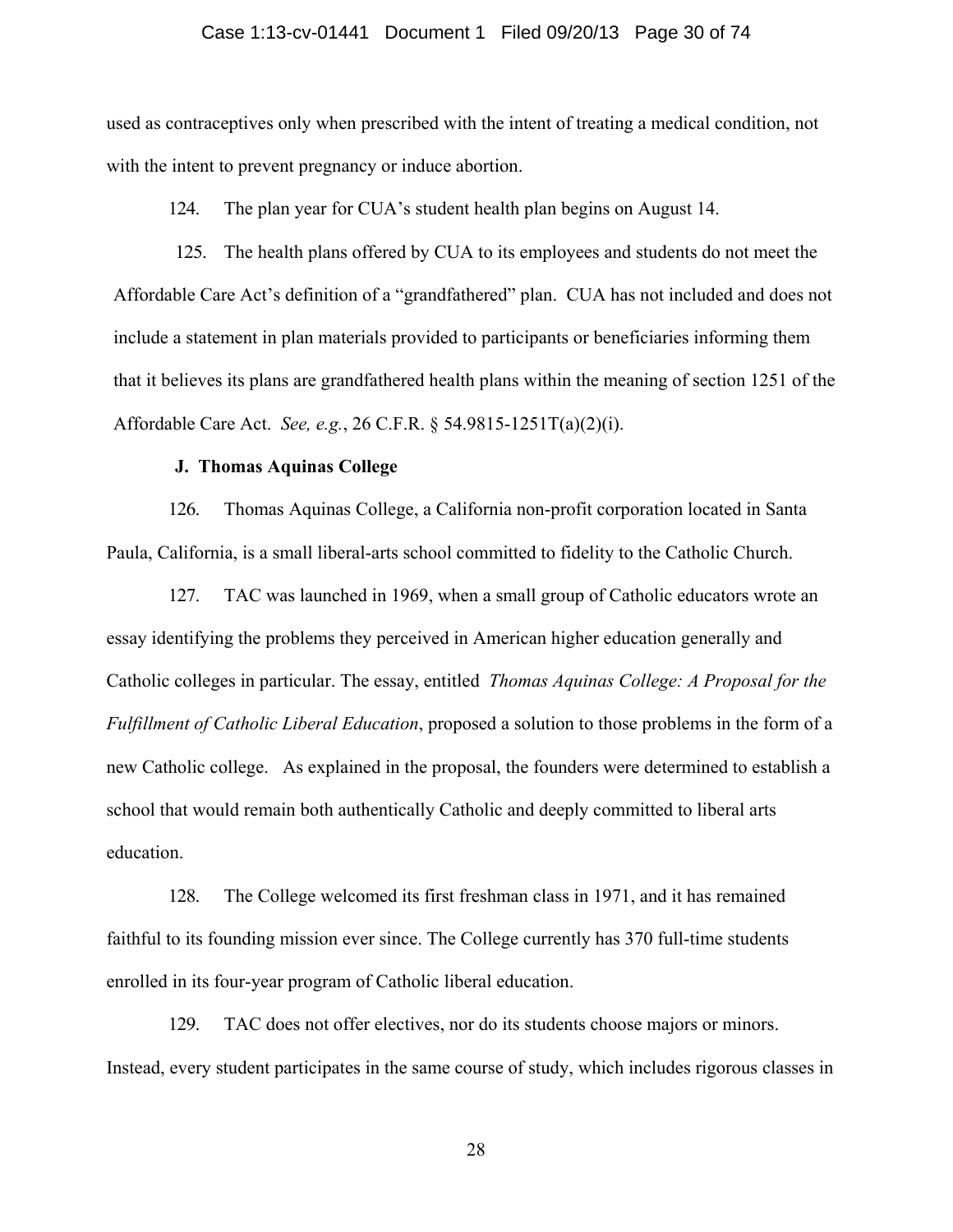## Case 1:13-cv-01441 Document 1 Filed 09/20/13 Page 31 of 74

theology, philosophy, natural science, mathematics, language, and music. In addition, the curriculum includes a four-year seminar largely devoted to history and literature. Classes at TAC are all taught in tutorial or seminar style; there are no lecture courses.

130. The intellectual tradition and moral teachings of the Catholic Church infuse the whole life of the College. The curriculum is ordered to theology, and the College strives in all things to remain faithful to the Magisterium (that is, the authoritative teaching body) of the Catholic Church.

131. The College seeks to hire faculty who are committed Catholics. In keeping with the College's commitment to remain faithful to the Magisterium of the Church, and in accordance with Pope John Paul II's 1990 Encyclical, *Ex Corde Ecclesiae,* Catholic members of the College faculty make a public Profession of Faith and take an Oath of Fidelity to the teachings of the Church. Approximately 93% of its current employees (including both faculty and non-faculty staff) are Catholic. Although the College does occasionally retain non-Catholic faculty, its institutional commitment makes such appointments unusual. The College has four Catholic priests to minister to the spiritual needs of the students. Catholic Holy Days of Obligation are observed by the College as holidays and all employees receive them as paid holidays.

132. The College has 78 benefits-eligible employees.

133. The students at TAC actively embrace the Catholic faith. Most students attend weekday Mass in addition to Sunday Mass and participate regularly in other devotional practices. A number of students serve as Catholic catechism instructors to children at local parishes. Although TAC warmly welcomes non-Catholic students, approximately 97% of its current students are Catholic.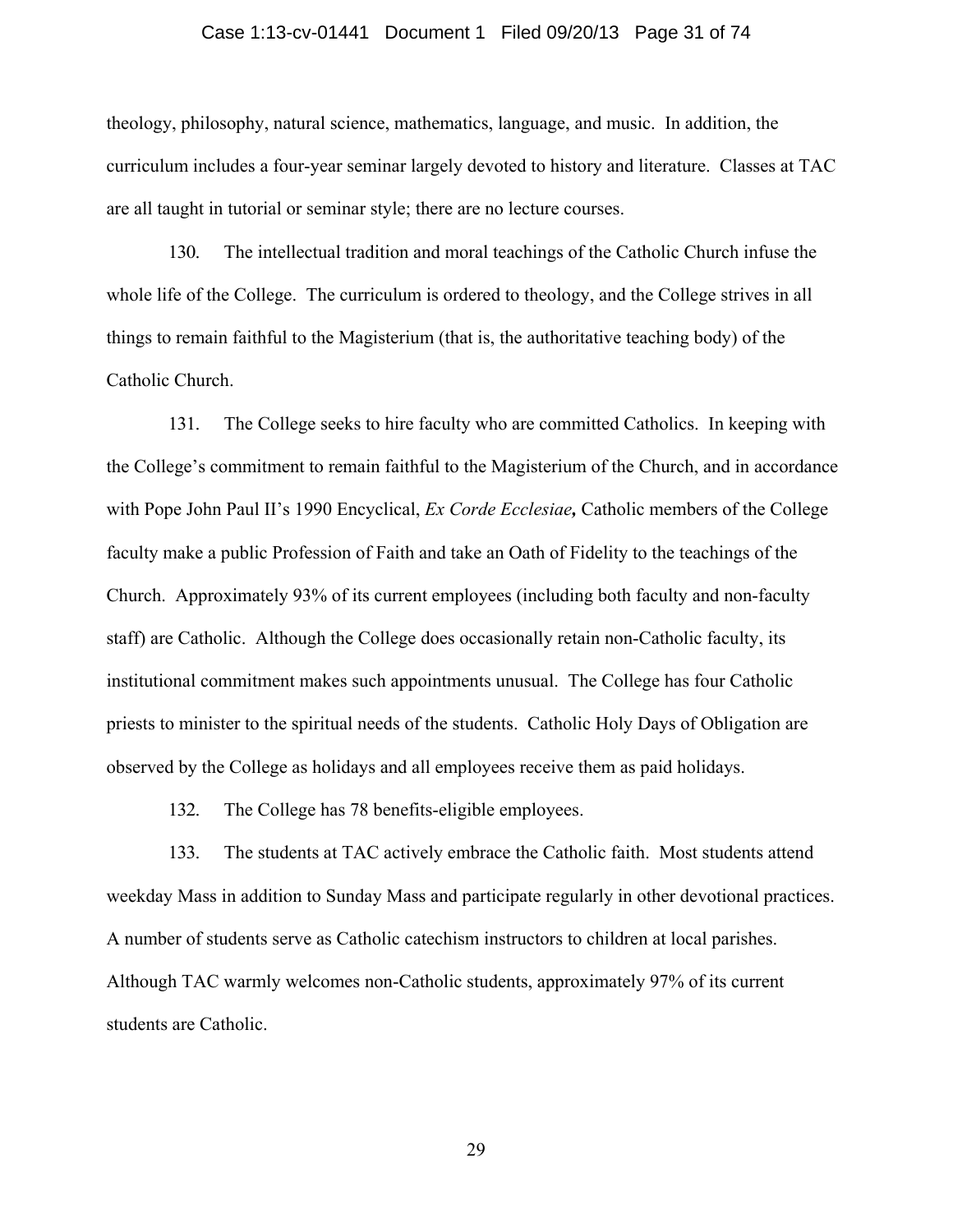### Case 1:13-cv-01441 Document 1 Filed 09/20/13 Page 32 of 74

134. As another manifestation of their faith, which encourages care for the neediest, students at TAC regularly hold food drives, blood drives, and charitable fundraisers on campus.

135. Each year, approximately 10% of the graduates of the College enter a seminary, convent, or other type of training for a life of consecrated service to God and the Church. In keeping with the genuine love for learning the College instills in its students, the most popular field among TAC graduates is education: almost one-third of alumni (28%) work as educators, many of them at Catholic institutions.

136. The College's religious beliefs also include traditional Christian teaching on the nature and purpose of human sexuality. In particular, the College believes that human sexuality is ordered to traditional marriage and the birth and education of children. The College's commitment to these teachings permeates every aspect of campus life. For example, all TAC students (except those who are married) live in single-sex residence halls, which are off-limits to members of the opposite sex at all times. The College's health care staff does not make artificial contraception available to the College's students or employees.

137. The College does not appear to qualify as an entity described in section  $6033(a)(3)(A)(i)$  or (iii) of the Internal Revenue Code. Accordingly, The College does not qualify as a "religious employer" under the exemption to the U.S. Government Mandate.

138. TAC offers its employees a health plan through the RETA Trust, which is a selfinsurance trust set up by the Catholic bishops of California in 1999 for the purpose of providing medical coverage consistent with Catholic moral teaching. Consistent with Church teachings, the RETA Trust shares TAC's religious objections to providing, procuring, or facilitating access to abortion-inducing products, abortion, sterilization, or contraceptives. Accordingly, TAC's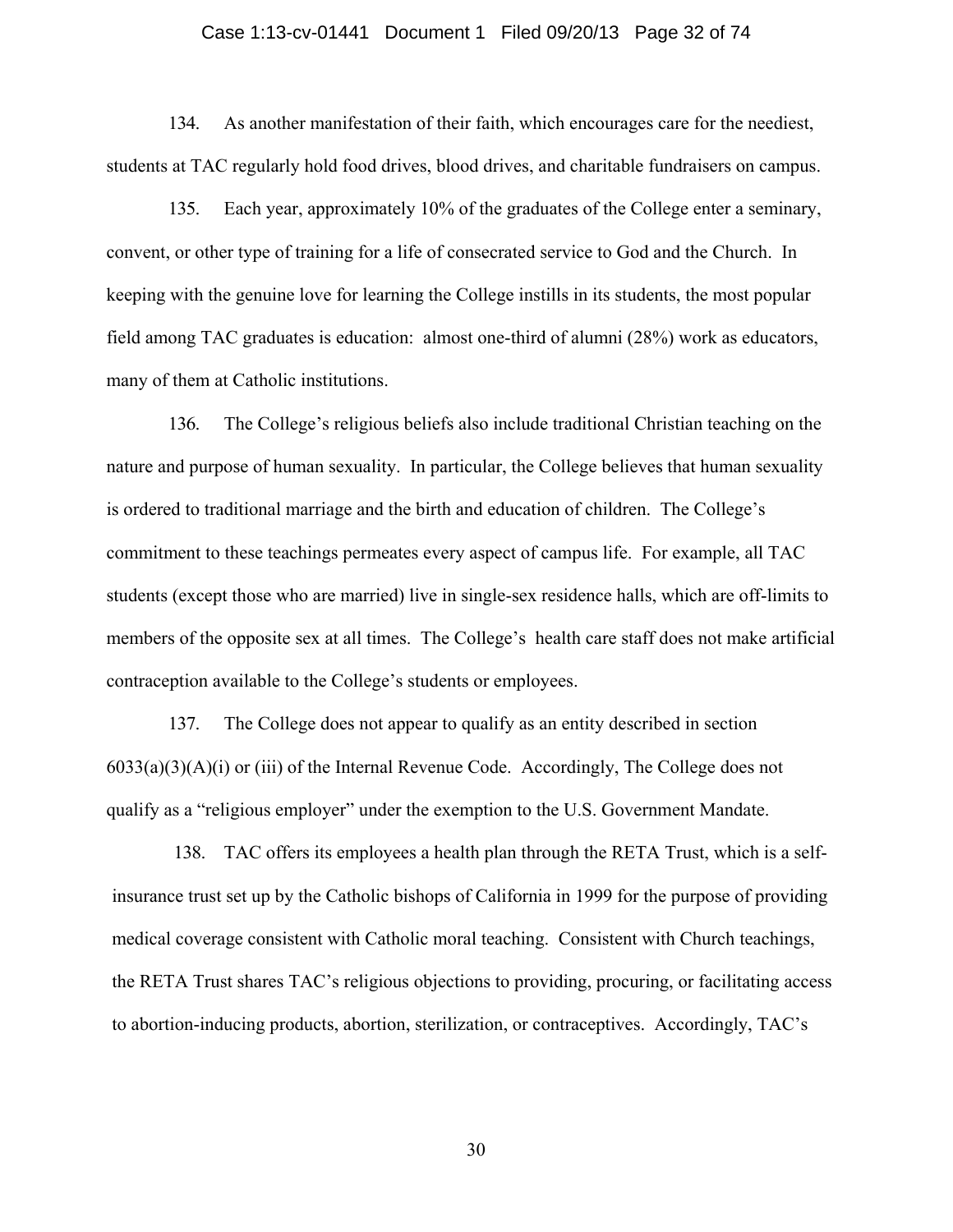#### Case 1:13-cv-01441 Document 1 Filed 09/20/13 Page 33 of 74

plan offered through the RETA Trust only covers products prescribed with the intent of treating a medical condition, not with the intent to prevent pregnancy or induce abortion.

139. The third-party administrator for the RETA Trust is Benefit Allocation Systems.

140. TAC's plan year begins on July 1.

141. The health plan offered by TAC to its employees does not meet the Affordable Care Act's definition of a "grandfathered" plan. The RETA Trust has not included and does not include a statement in plan materials provided to participants or beneficiaries informing them that it believes its plans are grandfathered health plans within the meaning of section 1251 of the Affordable Care Act. *See, e.g.*, 26 C.F.R. § 54.9815-1251T(a)(2)(i).

## **II. STATUTORY AND REGULATORY BACKGROUND**

## **A. Statutory Background**

142. In March 2010, Congress enacted the Patient Protection and Affordable Care Act, Pub. L. No. 111-148, 124 Stat. 119 (2010), and the Health Care and Education Reconciliation Act, Pub. L. No. 111-152, 124 Stat. 1029 (2010) (collectively, the "Affordable Care Act" or the "Act"). The Affordable Care Act established many new requirements for "group health plan[s]," broadly defined as "employee welfare benefit plan[s]" within the meaning of the Employee Retirement Income Security Act ("ERISA"), 29 U.S.C. § 1002(1), that "provide<sup>[]</sup> medical care ... to employees or their dependents."  $42 \text{ U.S.C.} \$   $300 \text{ gg-}91(a)(1)$ .

143. As relevant here, the Act requires an employer's group health plan to cover certain women's "preventive care." Specifically, it indicates that "[a] group health plan and a health insurance issuer offering group or individual health insurance coverage shall, at a minimum[,] provide coverage for and shall not impose any cost sharing requirements for ... with respect to women, such additional preventive care and screenings . . . as provided for in comprehensive guidelines supported by the Health Resources and Services Administration for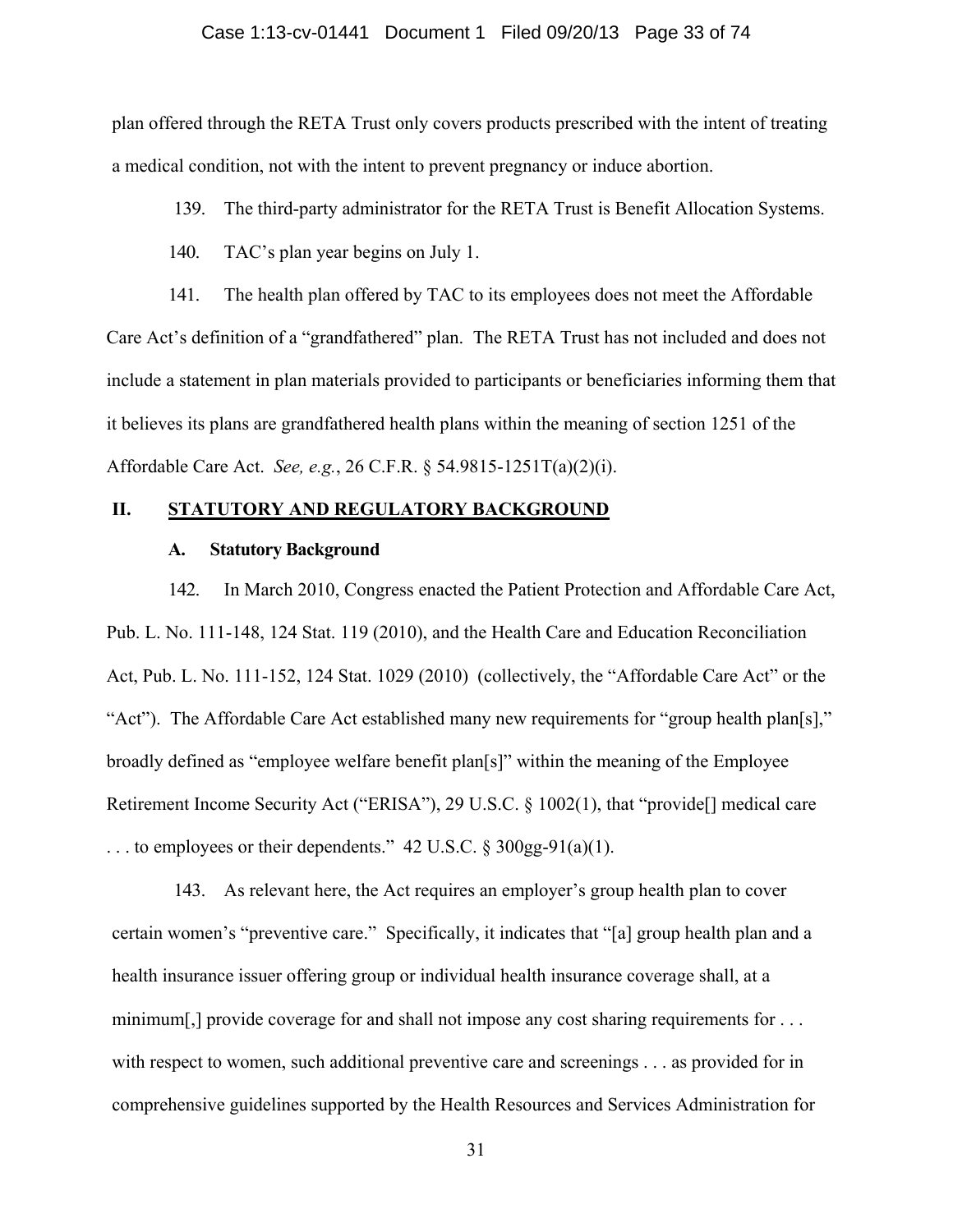### Case 1:13-cv-01441 Document 1 Filed 09/20/13 Page 34 of 74

purposes of this paragraph." 42 U.S.C. § 300gg-13(a)(4). Because the Act prohibits "cost sharing requirements," the health plan must pay for the full costs of these "preventive care" services without any deductible or co-payment.

144. "[T]he Affordable Care Act preserves the ability of individuals to retain coverage under a group health plan or health insurance coverage in which the individual was enrolled on March 23, 2010." 75 Fed. Reg. 41,726, 41,731 (July 19, 2010); 42 U.S.C. § 18011. These socalled "grandfathered health plans do not have to meet the requirements" of the U.S. Government Mandate. 75 Fed. Reg. at 41,731. HHS estimates that "98 million individuals will be enrolled in grandfathered group health plans in 2013." *Id.* at 41,732.

145. Federal law provides several mechanisms to enforce the requirements of the Act, including the U.S. Government Mandate. For example:

 a. Under the Internal Revenue Code, certain employers who fail to offer "full-time employees (and their dependents) the opportunity to enroll in minimum essential coverage under an eligible employer-sponsored plan" will be exposed to significant annual fines of \$2,000 per full-time employee. *See* 26 U.S.C. § 4980H(a),  $(c)(1)$ .

 b. Under the Internal Revenue Code, group health plans that fail to provide certain required coverage may be subject to a penalty of \$100 a day per affected beneficiary. *See* 26 U.S.C. § 4980D(b); *see also* Jennifer Staman & Jon Shimabukuro, Cong. Research Serv., RL 7-5700, Enforcement of the Preventive Health Care Services Requirements of the Patient Protection and Affordable Care Act (2012) (asserting that this applies to employers who violate the "preventive care" provision of the Affordable Care Act).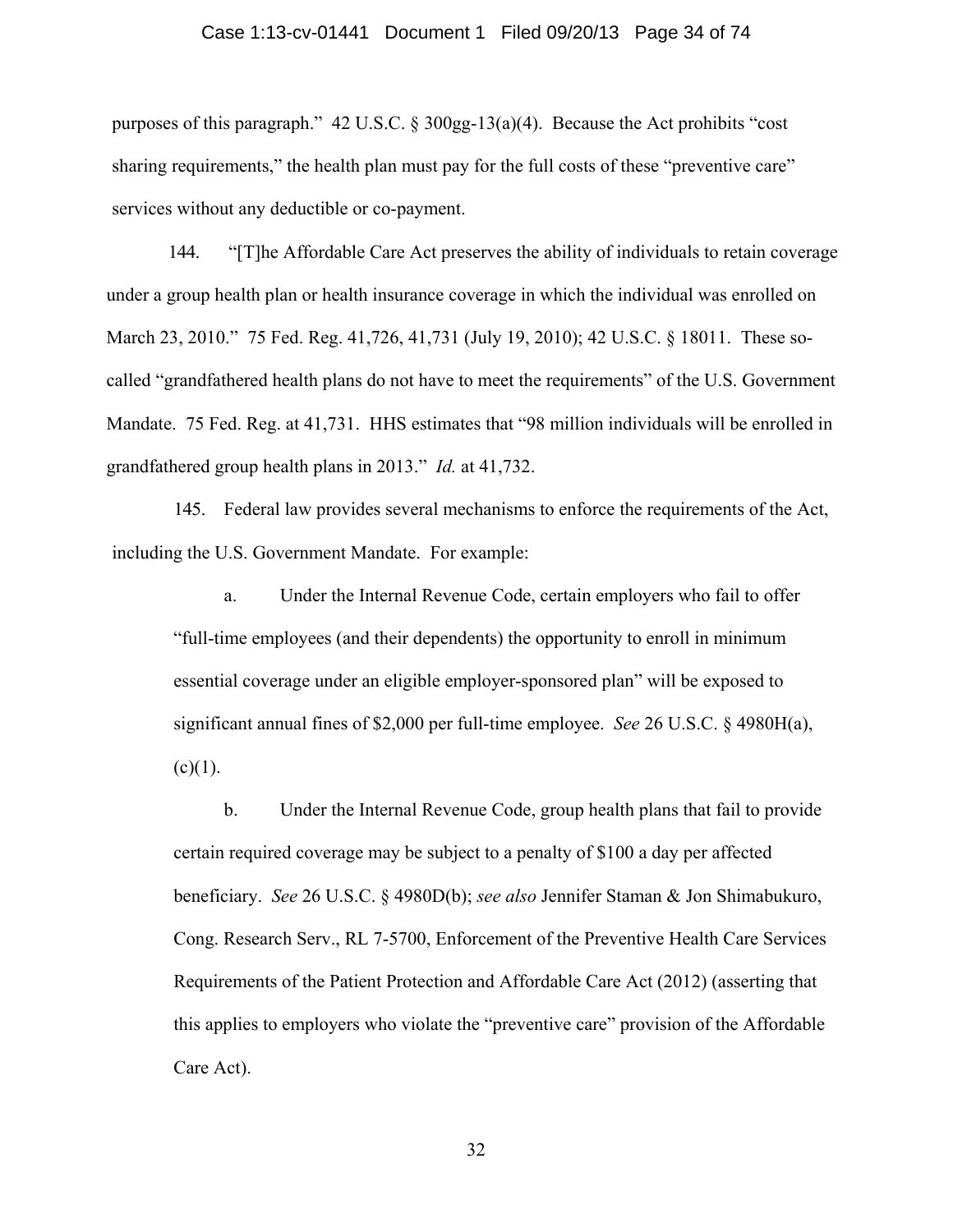#### Case 1:13-cv-01441 Document 1 Filed 09/20/13 Page 35 of 74

 c. Under ERISA, plan participants can bring civil actions against insurers for unpaid benefits. 29 U.S.C. § 1132(a)(1)(B); *see also* Cong. Research Serv., RL 7-5700.

 d. Similarly, the Secretary of Labor may bring an enforcement action against group health plans of employers that violate the U.S. Government Mandate, as incorporated by ERISA. *See* 29 U.S.C. § 1132(b)(3); *see also* Cong. Research Serv., RL 7-5700 (asserting that these penalties can apply to employers and insurers who violate the "preventive care" provision of the Affordable Care Act).

146. Several of the Act's provisions, along with other federal statutes, reflect a clear congressional intent that the executive agency charged with identifying the "preventive care" required by § 300gg-13(a)(4) should exclude all abortion-related services.

147. For example, the Weldon Amendment, which has been included in every HHS and Department of Labor appropriations bill since 2004, prohibits certain agencies from discriminating against an institution based on that institution's refusal to provide abortion-related services. Specifically, it states that "[n]one of the funds made available in this Act [to the Department of Labor and the Department of Health and Human Services] may be made available to a Federal agency or program . . . if such agency, program, or government subjects any institutional or individual health care entity to discrimination on the basis that the health care entity does not provide, pay for, provide coverage of, or refer for abortions." Consolidated Appropriations Act of 2012, Pub. L. No. 112-74, div. F, tit. V, § 507(d)(1), 125 Stat. 786, 1111 (2011). The term "health care entity" is defined to include "an individual physician or other health care professional, a hospital, a provider-sponsored organization, a health maintenance organization, *a health insurance plan*, or any other kind of health care facility, organization, or plan." *Id.* § 507(d)(2) (emphasis added).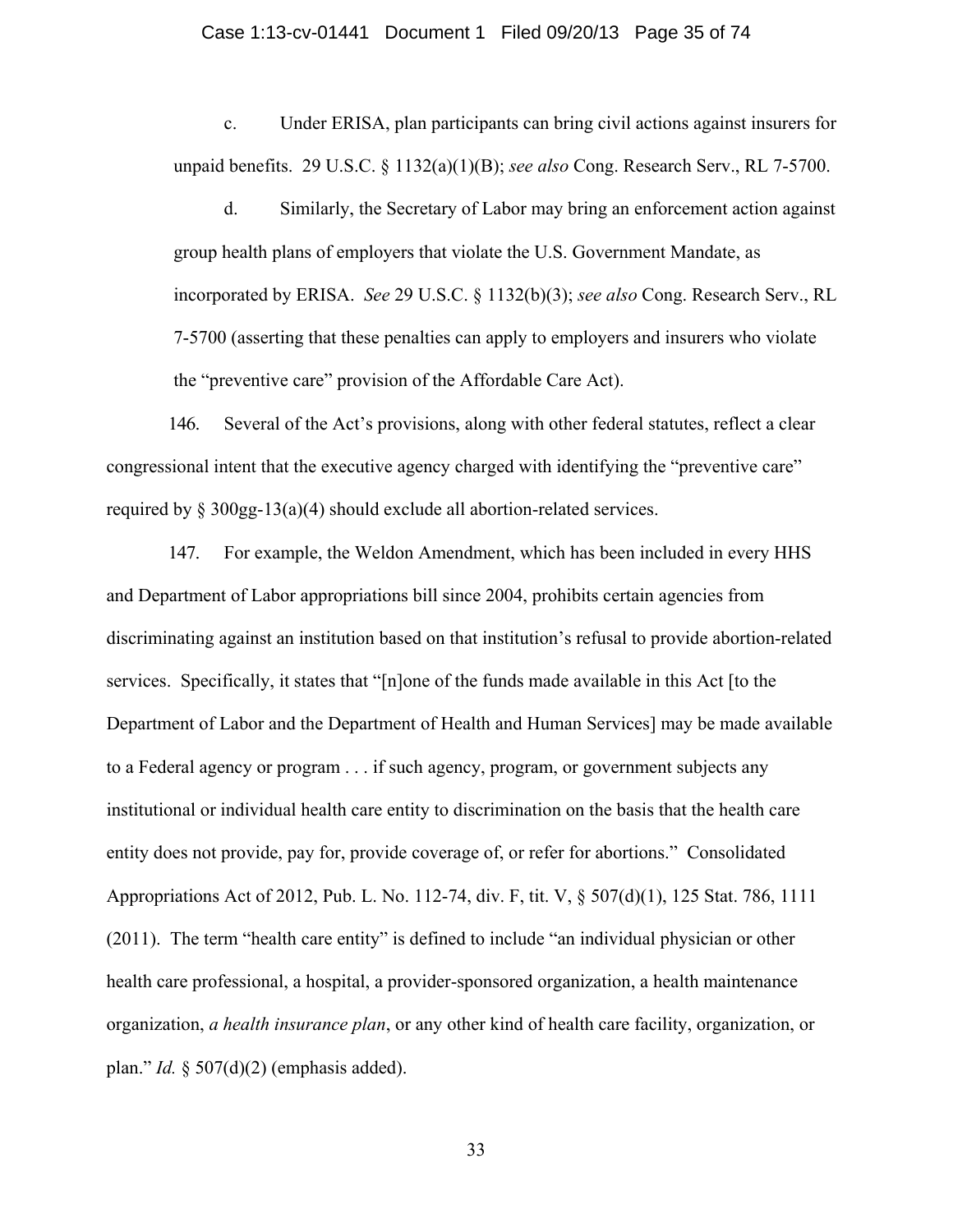## Case 1:13-cv-01441 Document 1 Filed 09/20/13 Page 36 of 74

148. The legislative history of the Act also demonstrates a clear congressional intent to prohibit the executive branch from requiring group health plans to provide abortion-related services. For example, the House of Representatives originally passed a bill that included an amendment by Congressman Bart Stupak prohibiting the use of federal funds for abortion services. *See* H.R. 3962, 111th Cong. § 265 (Nov. 7, 2009). The Senate version, however, lacked that restriction. S. Amend. No. 2786 to H.R. 3590, 111th Cong. (Dec. 23, 2009). To avoid a filibuster in the Senate, congressional proponents of the Act engaged in a procedure known as "budget reconciliation" that required the House to adopt the Senate version of the bill largely in its entirety. Congressman Stupak and other pro-life House members, however, indicated that they would refuse to vote for the Senate version because it failed to adequately prohibit federal funding of abortion. In an attempt to address these concerns, President Barack Obama issued an executive order providing that no executive agency would authorize the federal funding of abortion services. *See* Exec. Order No. 13535, 75 Fed. Reg. 15,599 (Mar. 24, 2010).

149. The Act, therefore, was passed on the central premise that all agencies would uphold and follow "longstanding Federal laws to protect conscience" and to prohibit federal funding of abortion. *Id.* That executive order was consistent with a 2009 speech that President Obama gave at the University of Notre Dame, in which he indicated that his Administration would honor the consciences of those who disagree with abortion, and draft sensible conscience clauses.

## **B. Regulatory Background – Defining "Preventive Care" and the Narrow Exemption**

150. In a span of less than two years, Defendants promulgated the U.S. Government Mandate, subverting the Act's clear purpose to protect the rights of conscience. The Mandate immediately prompted intense criticism and controversy, in response to which the Government has undertaken various revisions. None of these revisions, however, alleviates the burden that the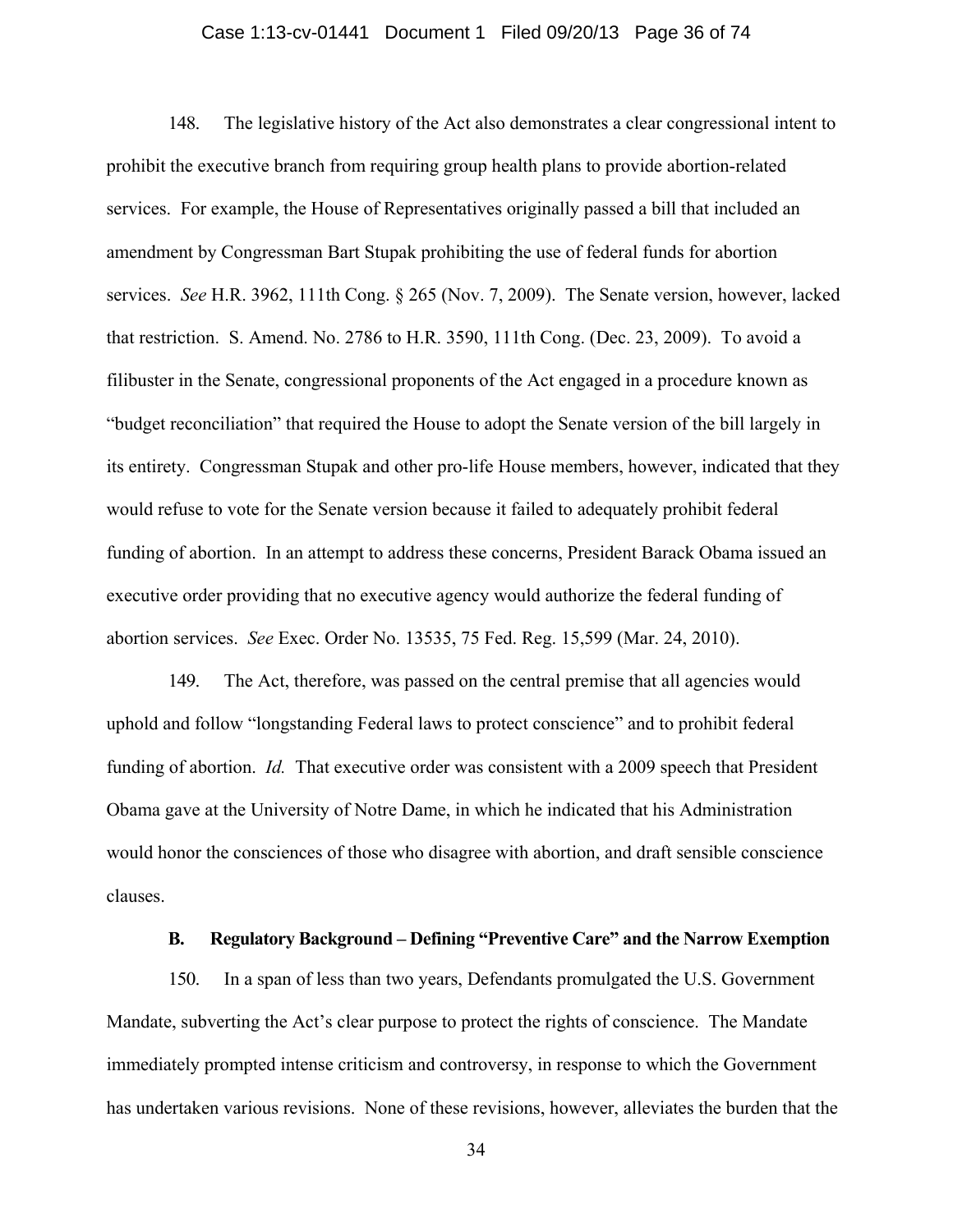#### Case 1:13-cv-01441 Document 1 Filed 09/20/13 Page 37 of 74

Mandate imposes on Plaintiffs' religious beliefs. To the contrary, these revisions have resulted in a final rule that is significantly worse than the original one.

### **(1) The Original Mandate**

151. On July 19, 2010, Defendants issued interim final rules addressing the statutory requirement that group health plans provide coverage for women's "preventive care." 75 Fed. Reg. 41,726 (citing 42 U.S.C. § 300gg-13(a)(4)). Initially, the rules did not define "preventive care," instead noting that "[t]he Department of HHS is developing these guidelines and expects to issue them no later than August 1, 2011." *Id.* at 41,731.

152. To develop the definition of "preventive care," HHS outsourced its deliberations to the Institute of Medicine ("IOM"), a non-governmental "independent" organization. The IOM in turn created a "Committee on Preventive Services for Women," composed of 16 members who were selected in secret without any public input. At least eight of the Committee members had founded, chaired, or worked with "pro-choice" advocacy groups (including five different Planned Parenthood entities) that have well-known political and ideological views, including strong animus toward Catholic teachings on abortion and contraception.

153. Unsurprisingly, the IOM Committee invited presentations from several "prochoice" groups, such as Planned Parenthood and the Guttmacher Institute (named for a former president of Planned Parenthood), without inviting any input from groups that oppose government-mandated coverage for abortion, contraception, and sterilization. Instead, opponents were relegated to lining up for brief open-microphone sessions at the close of each meeting.

154. At the close of this process, on July 19, 2011, the IOM issued a final report recommending that "preventive care" for women be defined to include "the full range of Food and Drug Administration-approved contraceptive methods, sterilization procedures, and patient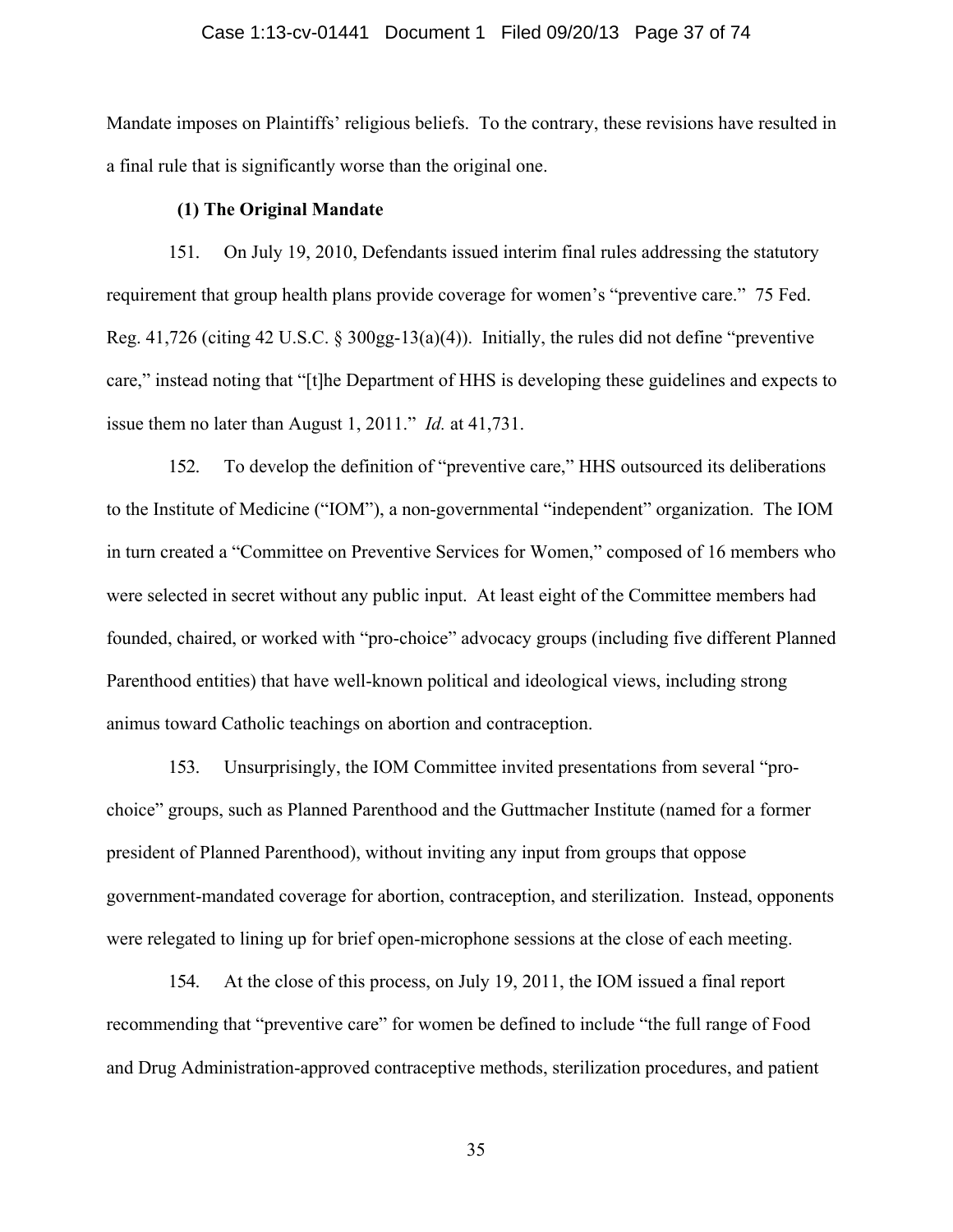#### Case 1:13-cv-01441 Document 1 Filed 09/20/13 Page 38 of 74

education and counseling for [all] women with reproductive capacity." IOM, Clinical Preventive Services for Women: Closing the Gaps 164–65 (2011), *available at* http://www.iom.edu/Reports/ 2011/Clinical-Preventive-Services-for-Women-Closing-the-Gaps.aspx.

155. The extreme bias of the IOM process spurred one member of the Committee, Dr. Anthony Lo Sasso, to dissent from the final recommendation, writing: "[T]he committee process for evaluation of the evidence lacked transparency and was largely subject to the preferences of the committee's composition. Troublingly, the process tended to result in a mix of objective and subjective determinations filtered through a lens of advocacy." *Id*. at 232.

156. At a press briefing the next day, the chair of the IOM Committee fielded a question from a representative of the U.S. Conference of Catholic Bishops regarding the "coercive dynamic" of the Mandate, asking whether the Committee considered the "conscience rights" of those who would be forced to pay for coverage that they found objectionable on moral and religious grounds. In response, the chair illustrated her cavalier attitude toward the religiousliberty issue, stating bluntly: "[W]e did not take into account individual personal feelings." *See* Linda Rosenstock, Chair, Inst. Of Med. Comm. On Preventive Servs. For Women, Press Briefing (July 20, 2011), *available at* http://www.iom.edu/Reports/2011/Clinical-Preventive-Services-for-Women-Closing-the-Gaps.aspx. The chair later expressed concern to Congress about considering religious objections to the Mandate because to do so would risk a "slippery slope" that could occur by "opening up that door" to religious liberty. *See* Executive Overreach: The HHS Mandate Versus Religious Liberty: Hearing Before the H. Comm. On the Judiciary, 112<sup>th</sup> Cong. (2012) (testimony of Linda Rosenstock, Chair, Inst. Of Med. Comm. On Preventive Servs. For Women).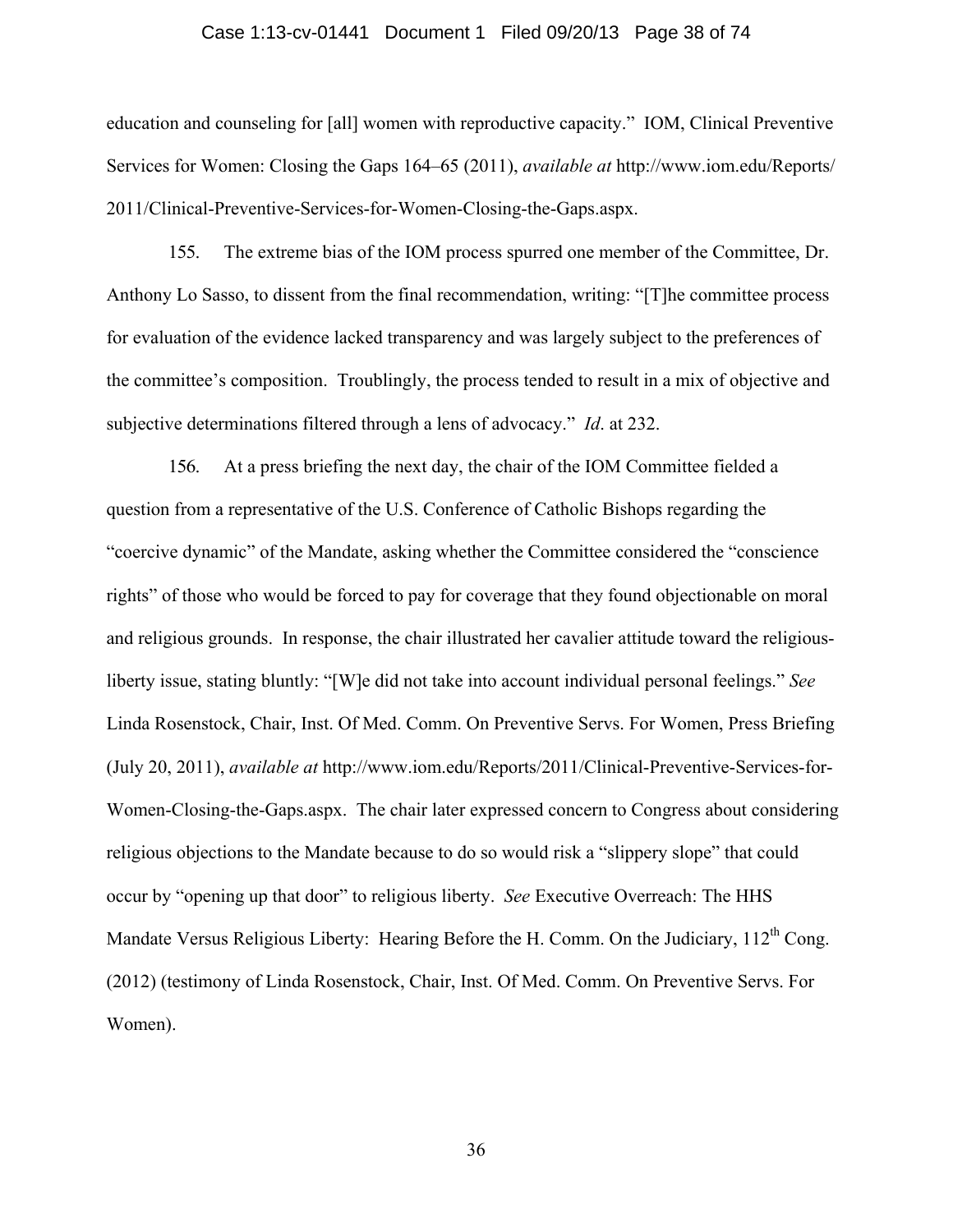#### Case 1:13-cv-01441 Document 1 Filed 09/20/13 Page 39 of 74

157. Less than two weeks after the IOM report, without pausing for notice and comment, HHS issued a press release on August 1, 2011, announcing that it would adopt the IOM's definition of "preventive care," including all "FDA-approved contraception methods and contraceptive counseling." *See* U.S. Dep't of Health & Human Servs., "Affordable Care Act Ensures Women Receive Preventive Services at No Additional Cost," *available at* http://www.hhs.gov/news/press/2011pres/08/20110801b.html. HHS ignored the religious, moral and ethical dimensions of the decision and the ideological bias of the IOM Committee and stated that it had "relied on independent physicians, nurses, scientists, and other experts" to reach a definition that was "based on scientific evidence." Under the final "scientific" definition, the category of mandatory "preventive care" extends to "[a]ll Food and Drug Administration approved contraceptive methods, sterilization procedures, and patient education and counseling for all women with reproductive capacity." *See* U.S. Dep't of Health & Human Servs., "Women's Preventive Services: Required Health Plan Coverage Guidelines," http://www.hrsa.gov/womensguidelines.

158. The Government's definition of mandatory "preventive care" also includes abortion-inducing products. For example, the FDA has approved "emergency contraceptives" such as the morning-after pill (otherwise known as Plan B), which can prevent an embryo from implanting in the womb, and Ulipristal (otherwise known as HRP 2000 or ella), which likewise can induce abortions.

159. Shortly after announcing its definition of "preventive care," the Government proposed a narrow exemption from the Mandate for a small category of "religious employers" that met all of the following four criteria: "(1) The inculcation of religious values is the purpose of the organization"; "(2) The organization primarily employs persons who share the religious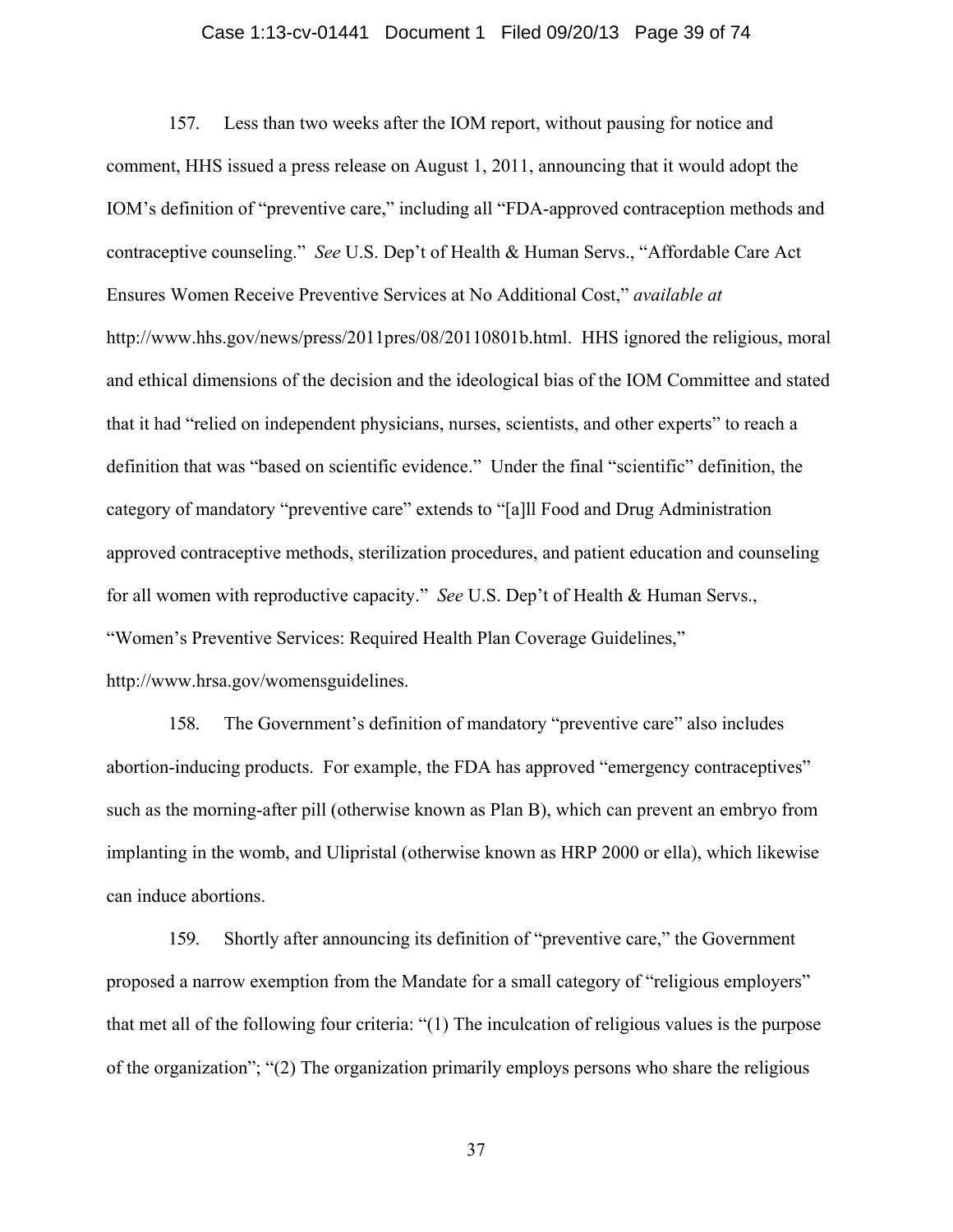#### Case 1:13-cv-01441 Document 1 Filed 09/20/13 Page 40 of 74

tenets of the organization"; "(3) The organization serves primarily persons who share the religious tenets of the organization"; and "(4) The organization is a nonprofit organization as described in section  $6033(a)(1)$  and section  $6033(a)(3)(A)(i)$  or (iii) of the Internal Revenue Code of 1986, as amended." 76 Fed. Reg. 46,621, 46,626 (Aug. 3, 2011) (codified at 45 C.F.R.  $$147.130(a)(iv)(B)).$ 

160. As the Government itself admitted, this narrow exemption was intended to protect only "the unique relationship between a house of worship and its employees in ministerial positions." *Id.* at 46,623. It provided no protection for most religious universities, elementary and secondary schools, hospitals, and charitable organizations.

161. The sweeping nature of the Mandate was subject to widespread and withering criticism. Religious leaders from across the country protested that they should not be punished or considered less religious simply because they chose to live out their faith by serving needy members of the community who might not share their beliefs. As Cardinal Wuerl later wrote, "Never before has the government contested that institutions like Archbishop Carroll High School or Catholic University are religious. Who would? But HHS's conception of what constitutes the practice of religion is so narrow that even Mother Teresa would not have qualified."

162. Despite such pleas, the Government at first refused to reconsider its position. Instead, the Government "finalize<sup>[d]</sup>, without change," the narrow exemption as originally proposed. 77 Fed. Reg. at 8725, 8729 (Feb. 15, 2012). At the same time, the Government announced that it would offer a "a one-year safe harbor from enforcement" for religious organizations that remained subject to the Mandate. *Id.* at 8728. As noted by Cardinal Timothy Dolan, the "safe harbor" effectively gave religious groups "a year to figure out how to violate our consciences."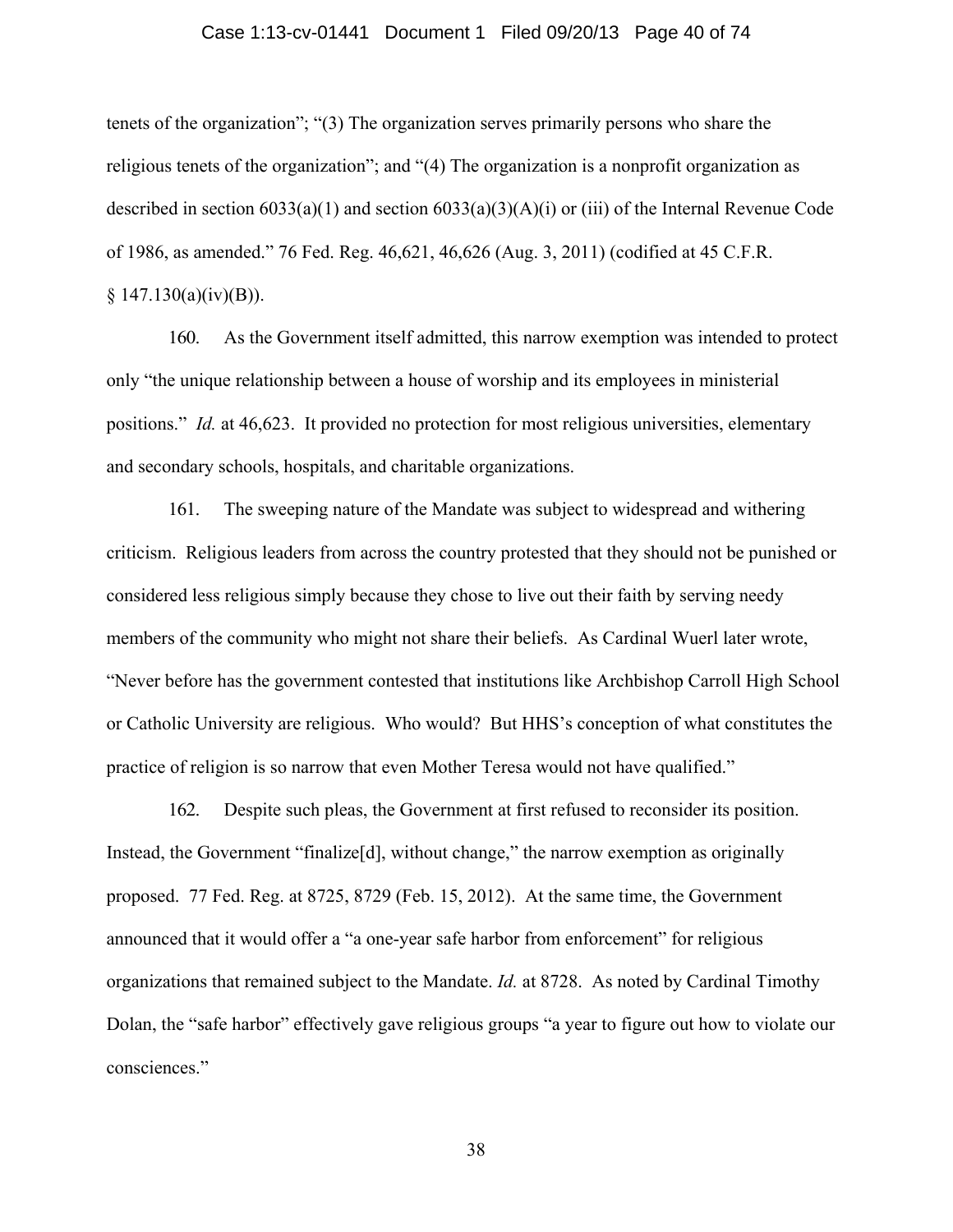### Case 1:13-cv-01441 Document 1 Filed 09/20/13 Page 41 of 74

163. A month later, under continuing public pressure, the Government issued an Advance Notice of Proposed Rulemaking ("ANPRM") that, it claimed, set out a solution to the religious-liberty controversy created by the Mandate. 77 Fed. Reg. 16,501. The ANPRM did not revoke the Mandate, and in fact reaffirmed the Government's view at the time that the "religious employer" exemption would not be changed. *Id.* at 16,501-08. Instead, the ANPRM offered hypothetical "possible approaches" that would, in the Government's view, somehow solve the religious-liberty problem without granting an exemption for objecting religious organizations. *Id.* at 16,507. As the U.S. Conference of Catholic Bishops soon recognized, however, any semblance of relief offered by the ANPRM was illusory. Although it was designed to "create an appearance of moderation and compromise, it [did] not actually offer any change in the Administration's earlier stated positions on mandated contraceptive coverage." *See* Comments of U.S. Conference of Catholic Bishops, at 3 (May 15, 2012), *available at* http://www.usccb.org/about/generalcounsel/rulemaking/upload/comments-on-advance-notice-of-proposed-rulemaking-on-preventiveservices-12-05-15.pdf.

### **(2) Plaintiffs' First Lawsuit and the Government's Promise of Non-Enforcement**

164. On May 21, 2012, Plaintiffs (except for TAC, Don Bosco, Victory Housing, Mary of Nazareth, and CIC) filed suit in U.S. District Court for the District of Columbia seeking to enjoin the U.S. Government Mandate on the ground that, among other things, it violated their rights of religious conscience under RFRA and the First Amendment. *See Roman Catholic Archbishop of Washington v. Sebelius*, No. 1:12-cv-00815 (D.D.C.). In response to this and similar litigation, the Government promised that "the regulations [would] *never* be enforced in their present form," and that the Government was planning to make "amendments to the regulations in an effort to accommodate religious organizations with religious objections to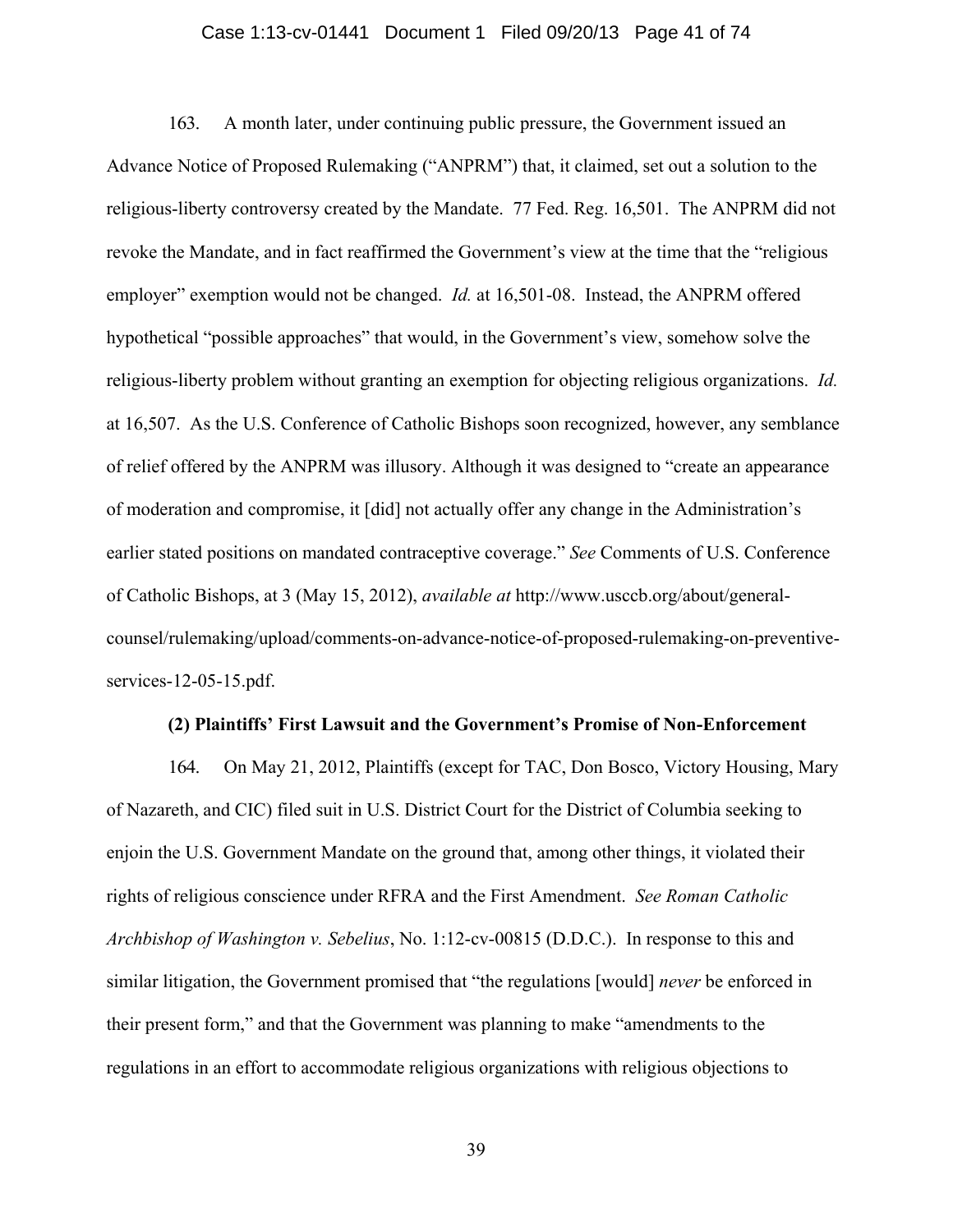#### Case 1:13-cv-01441 Document 1 Filed 09/20/13 Page 42 of 74

contraceptive coverage before the rolling expiration of the safe harbor begins in August 2013." *Id.*, Defs.' Supp. Br. [Dkt. # 38] at 4 (emphasis added).

165. According to the Government, "the forthcoming amendments [were] intended to address the very issue that plaintiffs raise here by establishing alternative means of providing contraceptive coverage without cost-sharing while accommodating religious organizations' religious objections to covering contraceptive services." Mem. of Law in Support of Defs.' Mot. to Dismiss [Dkt. # 19] at 18. Indeed, the Government assured this Court, "[o]nce defendants complete the rulemaking outlined in the ANPRM plaintiffs' challenge to the current regulations likely will be moot." *Id.* at 20.

166. In response to the Government's motion to dismiss, Plaintiffs made clear that even if the ANPRM were enacted, it would still require them to provide, pay for, and/or facilitate the provision of objectionable insurance coverage for their employees and, therefore, would *not* relieve the burden on their religious exercise. Indeed, Plaintiffs submitted six uncontested factual affidavits expressly so stating. *See* Pl. Mem. in Opp. [Dkt. #21], Ex. A, Affidavit of Archdiocese of Washington, Chief Financial Officer, at 13–14 (noting that the ANPRM "still requires the Archdiocese to facilitate the provision of products and services antithetical to the Catholic faith, since the Archdiocese's employees would only receive free contraceptives, sterilization, abortifacients, and related counseling by virtue of their employment at the Archdiocese"); *id.* Ex. B, Affidavit of Archdiocese of Washington, General Counsel, at 5 (cataloguing "harms [that] currently exist, and will continue to exist, regardless of the ANPRM"); *id.* Ex. D, Affidavit of Consortium of Catholic Academies, Executive Director, at 6 ("[T]he ANPRM would not, in fact, eliminate the burden that the Mandate imposes" because it would "still require [CCA] to provide, pay for, and/or facilitate the provision of services that violate [CCA's] sincerely held religious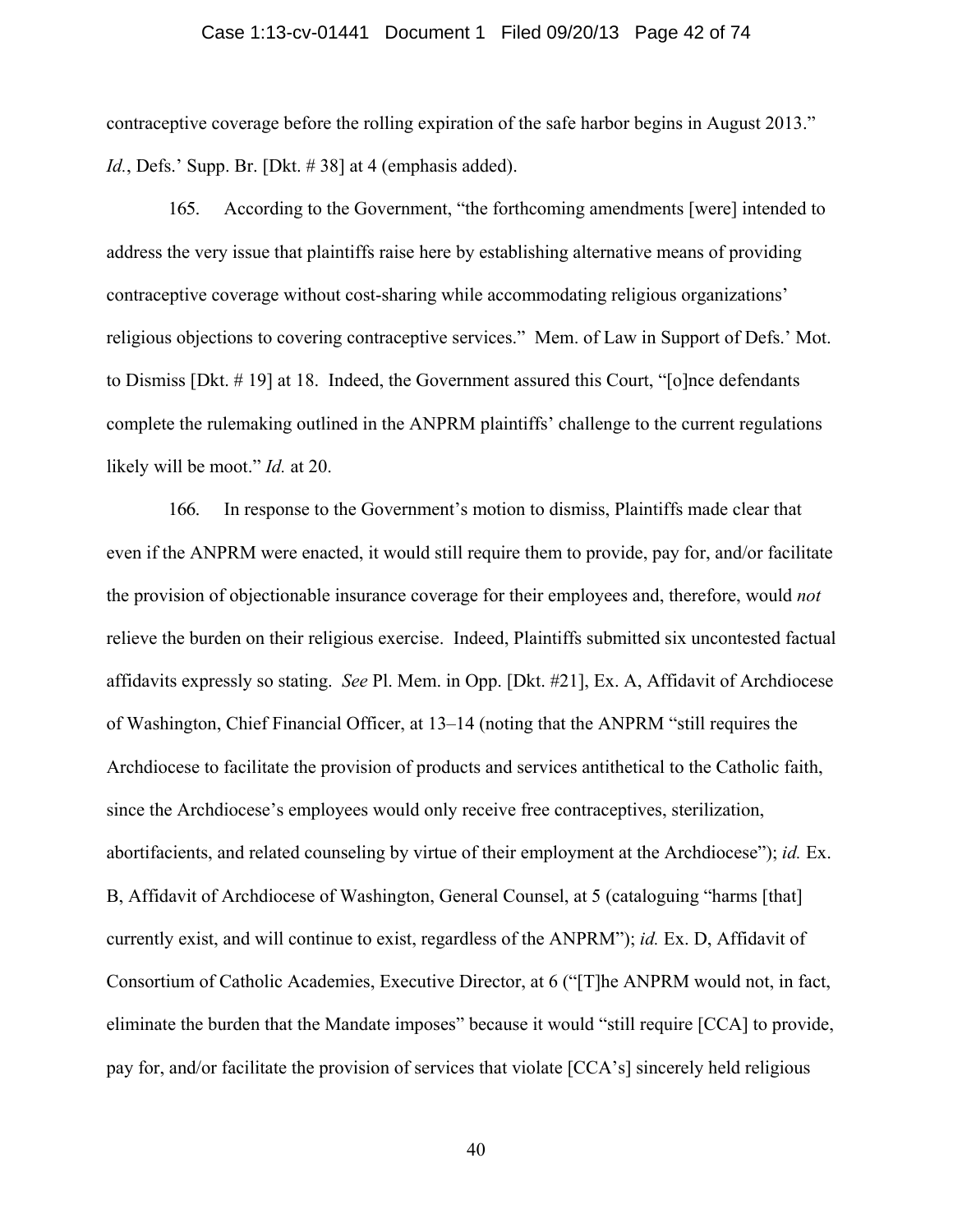#### Case 1:13-cv-01441 Document 1 Filed 09/20/13 Page 43 of 74

beliefs."); *id.* Ex. E, Affidavit of Archbishop Carroll High School, Vice Principal, at 5 ("The possibilities discussed in the ANPRM would not, in fact, eliminate the burden that the Mandate imposes on ACHS's religious beliefs."); *id.* Ex. F, Affidavit of Catholic Charities, President and CEO, at 6 (same); *id*. Ex. G, Affidavit of Catholic University, Chief of Staff and VP for University Relations, at 8 (noting that the ANPRM would "not in any way alleviate" the harms imposed by Mandate, because the University would still "be forced" to "facilitate" objectionable coverage "by providing both the insurer relationship and the employment through which its employees will have access to health care").

167. Confronted with these undisputed affidavits, the Government assured the Court that "the ANPRM is a mere starting point, and plaintiffs have ample opportunity to express their concerns and help shape the forthcoming amendments," elaborating: "The entire purpose of amending the preventive services coverage regulations is to accommodate religious objections such as those raised by plaintiffs. But plaintiffs simply assume that no such amendment could ever alleviate the need for judicial review. That assumption is baseless, and prejudges defendants' ongoing rulemaking process." Def. Reply in Support of Mot. to Dismiss [Dkt. # 24], at 10 & 12 n.10.

168. Based on the Government's representations, the district court granted the Government's motion to dismiss for lack of ripeness to await the outcome of the "ongoing rulemaking process." *See* Order, *Roman Catholic Archbishop of Washington v. Sebelius*, No. 13- 5091 (D.C. Cir. June 21, 2013) (Dkt. # 17). Importantly, the Court noted that the Government had made a "binding commitment" not to enforce the Mandate as it then existed, *id*. at 8 n.4, and stated that Plaintiffs would be free to bring another challenge if the Government's promised "accommodation" failed to relieve the burden on their religious freedom.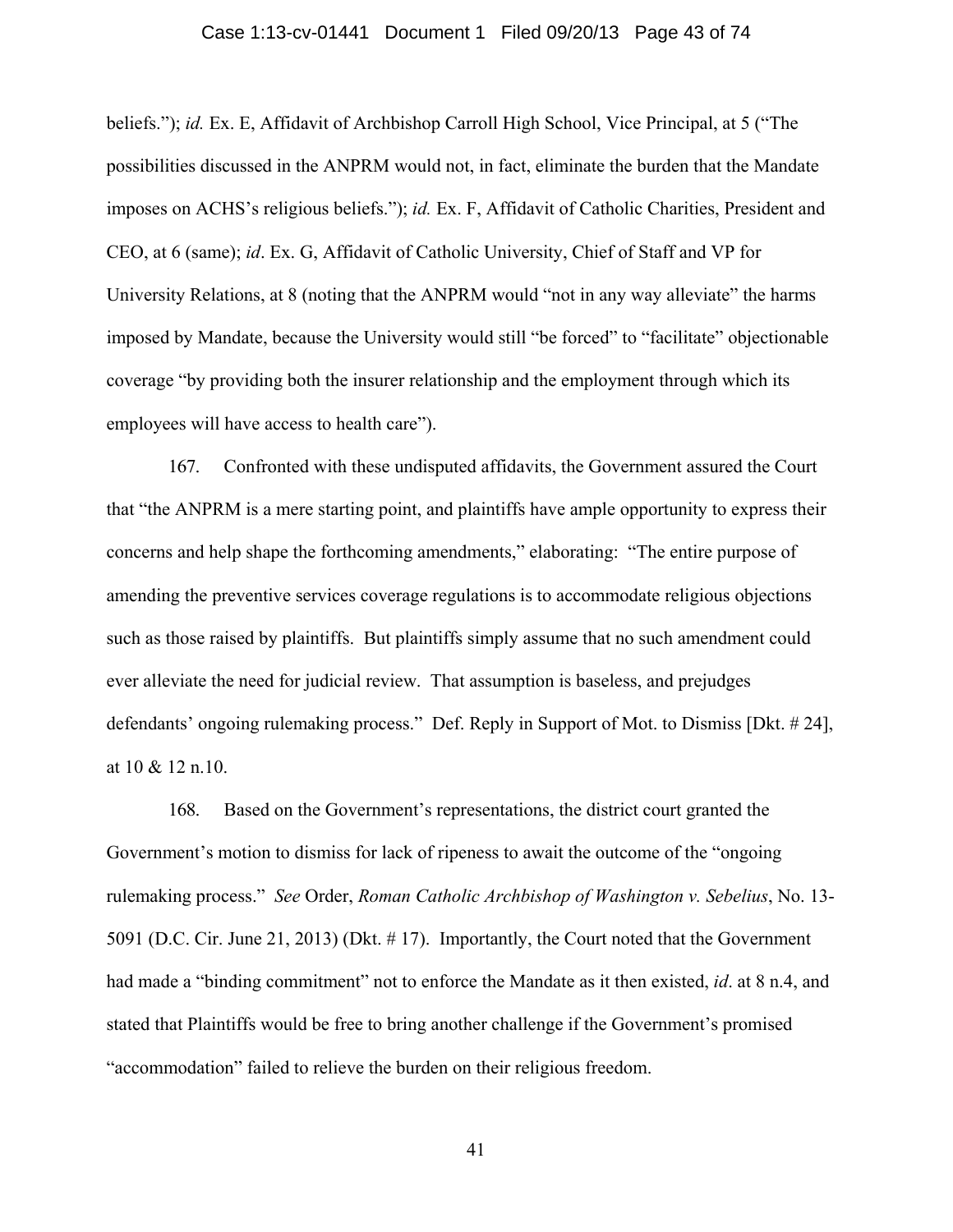### **(3) The Government's Final Offer and the Empty "Accommodation"**

169. On February 1, 2013, the Government issued a Notice of Proposed Rulemaking ("NPRM"), setting forth in further detail its proposal to "accommodate" the rights of Plaintiffs and other religious organizations. Contrary to the Government's previous assurances, however, the NPRM adopted the proposals contained in the ANPRM. The NPRM, like the Government's previous proposals, was once again met with strenuous opposition, including over 400,000 comments. For example, the U.S. Conference of Catholic Bishops stated that "the 'accommodation' still requires the objecting religious organization to fund or otherwise facilitate the morally objectionable coverage. Such organizations and their employees remain deprived of their right to live and work under a health plan consonant with their explicit religious beliefs and commitments." Comments of U.S. Conference of Catholic Bishop, at 3 (Mar. 20, 2013), *available at* http://www.usccb.org/about/general-counsel/rulemaking/upload/2013-NPRM-Comments-3-20-final.pdf*.*Likewise, Plaintiff Archdiocese noted that the NPRM's proposed "accommodation" was nothing more than "an accounting maneuver" and did not redress the burden that the Mandate imposes on religious liberty and that, as a result, the Archdiocese had no choice but to "continue[] to strenuously oppose the Mandate, including the proposed changes." Comments of Archdiocese of Washington, at 2 (Apr. 4, 2013), *available at* www.becketfund.org/ wp-content/uploads/2013/04/Comments-4-4-13-Archdiocese-of-Washington.pdf.

170. Defendants apparently gave no consideration to these or other comments submitted in opposition to the NPRM's proposed "accommodation."

171. In fact, on April 8, 2013, the same day the notice-and-comment period ended, Defendant Sebelius indicated that the accommodation would be implemented, regardless of opposition. She stated: "We have just completed the open comment period for the so-called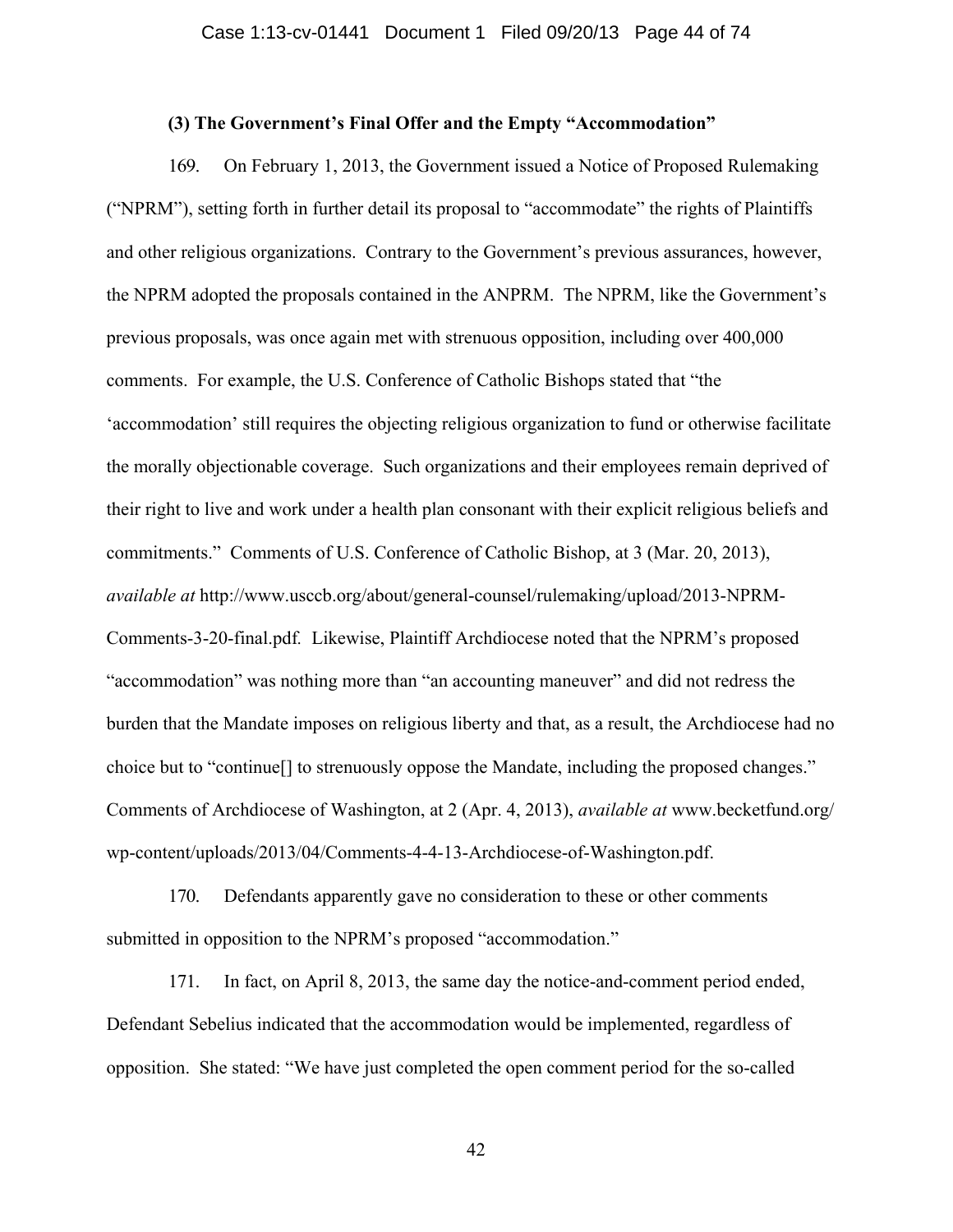#### Case 1:13-cv-01441 Document 1 Filed 09/20/13 Page 45 of 74

accommodation, and by August 1st of this year, every employer will be covered by the law with one exception. Churches and church dioceses as employers are exempted from this benefit. But Catholic hospitals, Catholic universities, other religious entities will be providing coverage to their employees starting August 1st. . . . [A]s of August 1st, 2013, every employee who doesn't work directly for a church or a diocese will be included in the benefit package." The Forum at Harvard School of Public Health, A Conversation with Kathleen Sebelius, U.S. Secretary of Health and Human Services, Apr. 8, 2013, *available at* http://theforum.sph.harvard.edu/events/ conversation-kathleen-sebelius (Episode 9 at 2:25) (last visited July 12, 2013) (emphases added).

172. Unsurprisingly, therefore, on June 28, 2013, the Government issued a final rule that adopted substantially all of the NPRM's proposal without significant change. *See* 78 Fed. Reg. 39,870 (July 2, 2013) ("Final Rule").

173. The Final Rule makes three changes to the Mandate. As described below, none of these changes relieves the unlawful burdens placed on Plaintiffs and other religious organizations. Indeed, one of them appears to significantly *increase* that burden by significantly increasing the number of religious organizations subject to the Mandate.

174. *First*, the Final Rule makes what the Government concedes to be a nonsubstantive, cosmetic change to the definition of "religious employer." In particular, it eliminates the first three prongs of that definition, such that, under the new definition, an exempt "religious employer" is simply "an organization that is organized and operates as a nonprofit entity and is referred to in section  $6033(a)(3)(A)(i)$  or (iii) of the Internal Revenue Code of 1986, as amended." 78 Fed. Reg. at 39,896 (codified at 45 C.F.R. § 147.131(a)).As the Government has admitted, this new definition does "not expand the universe of employer plans that would qualify for the exemption beyond that which was intended in the 2012 final rules." 78 Fed. Reg. at 8461.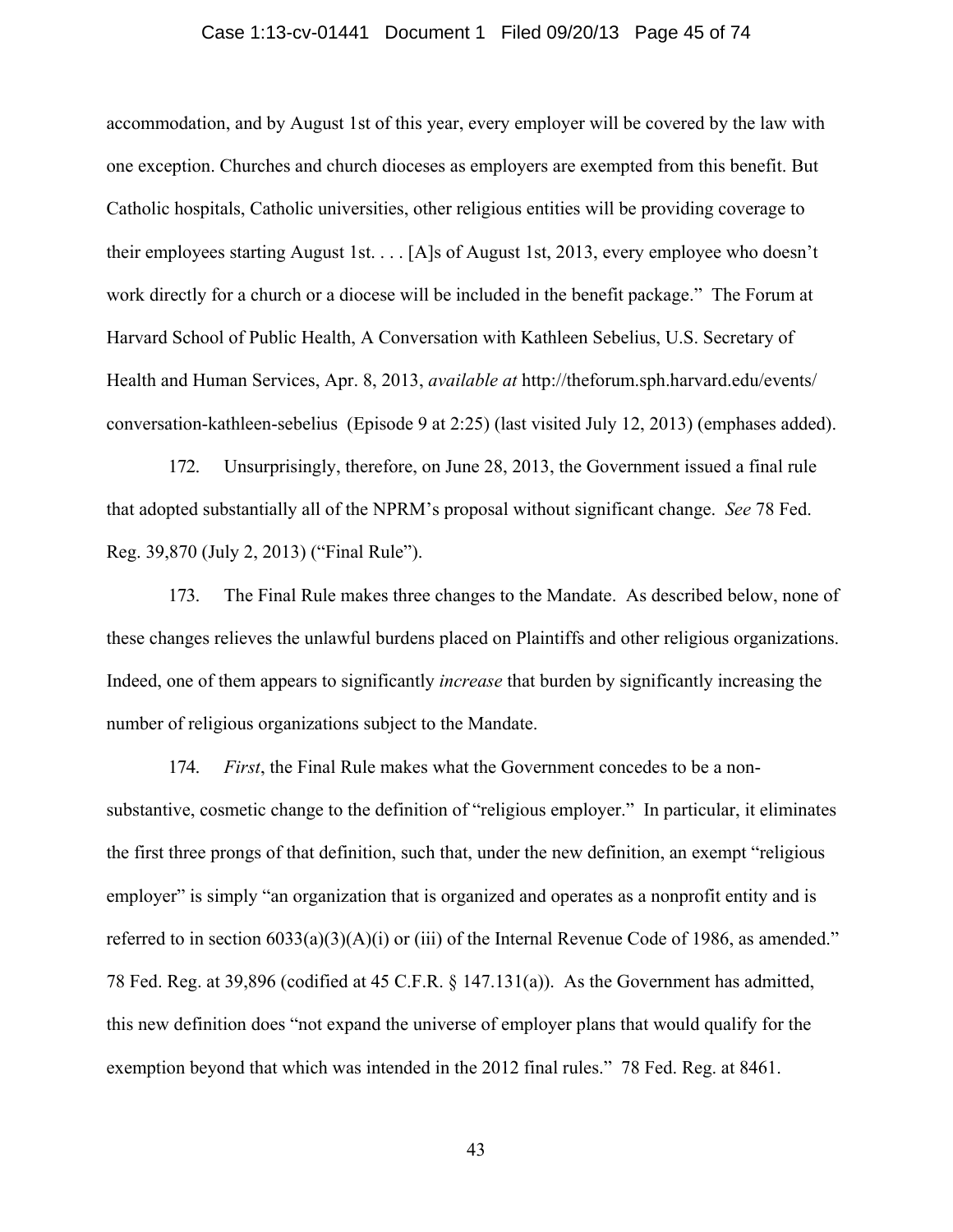### Case 1:13-cv-01441 Document 1 Filed 09/20/13 Page 46 of 74

Instead, it continues to "restrict[]the exemption primarily to group health plans established or maintained by churches, synagogues, mosques, and other houses of worship, and religious orders." *Id.* In this respect, the Final Rule mirrors the intended scope of the original "religious" employer" exemption, which focused on "the unique relationship between a house of worship and its employees in ministerial positions." 76 Fed. Reg. at 46,623. Religious organizations that have a broader mission are still not, in the Government's view, "religious employers."

175. The "religious employer" exemption, moreover, creates an official, Governmentfavored category of religious groups that are exempt from the Mandate, while denying this favorable treatment to all other religious groups. The exemption applies only to those groups that are "refer[red] to in section  $6033(a)(3)(A)(i)$  or (iii) of the Internal Revenue Code." This category, however, includes only (i) "churches, their integrated auxiliaries, and conventions or associations of churches," and (iii) "the exclusively religious activities of any religious order." The IRS, moreover, has adopted an intrusive 14-factor test to determine whether a group meets these qualifications. *See Found. of Human Understanding v. United States*, 88 Fed. Cl. 203, 220 (2009). Among these 14 factors is whether the group has " a recognized creed and form of worship," "a definite and distinct ecclesiastical government," "a formal code of doctrine and discipline," "a distinct religious history," "an organization of ordained ministers" "a literature of its own," "established places of worship," "regular congregations, "regular religious services," "Sunday schools for the religious instruction of the young," and "schools for the preparation of its ministers." *Id.* Not only do these factors favor some religious denominations and organizations at the expense of others, but they also require the Government to make intrusive judgments regarding religious beliefs, practices, and organizational features to determine which entities fall into the favored category.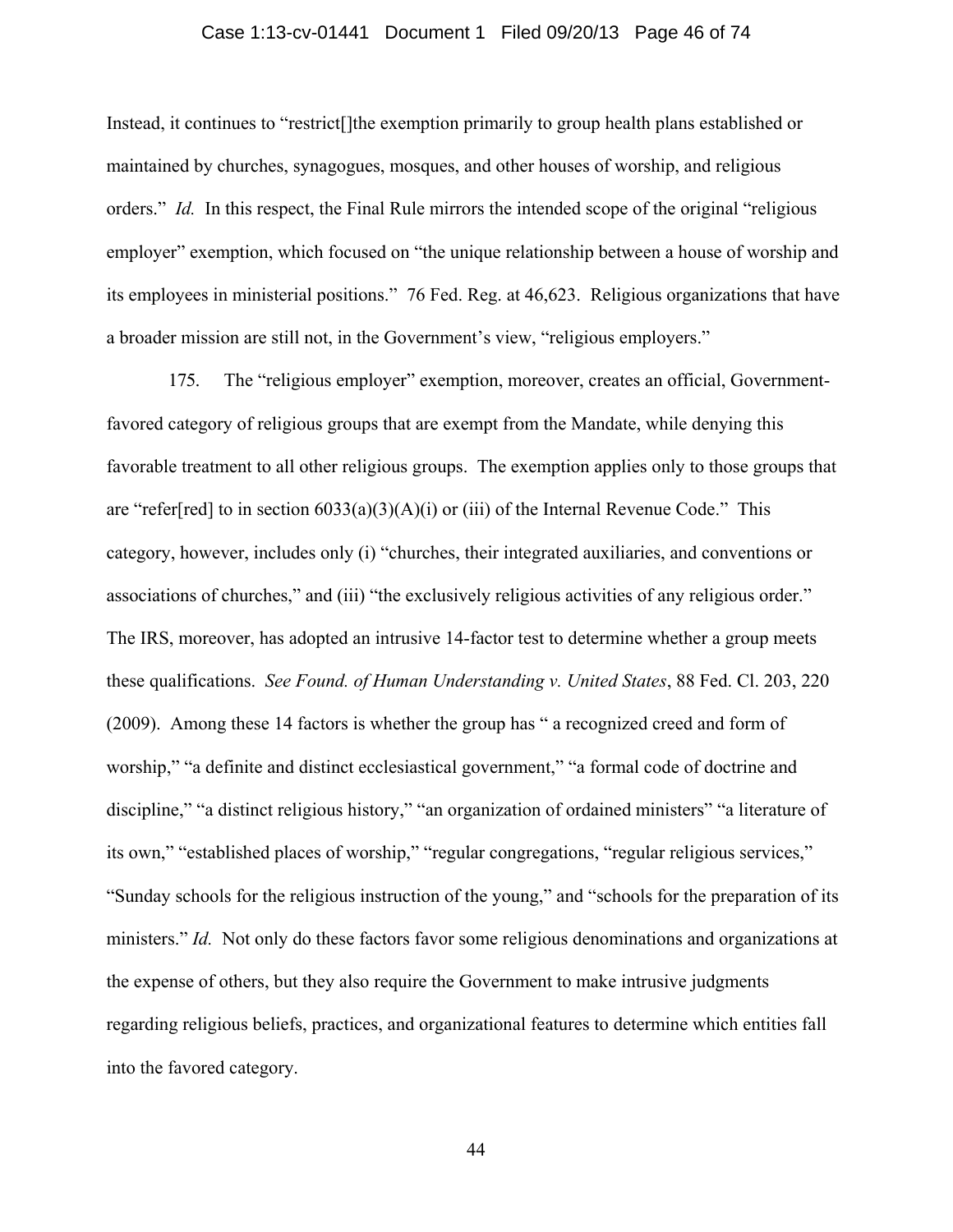### Case 1:13-cv-01441 Document 1 Filed 09/20/13 Page 47 of 74

176. *Second*, the Final Rule establishes an illusory "accommodation" for certain nonexempt objecting religious entities that qualify as "eligible organizations." To qualify as an "eligible organization," a religious entity must (1) "oppose[] providing coverage for some or all of [the] contraceptive services," (2) be "organized and operate [] as a non-profit entity"; (3) "hold[] itself out as a religious organization," and (4) self-certify that it meets the first three criteria, and provide a copy of the self-certification either to its insurance company or, if the religious organization is self-insured, to its third-party administrator. 26 C.F.R. § 54.9815- 2713A(a). The provision of this self-certification then automatically requires the insurance issuer or third-party administrator to provide or arrange "payments for contraceptive services" for the organization's employees, without imposing any "cost-sharing requirements (such as a copayment, coinsurance, or a deductible)." *Id*. § 54.9816-2713A(b)(2), (c)(2). The objectionable coverage, moreover, is directly tied to the organization's health plan, lasting only as long as the employee remains on that plan. *See* 29 C.F.R. § 2590.715-2713 45 C.F.R. § 147.131(c)(2)(i)(B). In addition, self-insured organizations are prohibited from "directly or indirectly, seek[ing] to influence the[ir] third party administrator's decision" to provide or procure contraceptive services. 26 C.F.R. § 54.9815-2713.

177. This so-called "accommodation" fails to relieve the burden on religious organizations. Under the original version of the Mandate, a non-exempt religious organization's decision to offer a group health plan resulted in the provision of coverage for abortion-inducing products, contraception, sterilization, and related counseling. Under the Final Rule, a non-exempt religious organization's decision to offer a group health plan, coupled with a self-certification, still results in the provision of coverage—now in the form of "payments"—for abortion-inducing products, contraception, sterilization, and related counseling. *Id*. § 54.9816-2713A(b)-(c). In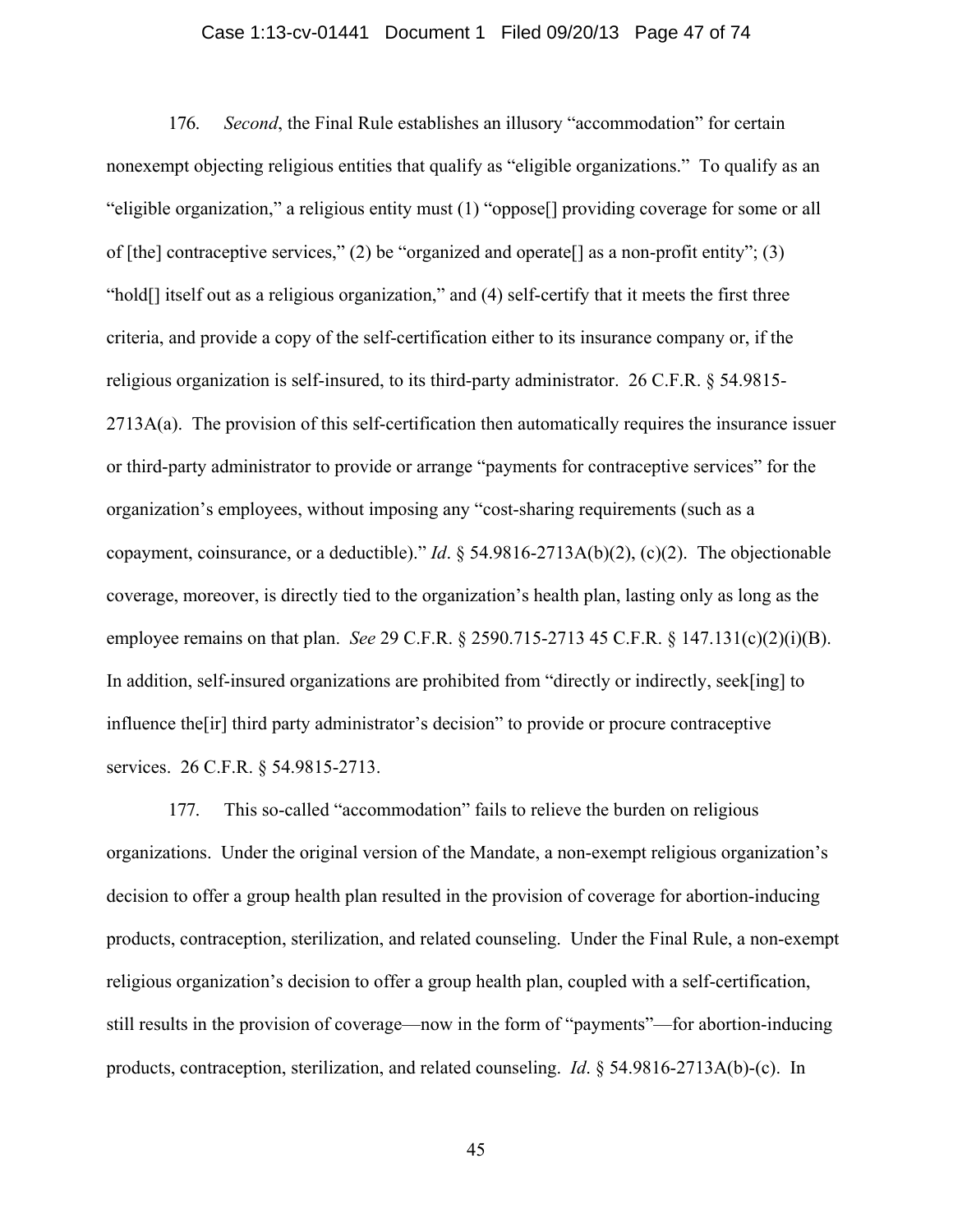#### Case 1:13-cv-01441 Document 1 Filed 09/20/13 Page 48 of 74

both scenarios, Plaintiffs' actions trigger the provision of "free" contraceptive coverage to their employees in a manner contrary to their beliefs. The provision of the objectionable products and services is directly tied to Plaintiffs' insurance policies, as the objectionable "payments" are available only so long as an employee is on the organization's health plan. *See* 29 C.F.R. § 2590.715-2713A (for self-insured employers, the third-party administrator "will provide or arrange separate payments for contraceptive services . . . for so long as [employees] are enrolled in [their] group health plan"); 45 C.F.R.  $\S$  147.131(c)(2)(i)(B) (for employers that offer insured plans, the insurance issuer must "[p]rovide separate payments for any contraceptive services . . . for plan participants and beneficiaries for so long as they remain enrolled in the plan"). For selfinsured organizations, moreover, the self-certification constitutes the religious organization's "*designation* of the third party administrator(s) as plan administrator and claims administrator for contraceptive benefits." 78 Fed. Reg. at 39,879 (emphasis added). Thus, employer health plans offered by non-exempt religious organizations are the vehicle by which "free" abortion-inducing products, contraception, sterilization, and related counseling are delivered to the organizations' employees.

178. Needless to say, this shell game does not address Plaintiffs' fundamental religious objection to improperly facilitating access to the objectionable products and services. As before, Plaintiffs are coerced, through threats of crippling fines and other pressure, into facilitating access to contraception, abortion-inducing products, sterilization, and related counseling for their employees, contrary to their sincerely held religious beliefs.

179. The so-called "accommodation," moreover, requires Plaintiffs to cooperate in the provision of objectionable coverage in other ways as well. For example, in order to be eligible for the so-called "accommodation," non-exempt Plaintiffs must provide a "certification" to their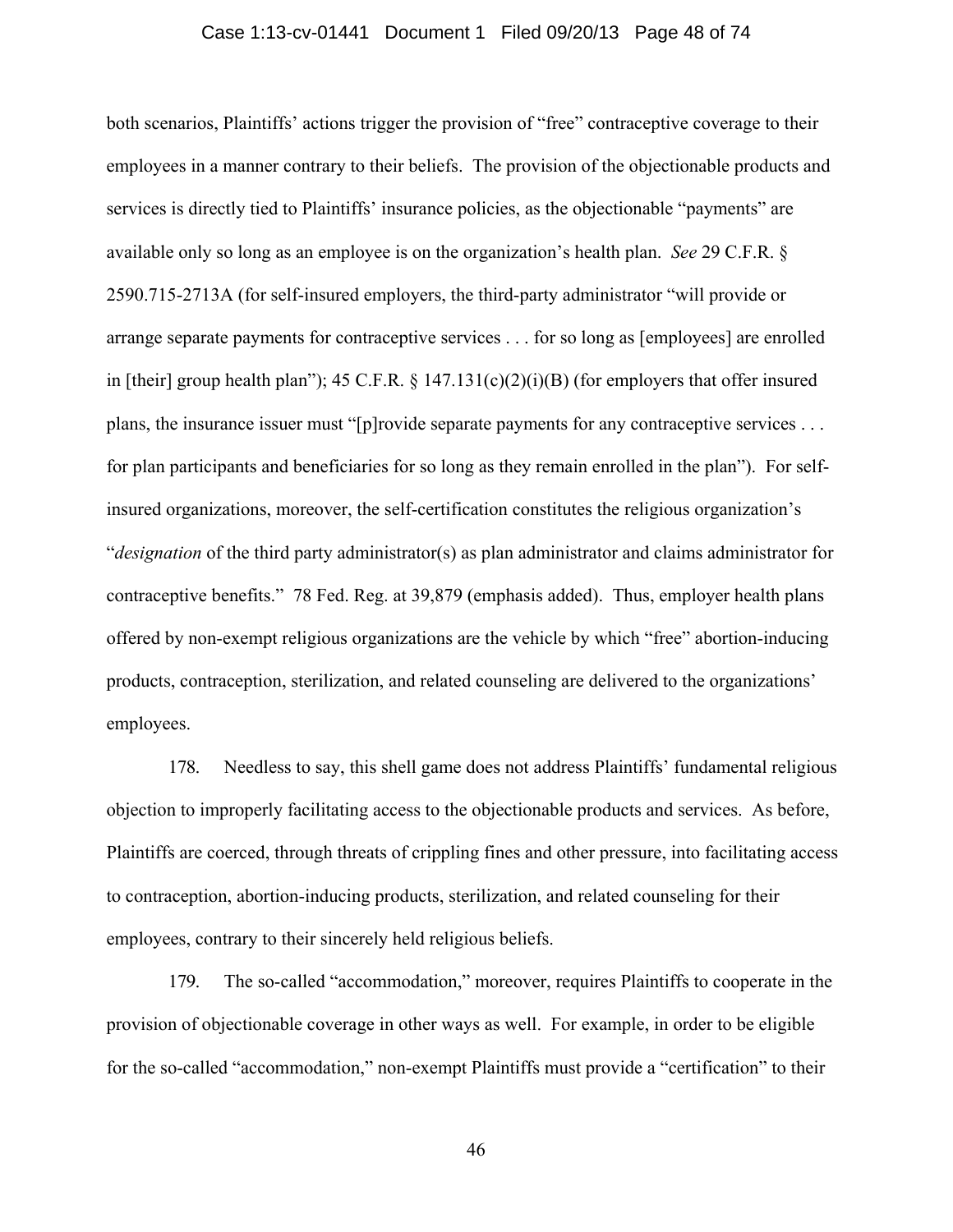#### Case 1:13-cv-01441 Document 1 Filed 09/20/13 Page 49 of 74

insurance provider or third-party administrator setting forth their religious objections to the Mandate. For self-insured Plaintiffs, before they can even provide the certification, they must first find and identify a third party administrator who is willing to provide the very coverage Plaintiffs find objectionable. Once this "certification" is provided, it automatically triggers an obligation on the part of the insurance provider or third-party administrator to provide or procure the objectionable products and services for these Plaintiffs' employees. Moreover, it is only through Plaintiff Archdiocese's contractual relationship with the third party administrator that any employee of the "eligible" Plaintiffs will receive the objectionable coverage.

180. The U.S. Government Mandate also requires Plaintiffs to subsidize the objectionable products and services.

181. For organizations that procure insurance through a separate insurance provider, the Government asserts that the cost of the objectionable products and services will be "cost neutral" and, therefore, that Plaintiffs will not actually be paying for it.

182. The Government's "cost-neutral" assertion, however, is implausible. It rests on the assumption that cost "savings" from "fewer childbirths" will be at least as large as the direct costs of paying for contraceptive products and services and the costs of administering individual policies. 78 Fed. Reg. at 8463. Some employees, however, will choose not to use contraception notwithstanding the Mandate. Others would use contraception regardless of whether it is being paid for by an insurance company. And yet others will shift from less expensive to more expensive products once coverage is mandated and cost-sharing is prohibited. Consequently, there can be no assurance that cost "savings" from "fewer childbirths" will offset the cost of providing contraceptive services.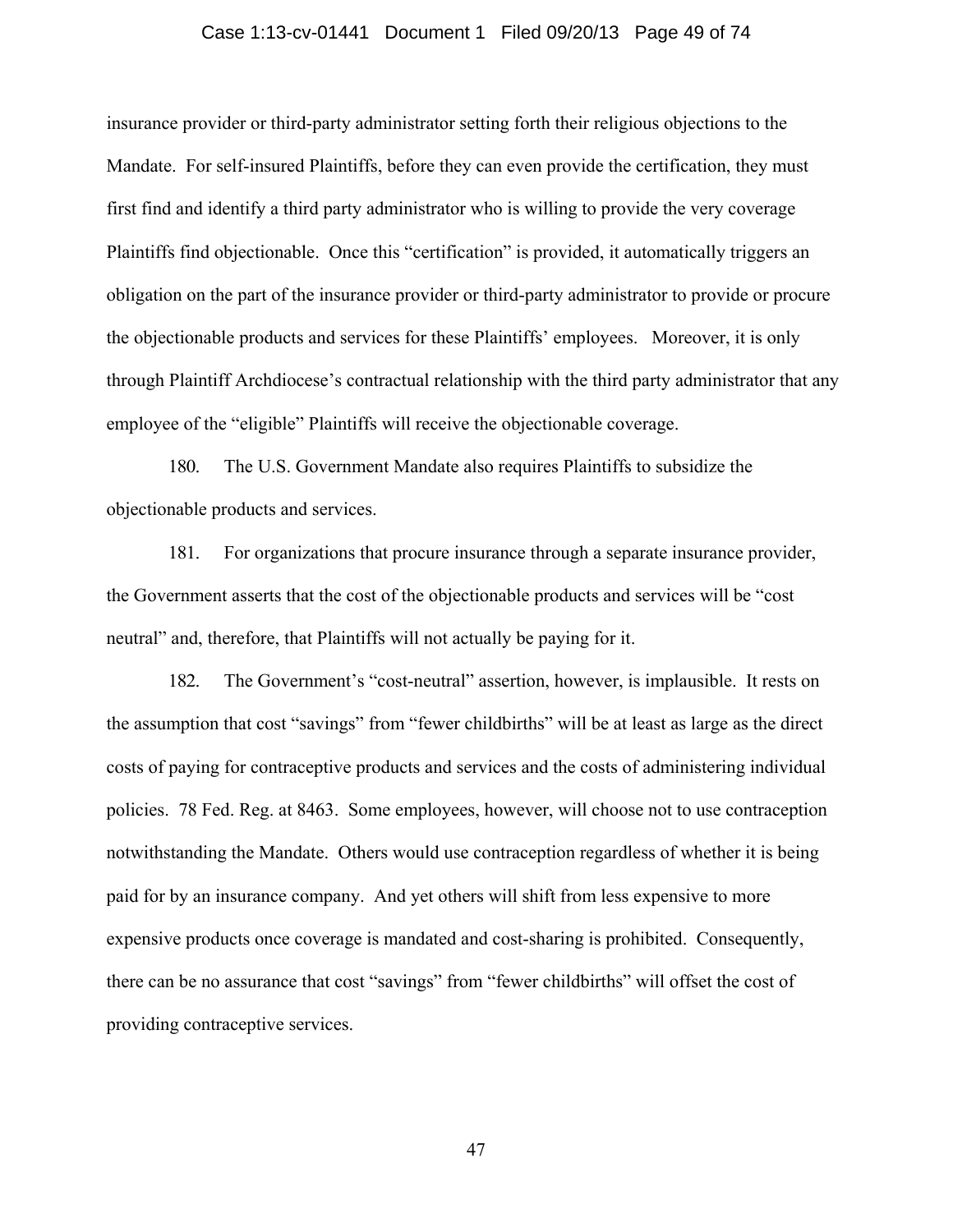#### Case 1:13-cv-01441 Document 1 Filed 09/20/13 Page 50 of 74

183. More importantly, even if the Government's "cost-neutral" assertion were true, it is irrelevant. The so-called "accommodation" is nothing more than a shell game. Premiums previously paid by the objecting employers to cover, for example, "childbirths," will now be redirected to pay for contraceptive products and services. Thus, the objecting employer is still required to pay for the objectionable products and services.

184. For self-insured organizations, the Government's "cost-neutral" assumption appears to be similarly implausible. The Government asserts that third-party administrators required to provide or procure the objectionable products and services will be compensated by reductions in user fees that they otherwise would pay for participating in federally-facilitated health exchanges. *See* 78 Fed. Reg. 39,882. Such fee reductions are to be established through a highly regulated and bureaucratic process for evaluating, approving, and monitoring fees paid in compensation to third-party administrators. Such regulatory regimes, however, do not fully compensate the regulatory entities for the costs and risks incurred. As a result, few if any thirdparty administrators are likely to participate in this regime, and those that do are likely to increase fees charged to the self-insured organizations.

185. Either way, as with insured plans, self-insured organizations likewise will be required to subsidize contraceptive products and services notwithstanding the so-called "accommodation."

186. For all of these reasons, the U.S. Government Mandate continues to require Plaintiffs to provide, pay for, and/or facilitate access to abortion-inducing products, contraception, sterilization, and related education and counseling, in violation of their sincerely-held religious beliefs.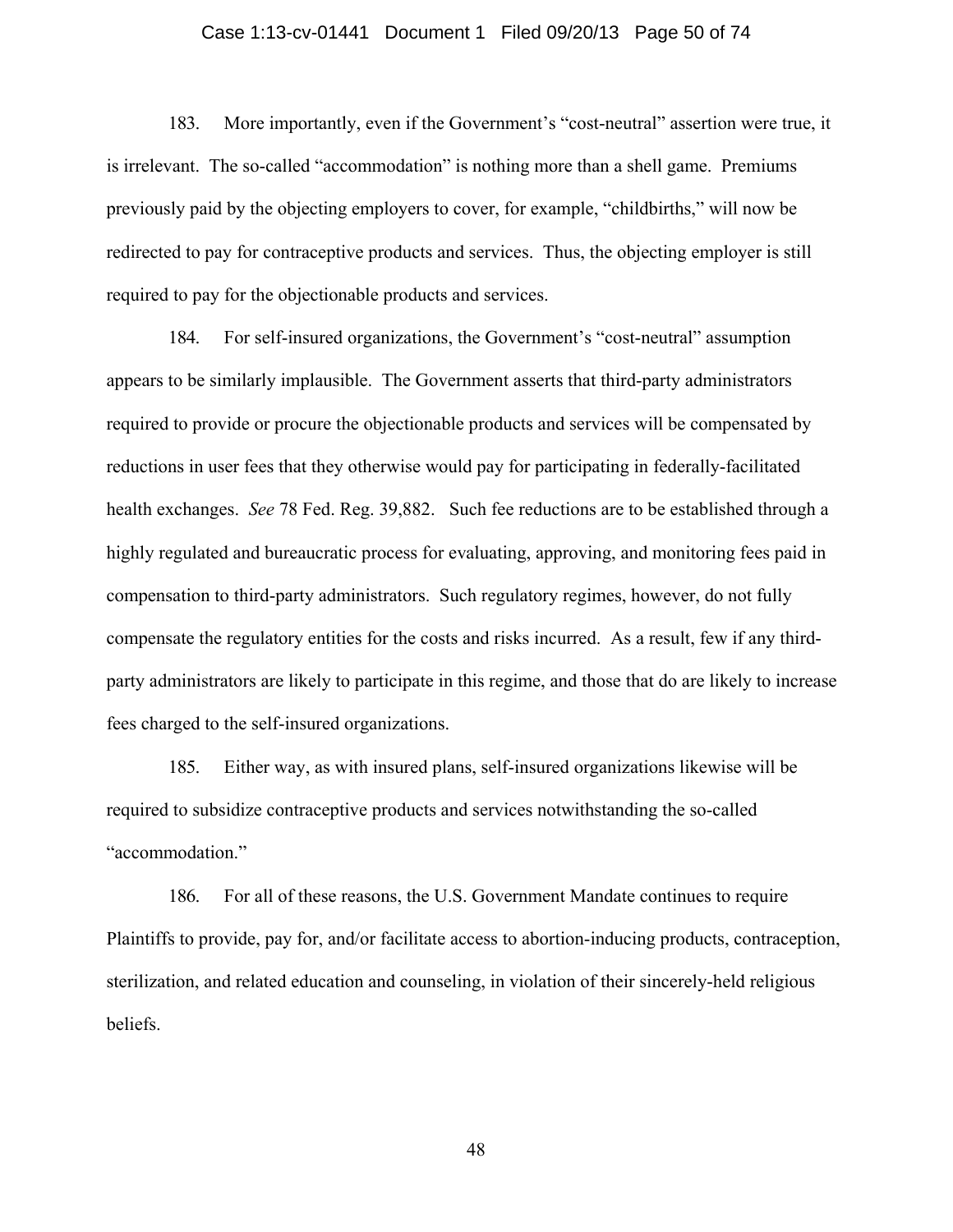### Case 1:13-cv-01441 Document 1 Filed 09/20/13 Page 51 of 74

187. *Third,* the Government's interpretation of the Final Rule appears to actually *increase* the number of religious organizations that are subject to the U.S. Government Mandate. Under the Government's initial interpretation of the "religious employer" exemption, if a nonexempt religious organization "provided health coverage for its employees through" a plan offered by a separate, "affiliated" organization that was "exempt from the requirement to cover contraceptive services, then neither the [affiliated organization] nor the [nonexempt entity would be] required to offer contraceptive coverage to its employees." 77 Fed. Reg. at 16,502.

188. For example, Plaintiff Archdiocese of Washington operates a self-insurance plan that covers not only the Archdiocese itself, but other affiliated Catholic organizations—including Plaintiffs Archbishop Carroll, CCA, Don Bosco, Mary of Nazareth, Catholic Charities, Victory Housing, and CIC. Under the original interpretation of the exemption, if the Archdiocese was an exempt "religious employer," then Archbishop Carroll, CCA, Don Bosco, Mary of Nazareth, Catholic Charities, Victory Housing, and CIC received the benefit of that exemption, regardless of whether they independently qualified as "religious employers," since they could continue to participate in the Archdiocese's exempt plan. These affiliated organizations, therefore, could benefit from the Archdiocese's exemption even if they, themselves, could not meet the Government's unprecedentedly narrow definition of "religious employer."

189. The Final Rule eliminates this safeguard. Instead, it interprets the exemption to require "each employer" to "independently meet the definition of eligible organization or religious employer in order to take advantage of the accommodation or the religious employer exemption with respect to its employees and their covered dependents." 78 Fed. Reg. at 39,886; *see also* 78 Fed. Reg. at 8467 (NPRM).Since Plaintiffs Archbishop Carroll, CCA, Don Bosco, Mary of Nazareth, Catholic Charities, Victory Housing, and CIC do not appear to meet the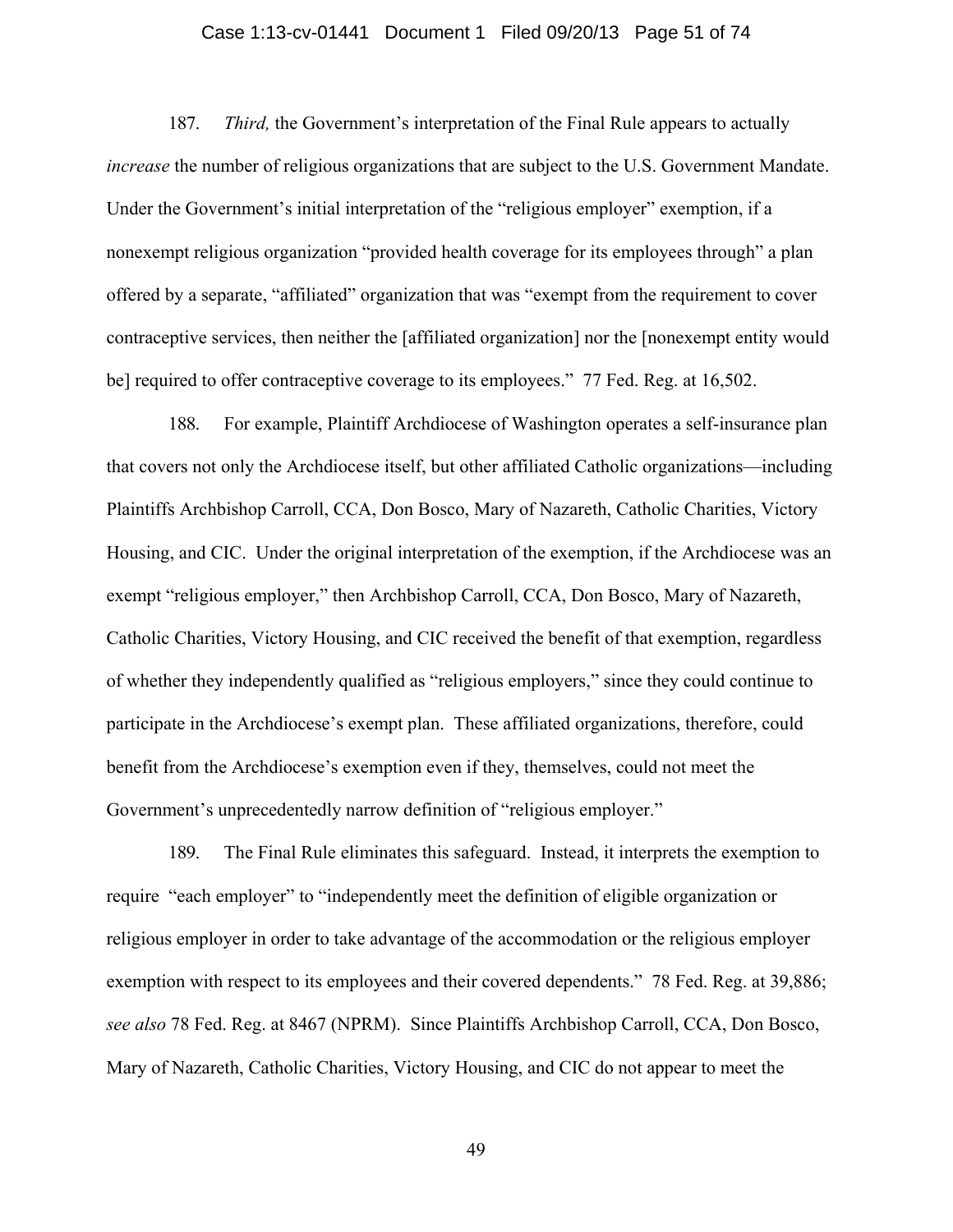#### Case 1:13-cv-01441 Document 1 Filed 09/20/13 Page 52 of 74

Government's narrow definition of "religious employers," they are now subject to the U.S. Government Mandate.

190. Moreover, since Plaintiffs Archbishop Carroll, CCA, Don Bosco, Mary of Nazareth, Catholic Charities, Victory Housing, and CIC are part of Plaintiff Archdiocese of Washington's self-insurance plan, the Archdiocese is now required by the Mandate to do one of two things: sponsor a plan that will provide the employees of these organizations with "free" contraception, abortion-inducing products, sterilization, and related counseling, or, alternatively, decline to extend its plan to these organizations, subjecting them to massive fines if they do not contract with another insurance provider that will provide the objectionable coverage.

191. The first option forces the Archdiocese to act contrary to its sincerely-held religious beliefs. The second option compels the Archdiocese to submit to the government's interference with its structure and internal operations by accepting a construct that divides churches from their ministries.

192. In this respect, the Mandate seeks to divide the Catholic Church. The Church's faith in action, carried out through its charitable and educational arms, is every bit as central to the Church's religious mission as is the administration of the Sacraments. In the words of Pope Emeritus Benedict XVI, "[t]he Church cannot neglect the service of charity any more than she can neglect the Sacraments and the Word." Yet the Mandate seeks to separate these consubstantial aspects of the Catholic faith, treating one as "religious" and the other as not. The Mandate therefore deeply intrudes into internal Church governance.

193. In sum, the Final Rule not only fails to alleviate the burden that the U.S. Government Mandate imposes on Plaintiffs' religious beliefs; it in fact makes that burden significantly worse by increasing the number of religious organizations that are subject to the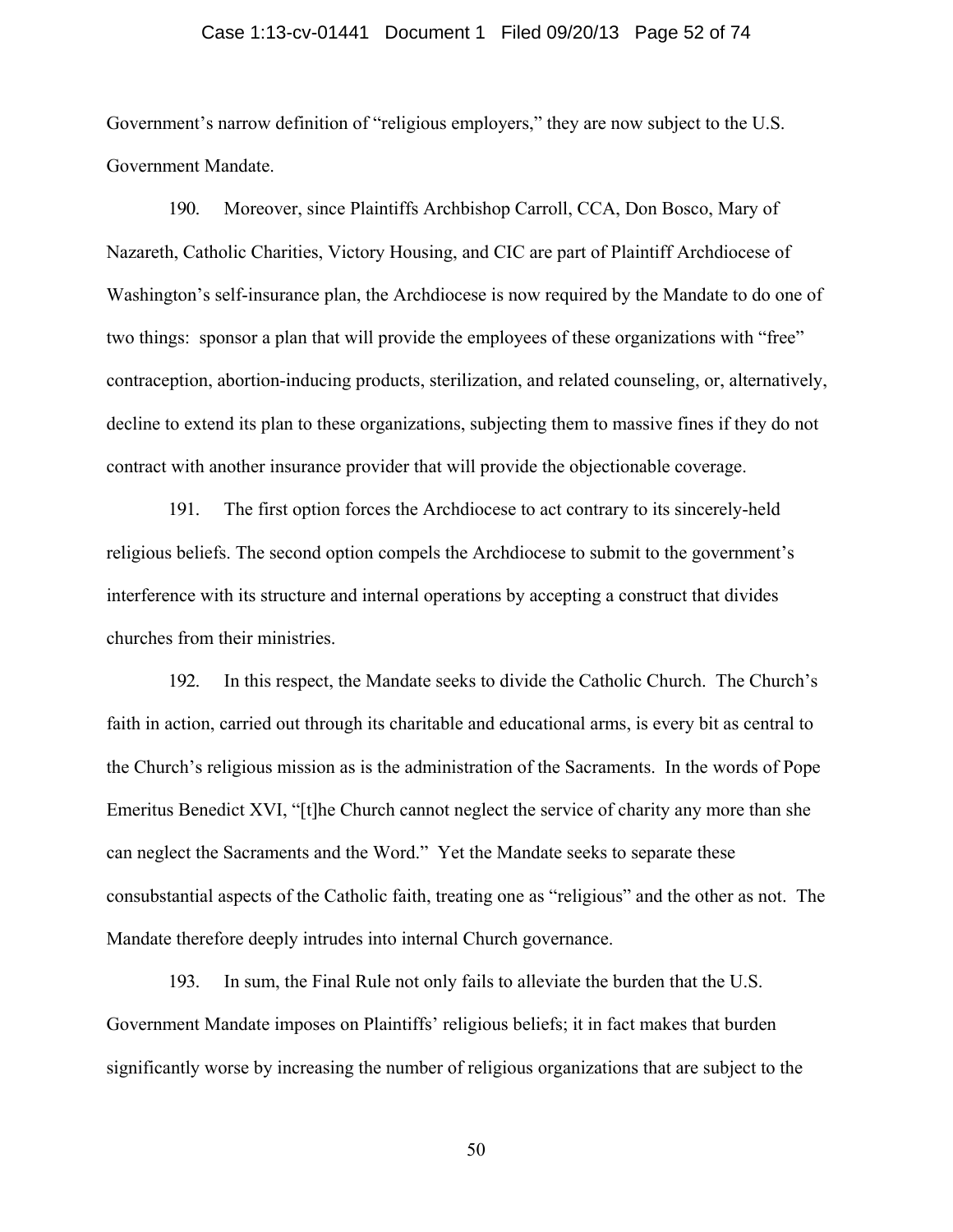#### Case 1:13-cv-01441 Document 1 Filed 09/20/13 Page 53 of 74

Mandate. The U.S. Government Mandate, therefore, requires Plaintiffs to act contrary to their sincerely held religious beliefs.

# **III. THE U.S. GOVERNMENT MANDATE IMPOSES A SUBSTANTIAL BURDEN ON PLAINTIFFS' RELIGIOUS LIBERTY**

### **A. The U.S. Government Mandate Substantially Burdens Plaintiffs' Religious Exercise**

194. Responding to the U.S. Government Mandate, Cardinal Wuerl has declared that "what is at stake here is a question of human freedom." And indeed it is. Since the founding of this country, our law and society have recognized that individuals and institutions are entitled to freedom of conscience and religious practice. Absent a compelling reason, no government authority may compel any group or individual to act contrary to their religious beliefs. As noted by Thomas Jefferson, "[n]o provision in our Constitution ought to be dearer to man than that which protects the rights of conscience against the enterprises of civil authority."

195. The U.S. Government Mandate violates Plaintiffs' rights of conscience by forcing them to participate in an employer-based scheme to provide insurance coverage to which they strenuously object on moral and religious grounds.

196. It is a core tenet of Plaintiffs' religion that abortion, contraception, and sterilization are serious moral wrongs.

197. Plaintiffs' Catholic beliefs therefore prohibit them from providing, paying for, and/or facilitating access to abortion-inducing products, contraception, or sterilization, including by contracting with an insurance company or third-party administrator that will, as a result, provide or procure the objectionable products and services to Plaintiffs' employees. Likewise, Plaintiffs object to being forced to take other actions that facilitate access to the objectionable products and services, including the Mandate's self-certification requirement.

198. Plaintiffs' beliefs are deeply and sincerely held.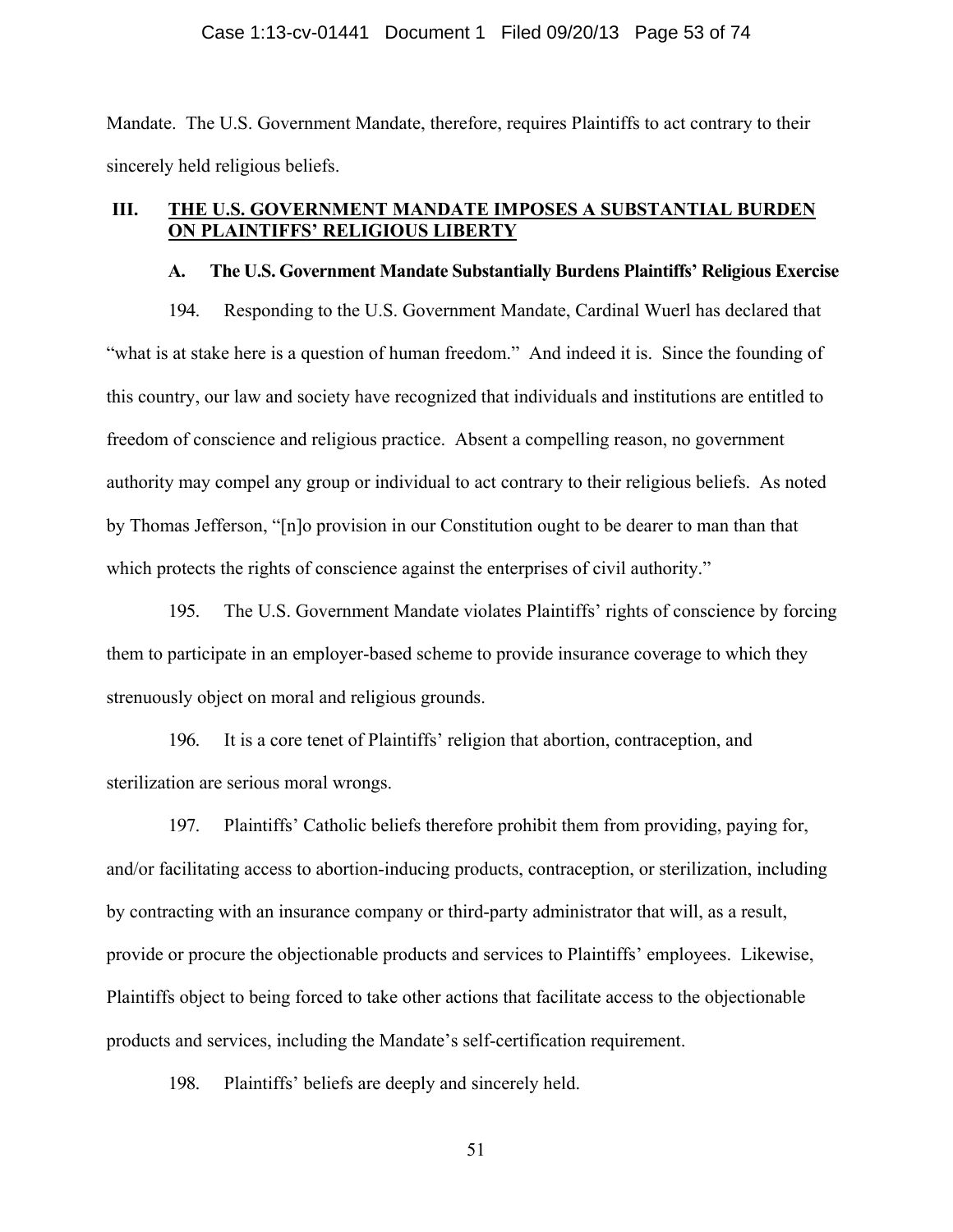### Case 1:13-cv-01441 Document 1 Filed 09/20/13 Page 54 of 74

199. The U.S. Government Mandate, therefore, requires Plaintiffs to do precisely what their sincerely held religious beliefs prohibit—provide, pay for, and/or facilitate access to objectionable products and services or else incur crippling sanctions or other negative consequences.

200. The U.S. Government Mandate therefore imposes a substantial burden on plaintiffs' religious beliefs.

201. The Mandate's exemption for "religious employers" does not alleviate the burden.

202. The "religious employer" exemption does not apply to Plaintiffs CCA, Archbishop Carroll, CCA, Don Bosco, Mary of Nazareth, Catholic Charities, Victory Housing, CIC, CUA, or TAC.

203. Although Plaintiff Archdiocese is a "religious employer," the Mandate still requires it either to (1) sponsor a plan that will provide Plaintiffs Archbishop Carroll, CCA, Don Bosco, Mary of Nazareth, Catholic Charities, Victory Housing, and CIC, and other affiliated Catholic organizations, with access to the objectionable products and services, or (2) no longer extend its plan to these organizations, subjecting them to massive fines if they do not contract with another insurance provider that will provide the objectionable coverage.

204. The first option forces the Archdiocese to act contrary to its sincerely-held religious beliefs.

205. The second option compels the Archdiocese to submit to the government's interference with its structure and internal operations by accepting a construct that divides churches from their ministries.

206. The so-called "accommodation" does not alleviate the burden on Plaintiffs' sincerely held religious beliefs.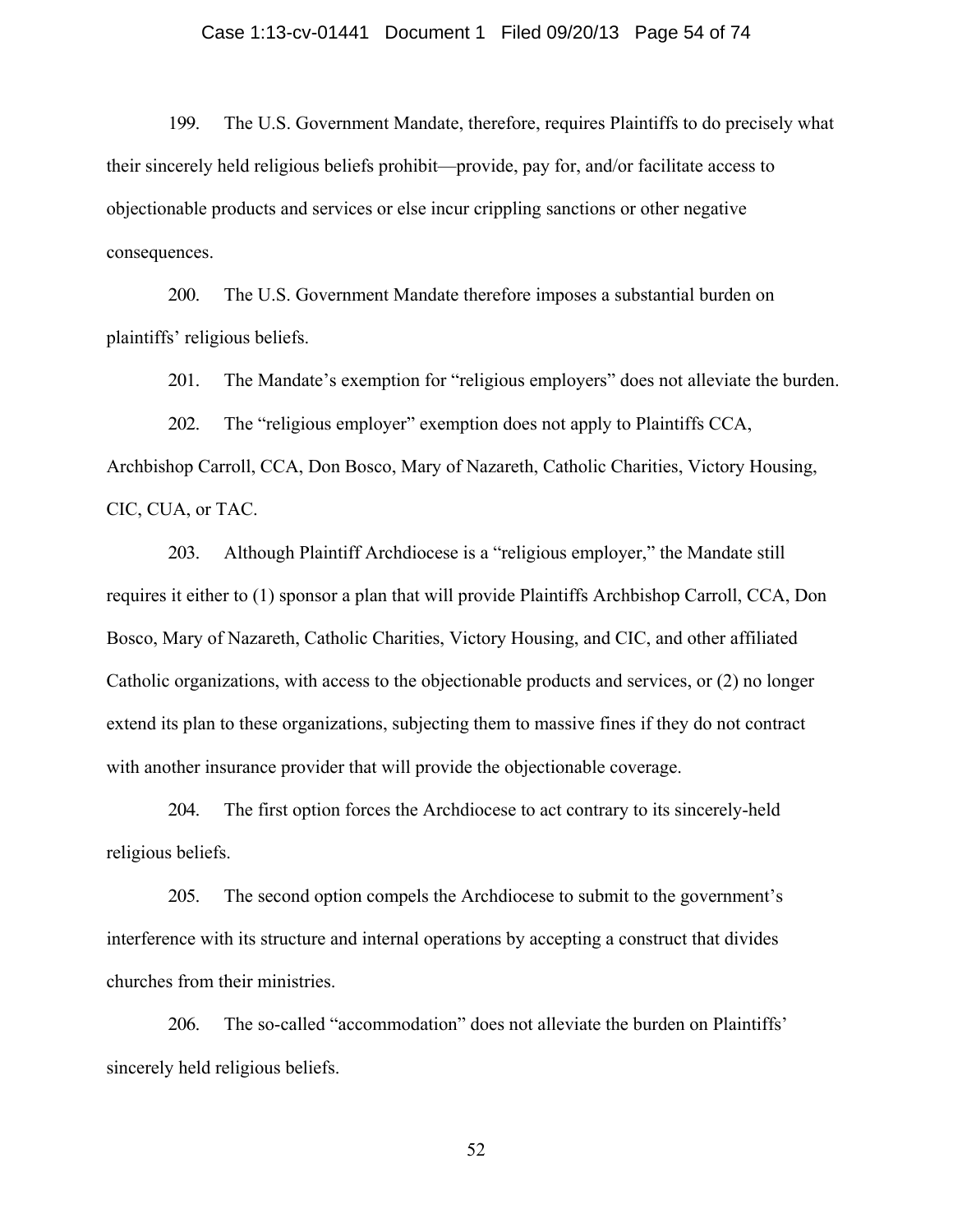#### Case 1:13-cv-01441 Document 1 Filed 09/20/13 Page 55 of 74

207. Notwithstanding the so-called "accommodation," Plaintiffs are still required to provide, pay for, and/or facilitate access to the objectionable products and services.

208. Plaintiffs' Catholic beliefs do not simply prohibit them from using or directly paying for the objectionable coverage. Their beliefs also prohibit them from facilitating access to the objectionable products and services in the manner required by the Mandate.

209. Finally, the Plaintiffs cannot avoid the U.S. Government Mandate without incurring crippling fines or other negative consequences. If they eliminate their employee health plans, for those Plaintiffs with more than fifty employees, they are subject to annual fines of \$2,000 per full-time employee. If they keep their health plans but refuse to provide or facilitate the objectionable coverage, they are subject to daily fines of \$100 a day per affected beneficiary.

210. Potential liability for significant fines and uncertainty regarding Plaintiffs' ability to offer and provide health benefits undermines Plaintiffs' ability to retain and recruit employees. Were Plaintiffs to stop offering health benefits, they would be at a competitive disadvantage to institutions who do not have religious objections to the Mandate.

211. These fines and other negative consequences therefore coerce Plaintiffs into violating their religious beliefs.

212. In short, while the President claims to have "found a solution that works for everyone" and that ensures that "religious liberty will be protected," his promised "accommodation" does neither. Unless and until this issue is definitively resolved, the U.S. Government Mandate does and will continue to impose a substantial burden on Plaintiffs' religious beliefs.

## **B. The U.S. Government Mandate Is Not a Neutral Law of General Applicability**

213. The U.S. Government Mandate is not a neutral law of general applicability. It offers multiple exemptions from its requirement that employer-based health plans include or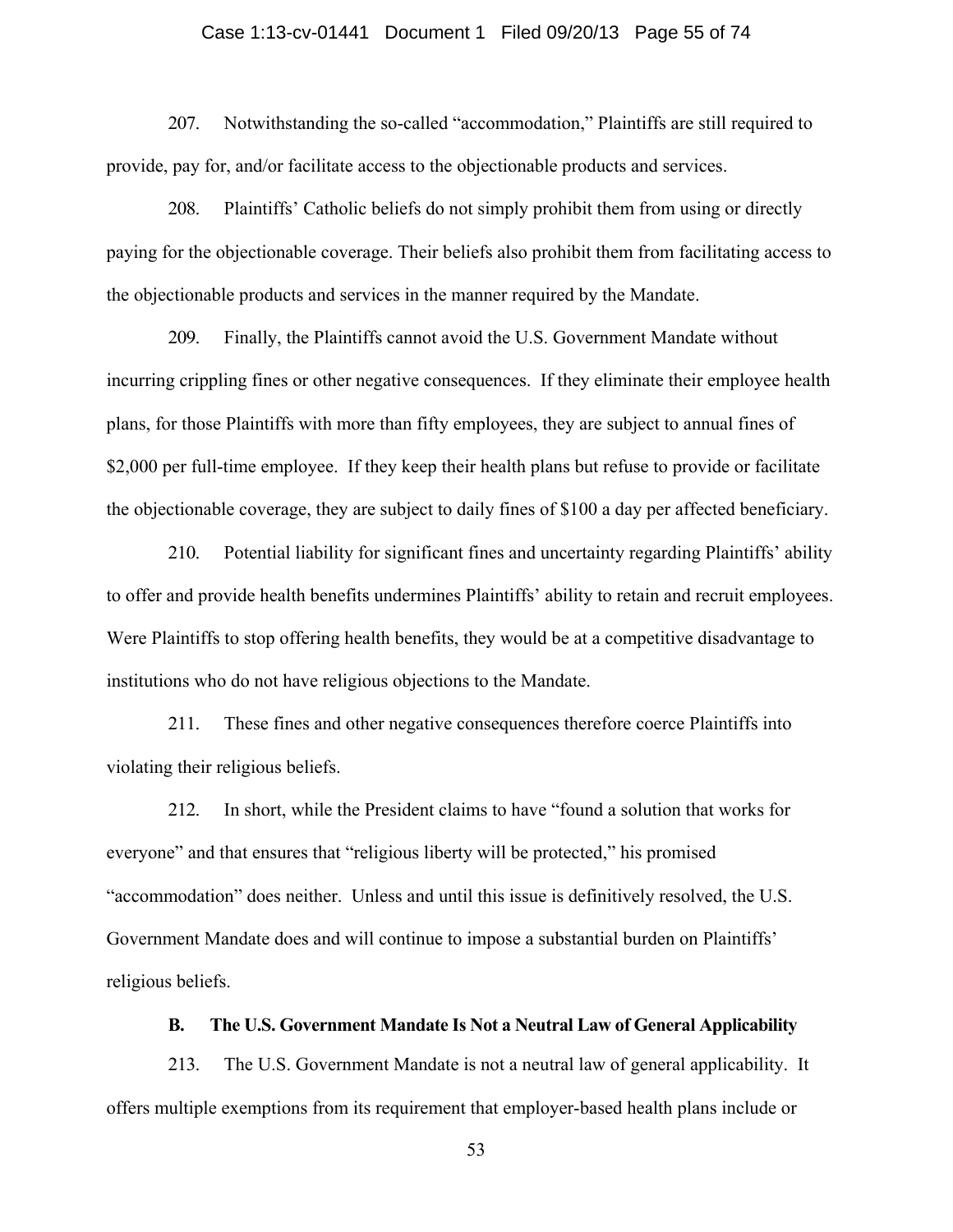#### Case 1:13-cv-01441 Document 1 Filed 09/20/13 Page 56 of 74

facilitate coverage for abortion-inducing products, sterilization, contraception, and related education and counseling. It was, moreover, implemented by and at the behest of individuals and organizations who disagree with Plaintiffs' religious beliefs regarding abortion and contraception, and thus targets religious organizations for disfavored treatment.

214. For example, the Mandate exempts all "grandfathered" plans from its requirements, thus excluding tens of millions of people from the mandated coverage. As the government has admitted, "98 million individuals will be enrolled in grandfathered group health plans in 2013." 75 Fed. Reg. at 41,732. Elsewhere, the government has put the number at 87 million. *See* Healthcare.gov, "Keeping the Health Plan You Have" (June 14, 2010), http://www.healthcare.gov/news/factsheets/2010/06/keeping-the-health-plan-you-havegrandfathered.html. And according to one district court last year, "191 million Americans belong[ed] to plans which may be grandfathered under the ACA." *Newland v. Sebelius*, 881 F. Supp. 2d 1287, 1291 (D. Colo. 2012).

215. Similarly, small employers (*i.e.*, those with fewer than 50 employees) are exempt from certain enforcement mechanisms to compel compliance with the Mandate. *See* 26 U.S.C. § 4980H(a) (exempting small employers from the assessable payment for failure to provide health coverage).

216. In addition, the Mandate exempts an arbitrary subset of religious organizations that qualify for tax-reporting exemptions under Section 6033 of the Internal Revenue Code.

217. The U.S. Government Mandate, moreover, was promulgated by Government officials, and supported by non-governmental organizations, who strongly oppose certain Catholic teachings and beliefs. For example, on October 5, 2011, Defendant Sebelius spoke at a fundraiser for NARAL Pro-Choice America. Defendant Sebelius has long supported abortion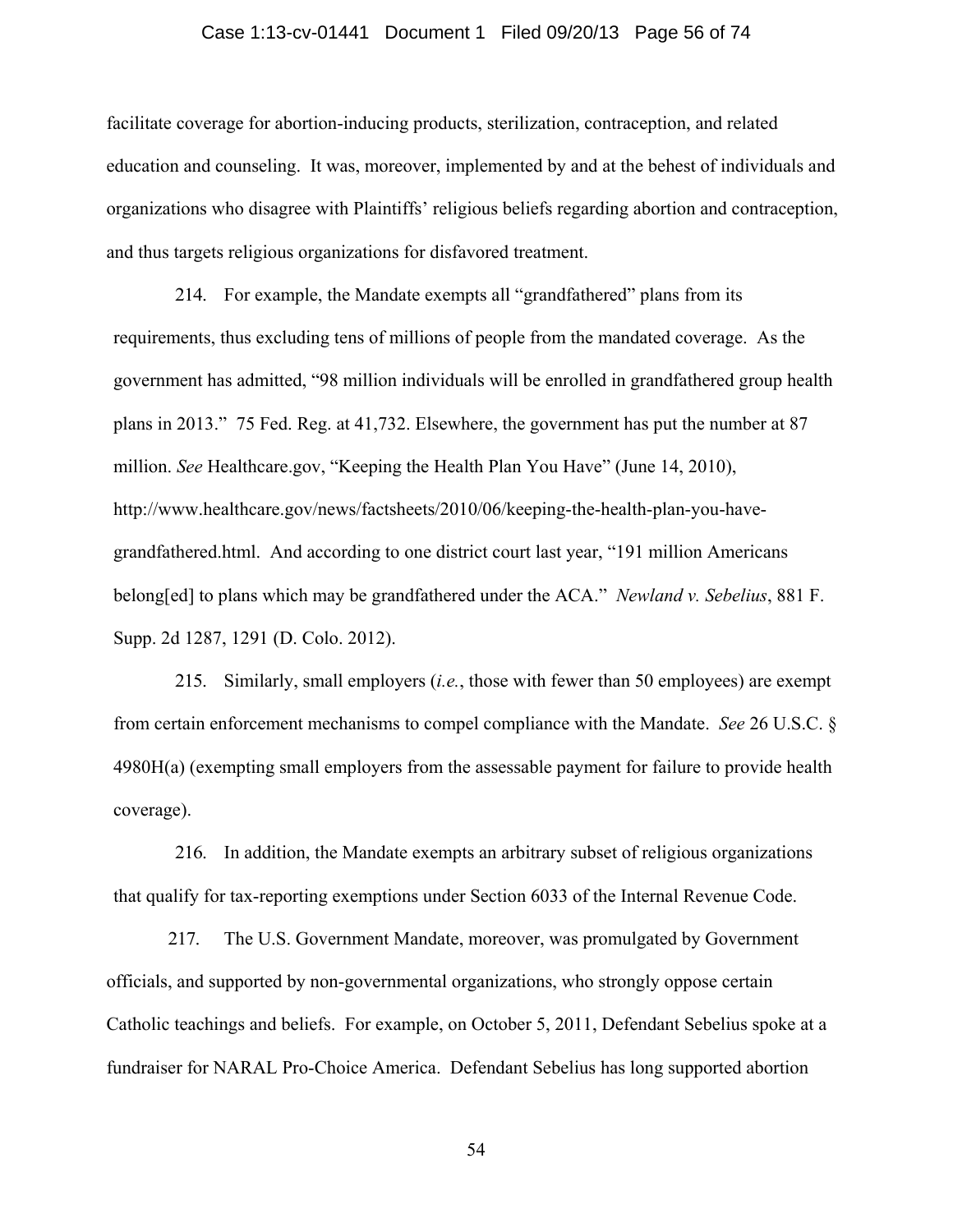#### Case 1:13-cv-01441 Document 1 Filed 09/20/13 Page 57 of 74

rights and criticized Catholic teachings and beliefs regarding abortion and contraception.

NARAL Pro-Choice America is a pro-abortion organization that likewise opposes many Catholic teachings. At that fundraiser, Defendant Sebelius criticized individuals and entities whose beliefs differed from those held by her and the other attendees of the NARAL Pro-Choice America fundraiser, stating: "Wouldn't you think that people who want to reduce the number of abortions would champion the cause of widely available, widely affordable contraceptive services? Not so much."

218. In addition, the Mandate was modeled on a California law that was motivated by discriminatory intent against religious groups that oppose contraception.

219. The IOM Committee that initially adopted the definition of "preventive care" was overwhelmingly stacked with individuals who similarly oppose many Catholic teachings, leading the lone dissenter on the Committee to lament that the Committee's recommendation reflected the members' "subjective determinations filtered through a lens of advocacy." IOM, *supra*, at 232.

220. Consequently, Plaintiffs allege that the purpose of the U.S. Government Mandate, including the narrow exemption, is to discriminate against religious institutions and organizations that oppose abortion and contraception.

## **C. The U.S. Government Mandate Is Not the Least Restrictive Means of Furthering a Compelling Governmental Interest**

221. The U.S. Government Mandate is not narrowly tailored to serve a compelling governmental interest.

222. The Government has no compelling interest in forcing Plaintiffs to violate their sincerely held religious beliefs by requiring them to participate in a scheme for the provision of abortion-inducing products, sterilization, contraceptives, and related education and counseling. The Government itself has relieved numerous other employers from this requirement by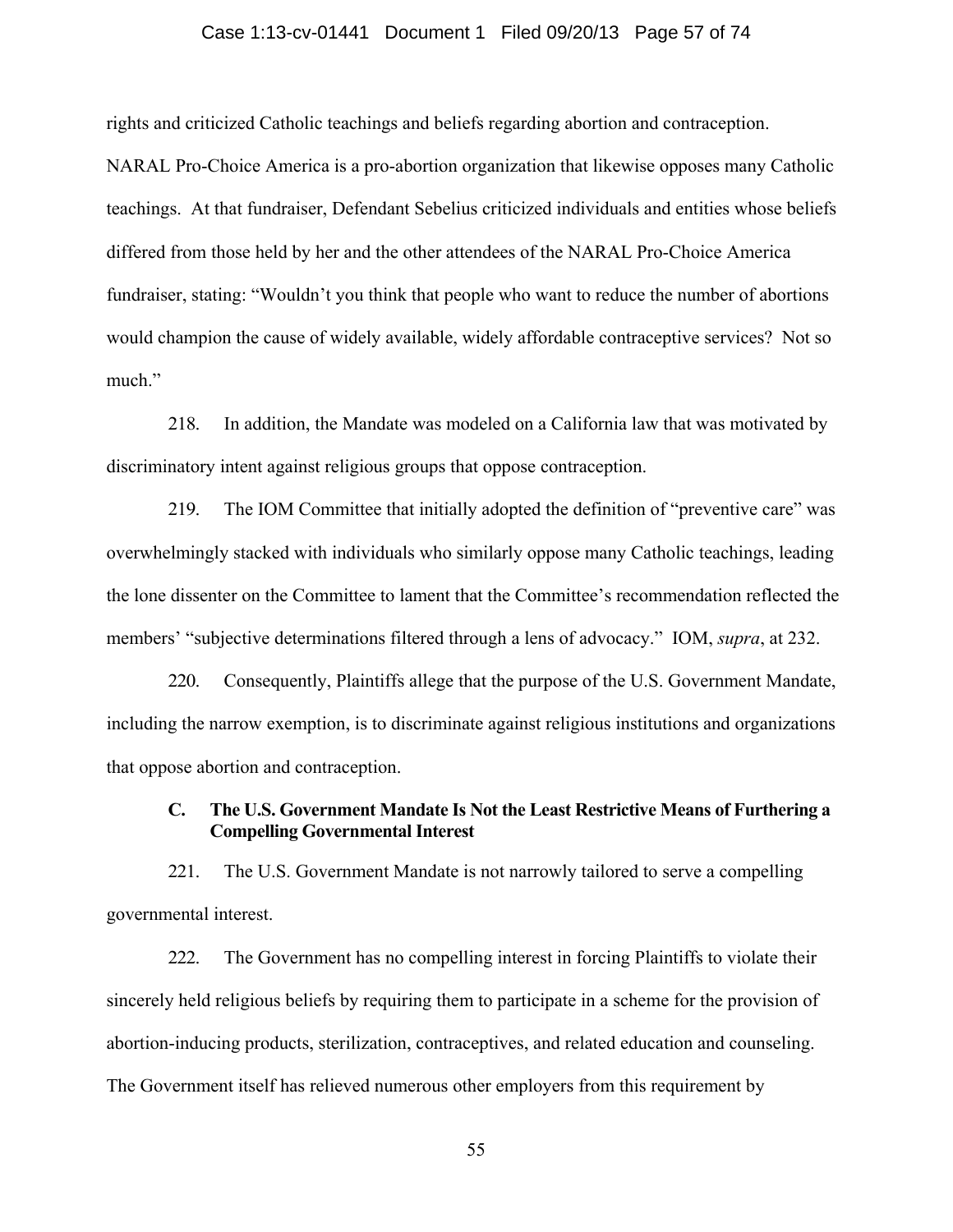#### Case 1:13-cv-01441 Document 1 Filed 09/20/13 Page 58 of 74

exempting grandfathered plans and plans of employers it deems to be sufficiently religious. Moreover, these services are widely available in the United States. The U.S. Supreme Court has held that individuals have a constitutional right to use such services. And nothing that Plaintiffs do inhibits any individual from exercising that right.

223. Even assuming the interest was compelling, the Government has numerous alternative means of furthering that interest without forcing Plaintiffs to violate their religious beliefs. For example, the Government could have provided or paid for the objectionable services itself through other programs established by a duly enacted law. Or, at a minimum, it could have created a broader exemption for religious employers, such as those found in numerous state laws throughout the country and in other federal laws. The Government therefore cannot possibly demonstrate that requiring Plaintiffs to violate their consciences is the least restrictive means of furthering its interest.

224. The U.S. Government Mandate, moreover, would simultaneously undermine both religious freedom—a fundamental right enshrined in the U.S. Constitution—and access to the wide variety of social and educational services that Plaintiffs provide. Plaintiffs Archdiocese, CCA, Don Bosco, Mary of Nazareth, and Archbishop Carroll educate children whose families want an alternative to the public school system, while Catholic Charities, Victory Housing, and CIC provide a range of social and intellectual services to the citizens of the District of Columbia and Maryland. Likewise, CUA and TAC provide their students with a high-quality education in numerous fields of study. As President Obama acknowledged in his announcement of February 10, 2012, religious organizations like Plaintiffs do "more good for a community than a government program ever could." The negative consequences resulting from a refusal to comply with the U.S. Government Mandate, however, would undermine these good works.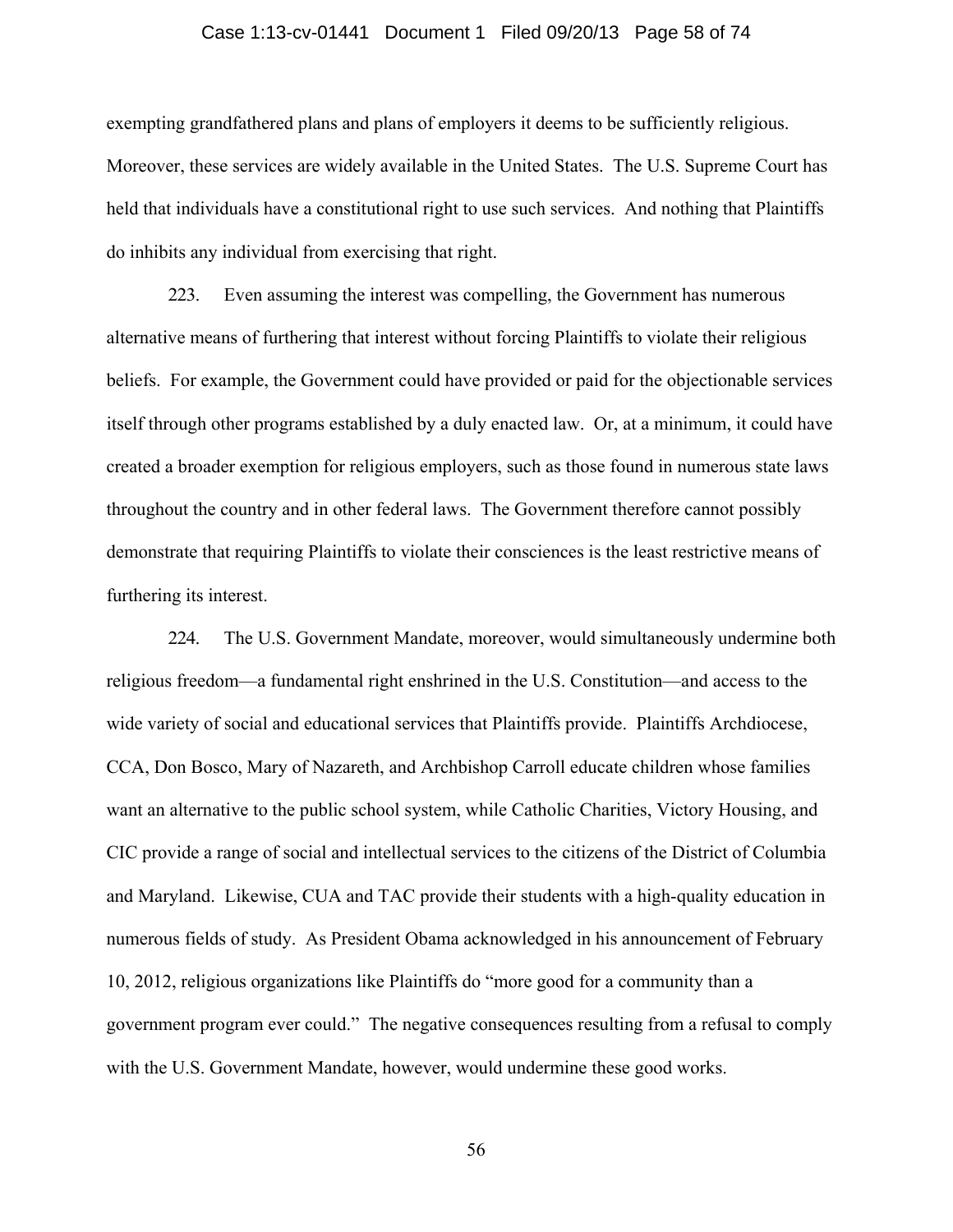#### Case 1:13-cv-01441 Document 1 Filed 09/20/13 Page 59 of 74

225. That is unconscionable. Accordingly, Plaintiffs seek a declaration that the U.S. Government Mandate cannot lawfully be applied to Plaintiffs, an injunction barring its enforcement, and an order vacating the Mandate.

# **IV. THE U.S. GOVERNMENT MANDATE THREATENS PLAINTIFFS WITH IMMINENT INJURY THAT SHOULD BE REMEDIED BY A COURT**

226. The U.S. Government Mandate is causing serious, ongoing hardship to Plaintiffs that merits relief now.

227. On June 28, 2013, Defendants finalized the U.S. Government mandate, including the narrow "religious employer" exemption and the so-called "accommodation" proposed in the NPRM. By the terms of the Final Rule, Plaintiffs must comply with the Mandate by the beginning of the next plan year on or after January 1, 2014.

228. For Thomas Aquinas College, the next plan year begins on July 1, 2014. For Catholic University, the next plan year begins on December 1, 2013.

229. For all other Plaintiffs, the next plan year begins on January 1, 2014.

230. Defendants have given no indication that they will not enforce the essential provisions of the Mandate that impose a substantial burden on Plaintiffs' rights. Consequently, absent the relief sought herein, Plaintiffs will be required to provide, pay for, and/or facilitate access to contraception, abortion-inducing products, sterilization, and related education and counseling, in violation of their sincerely held religious beliefs.

231. The U.S. Government Mandate is also harming Plaintiffs in other ways.

232. Health plans do not take shape overnight. A number of analyses, negotiations, and decisions must occur each year before Plaintiffs can offer a health benefits package to their employees. For example, an employer using an outside insurance issuer—like CUA—must work with actuaries to evaluate its funding reserves, and then negotiate with the insurer to determine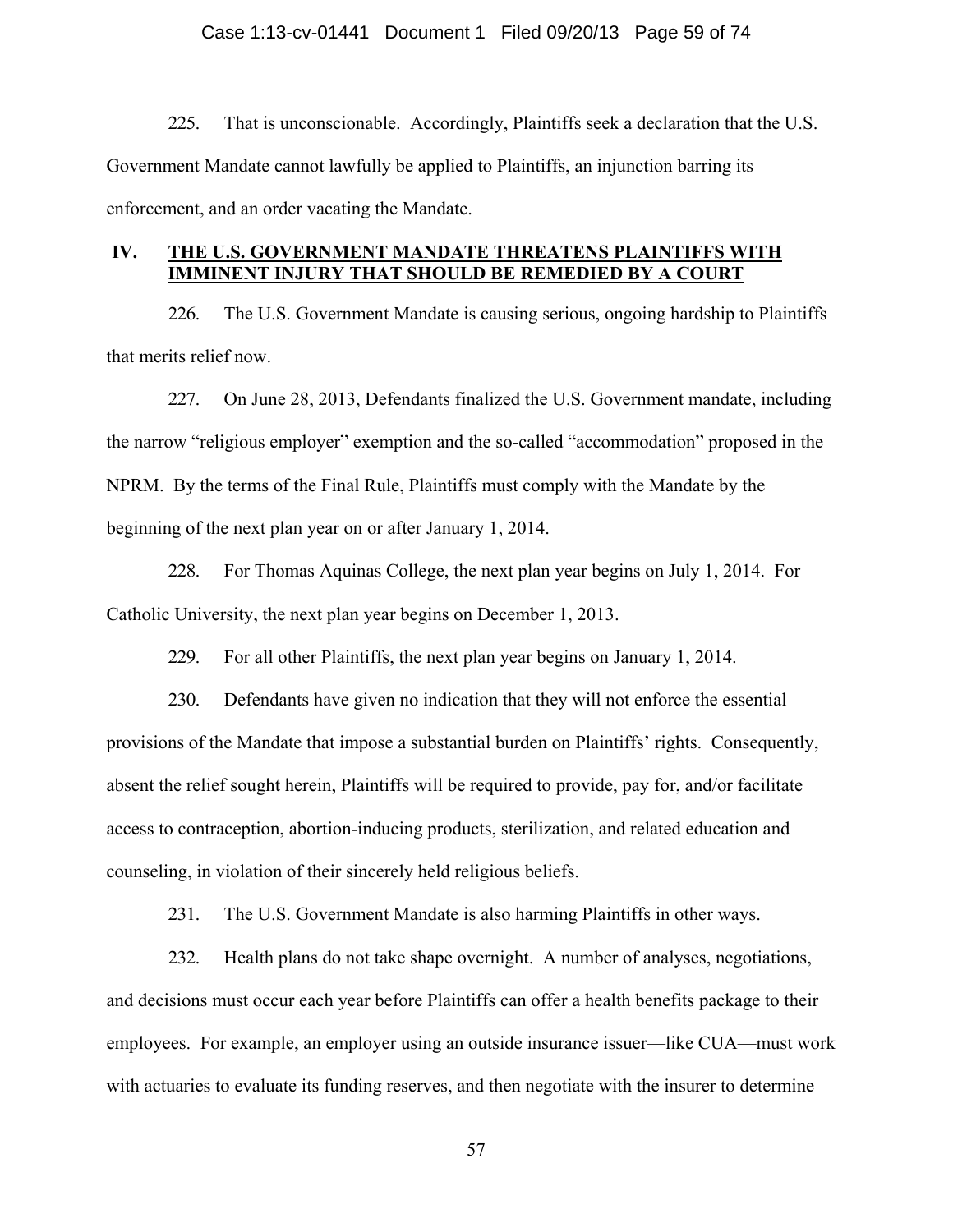### Case 1:13-cv-01441 Document 1 Filed 09/20/13 Page 60 of 74

the cost of the products and services it wants to offer its employees. An employer that is selfinsured—like the Archdiocese—after consulting with its actuaries, must similarly negotiate with its third-party administrator ("TPA").

233. Under normal circumstances, Plaintiffs must begin the process of determining their health care package for a plan year at least one year before the plan year begins. The multiple levels of uncertainty surrounding the U.S. Government Mandate make this already lengthy process even more complex.

234. In addition, if Plaintiffs do not comply with the U.S. Government Mandate, they may be subject to government fines and penalties. Plaintiffs require time to budget for any such additional expenses.

235. The U.S. Government Mandate and its uncertain legality, moreover, undermine Plaintiffs' ability to hire and retain employees, thus placing them at a competitive disadvantage in the labor market relative to organizations that do not have a religious objection to the Mandate.

236. Plaintiffs therefore need judicial relief now in order to prevent the serious, ongoing harm that the U.S. Government Mandate is already imposing on them.

### **V. CAUSES OF ACTION**

## **COUNT I Substantial Burden on Religious Exercise in Violation of RFRA**

237. Plaintiffs repeat and reallege each of the foregoing allegations in this Complaint.

238. RFRA prohibits the Government from substantially burdening an entity's exercise of religion, even if the burden results from a rule of general applicability, unless the Government demonstrates that the burden furthers a compelling governmental interest and is the least restrictive means of furthering that interest.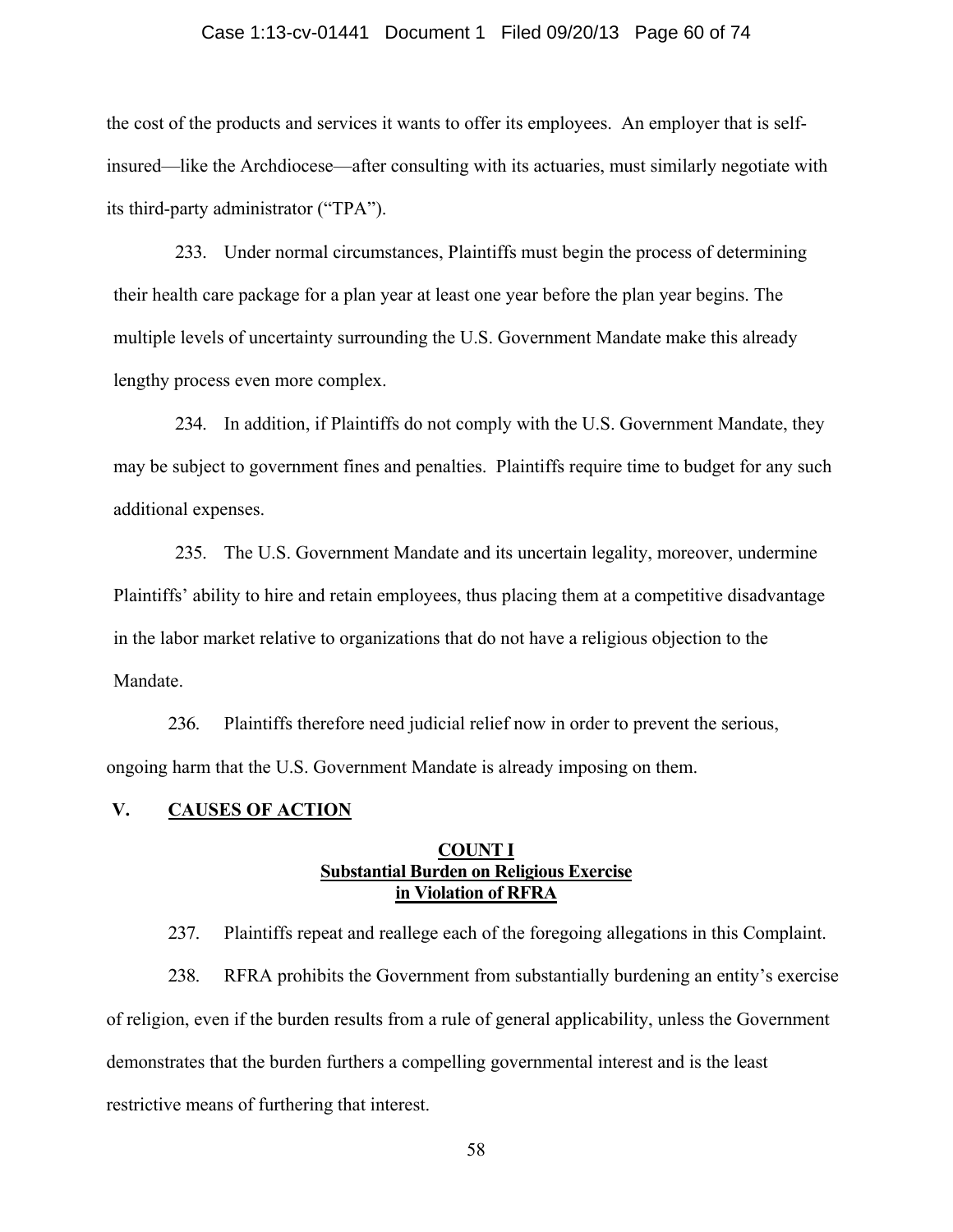### Case 1:13-cv-01441 Document 1 Filed 09/20/13 Page 61 of 74

239. RFRA protects organizations as well as individuals from Government-imposed substantial burdens on religious exercise.

240. RFRA applies to all federal law and the implementation of that law by any branch, department, agency, instrumentality, or official of the United States.

241. The U.S. Government Mandate requires Plaintiffs to provide, pay for, and/or facilitate access to abortion-inducing products, contraception, sterilization procedures, and related counseling, in a manner that is directly contrary to their religious beliefs.

242. The U.S. Government Mandate substantially burdens Plaintiffs' exercise of religion.

243. The Government has no compelling governmental interest to require Plaintiffs to comply with the U.S. Government Mandate.

244. Requiring Plaintiffs to comply with the U.S. Government Mandate is not the least restrictive means of furthering a compelling governmental interest.

245. By enacting and threatening to enforce the U.S. Government Mandate against Plaintiffs, Defendants have violated RFRA.

246. The U.S. Government Mandate also requires student health plans, including the one currently offered by CUA, to facilitate access to abortion-inducing products, sterilization, contraception, and related education and counseling in a manner that is directly contrary to their religious beliefs..

247. To require CUA's student health plan to facilitate access to services that violate CUA's religious beliefs substantially burdens the University's exercise of religion.

248. The Government has no compelling government interest to require CUA's student health plan to facilitate access to services that violate CUA's religious beliefs.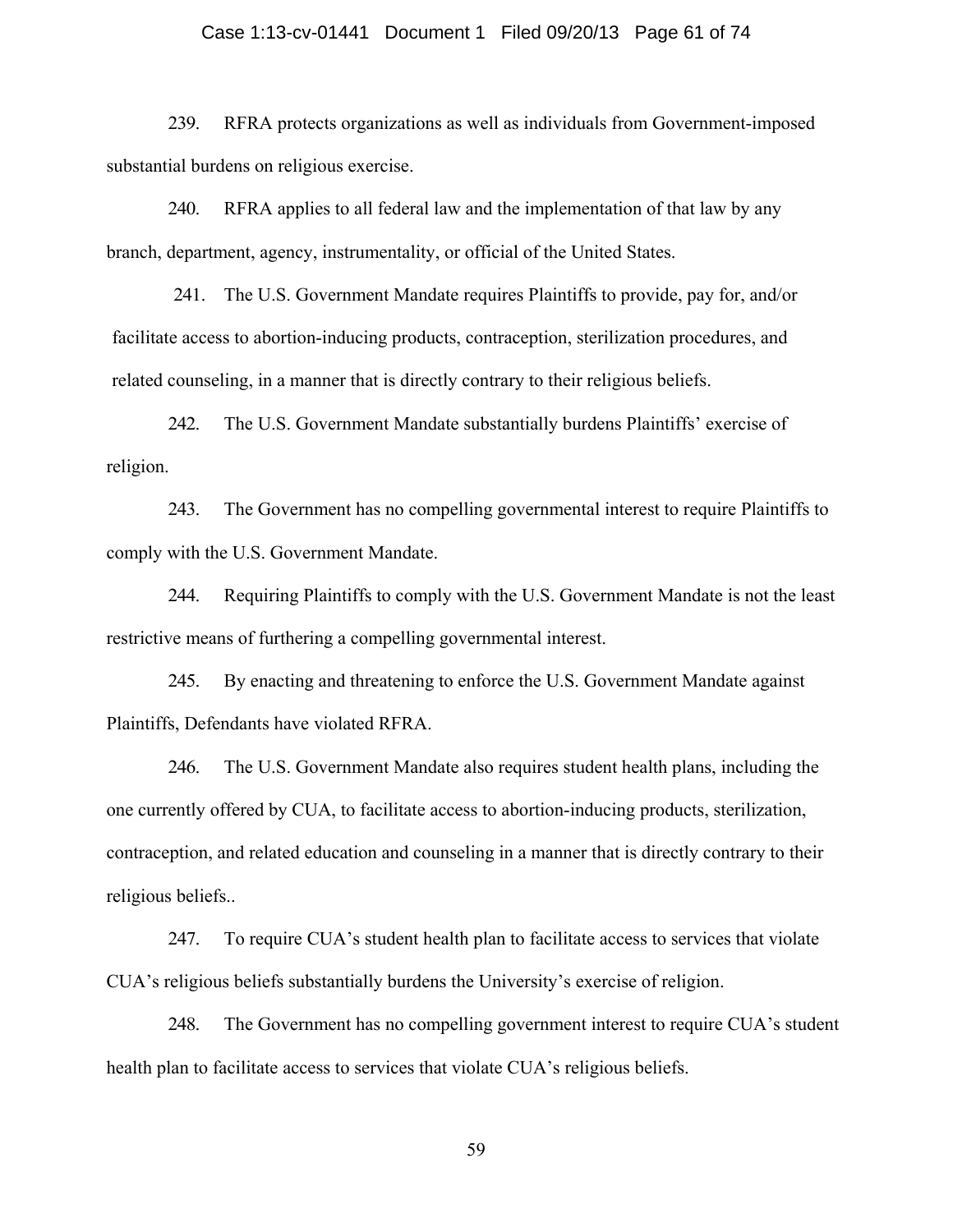249. Requiring CUA's student health plan to facilitate access to services that violate

CUA's religious beliefs is not the least restrictive means of furthering a compelling government interest.

250. Plaintiffs have no adequate remedy at law.

251. Defendants are imposing an immediate and ongoing harm on Plaintiffs that warrants relief.

## **COUNT II Substantial Burden on Religious Exercise in Violation of the Free Exercise Clause of the First Amendment**

252. Plaintiffs repeat and reallege each of the foregoing allegations in this Complaint.

253. The Free Exercise Clause of the First Amendment prohibits the Government from substantially burdening an entity's exercise of religion.

254. The Free Exercise Clause protects organizations as well as individuals from Government-imposed burdens on religious exercise.

255. The U.S. Government Mandate requires Plaintiffs to provide, pay for, and/or facilitate access to abortion-inducing products, contraception, sterilization procedures, and related counseling, in a manner that is directly contrary to their religious beliefs.

256. The U.S. Government Mandate substantially burdens Plaintiffs' exercise of religion.

257. The U.S. Government Mandate is not a neutral law of general applicability, because it is riddled with exemptions for which there is not a consistent, legally defensible basis. It offers multiple exemptions from its requirement that employer-based health plans include or facilitate access to abortion-inducing products, sterilization, contraception, and related education and counseling.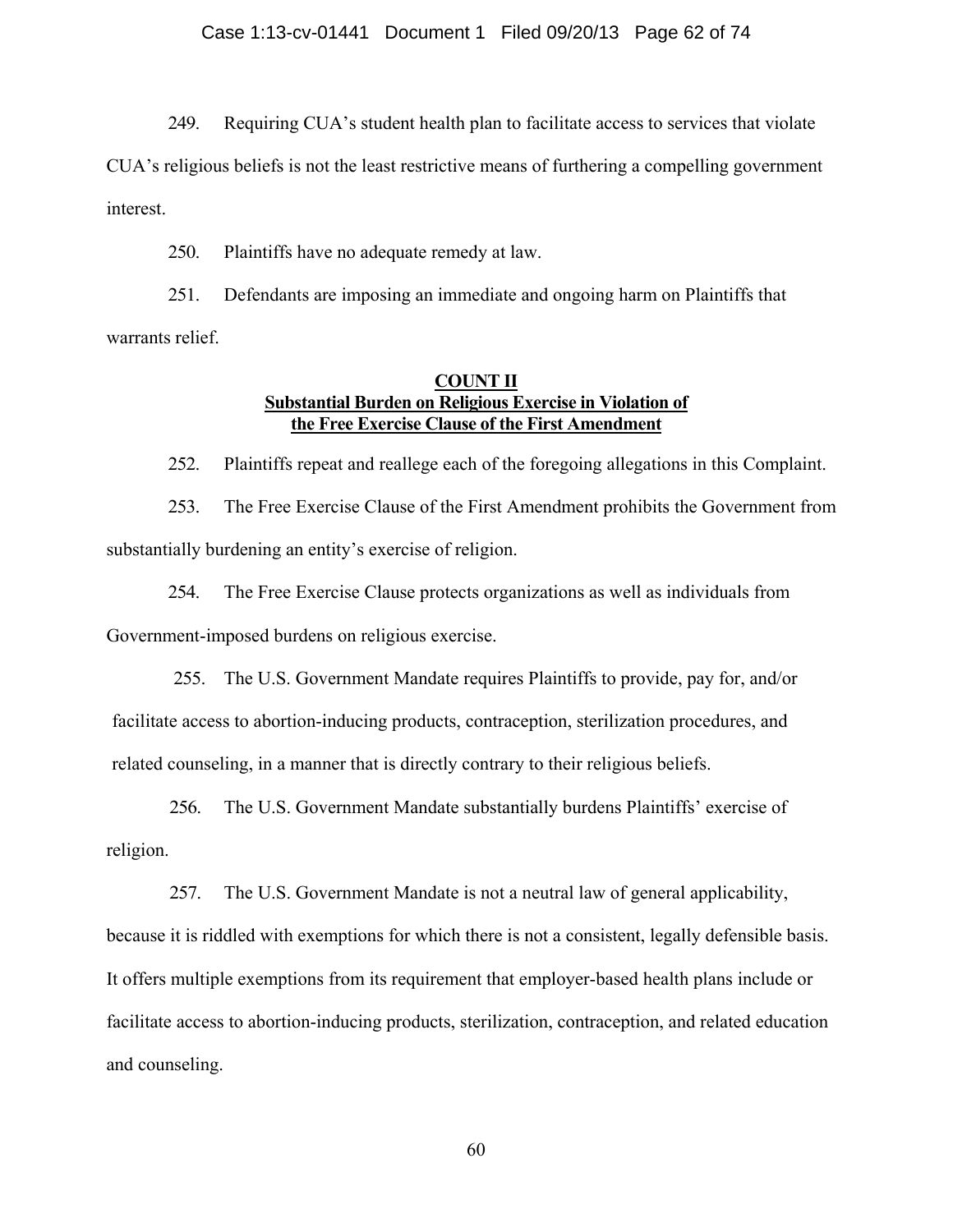### Case 1:13-cv-01441 Document 1 Filed 09/20/13 Page 63 of 74

258. The U.S. Government Mandate is not a neutral law of general applicability because it was passed with discriminatory intent.

259. The U.S. Government Mandate implicates constitutional rights in addition to the right to free exercise of religion, including, for example, the rights to free speech, free association, and freedom from excessive government entanglement with religion.

260. The Government has no compelling governmental interest to require Plaintiffs to comply with the U.S. Government Mandate.

261. The U.S. Government Mandate is not narrowly tailored to further a compelling governmental interest.

262. By enacting and threatening to enforce the U.S. Government Mandate, the Government has burdened Plaintiffs' religious exercise in violation of the Free Exercise Clause of the First Amendment.

263. The Government also requires student health plans, including the one currently offered by CUA, to facilitate access to abortion-inducing products, sterilization, contraception, and related education and counseling in a manner that is directly contrary to their religious beliefs.

264. To require CUA's student health plan to facilitate access to products and services that violate its religious beliefs substantially burdens CUA's exercise of religion.

265. The Government has no compelling government interest to require CUA's student health plan to facilitate access to products and services that violate CUA's religious beliefs.

266. Requiring CUA's student health plan to facilitate access to products and services that violate CUA's religious beliefs is not the least restrictive means of furthering a compelling government interest.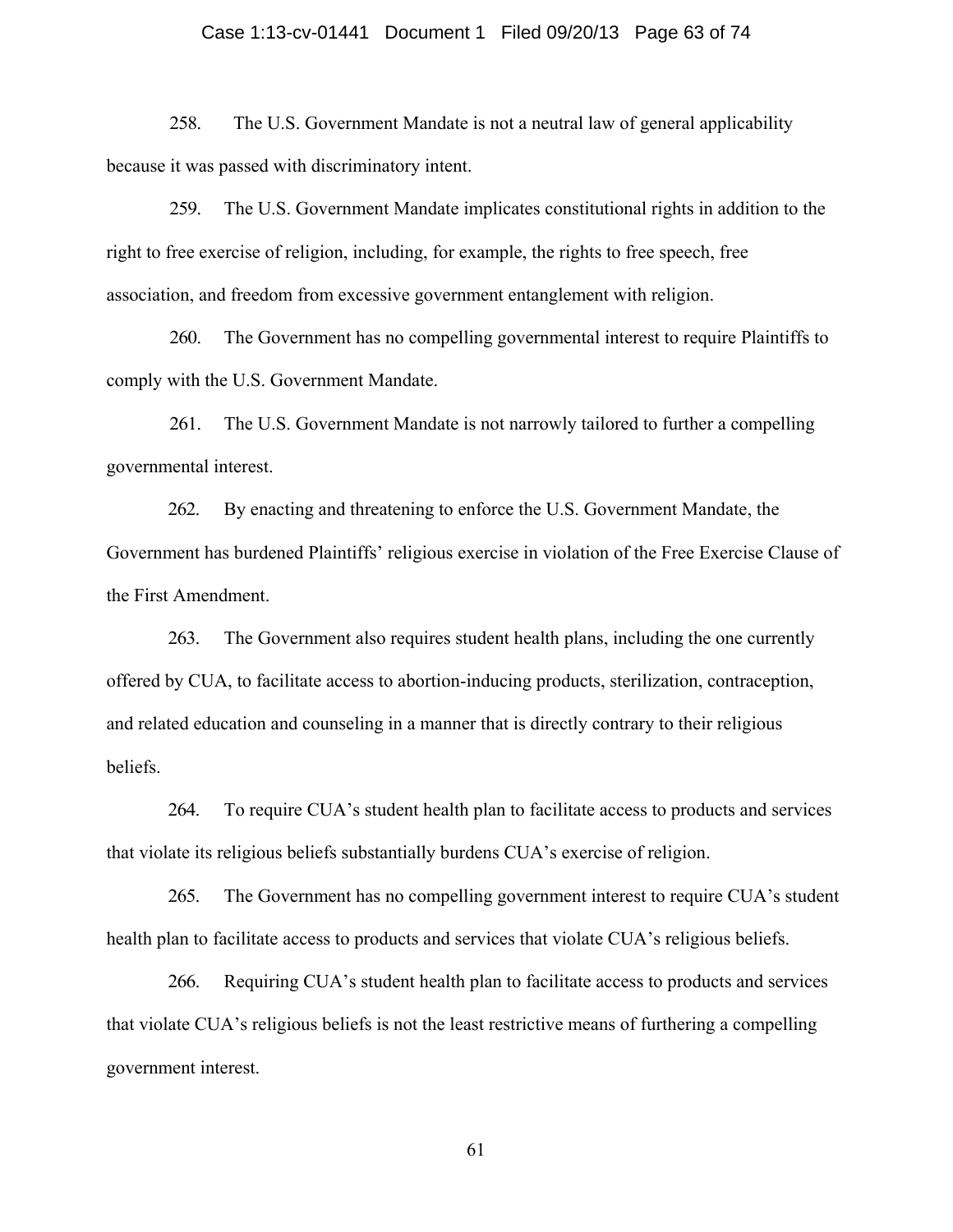267. Plaintiffs have no adequate remedy at law.

268. Defendants are imposing an immediate and ongoing harm on Plaintiffs that warrants relief.

## **COUNT III Compelled Speech in Violation of the Free Speech Clause of the First Amendment**

269. Plaintiffs repeat and reallege each of the foregoing allegations in this Complaint.

270. The First Amendment protects against the compelled affirmation of any religious or ideological proposition that the speaker finds unacceptable.

271. The First Amendment protects organizations as well as individuals against compelled speech.

272. Expenditures are a form of speech protected by the First Amendment.

273. The First Amendment protects against the use of a speaker's money to support a viewpoint that conflicts with the speaker's religious beliefs.

274. The U.S. Government Mandate would compel Plaintiffs to provide health care plans to their employees that include or facilitate access to products and services that violate their religious beliefs.

275. The U.S. Government Mandate would compel Plaintiffs to subsidize, promote, and facilitate education and counseling services regarding these objectionable products and services.

276. The U.S. Government Mandate would compel Plaintiffs to issue a certification of its beliefs that, in turn, would result in the provision of objectionable products and services to Plaintiffs' employees.

277. By imposing the U.S. Government Mandate, Defendants are compelling Plaintiffs to publicly subsidize or facilitate the activity and speech of private entities that are contrary to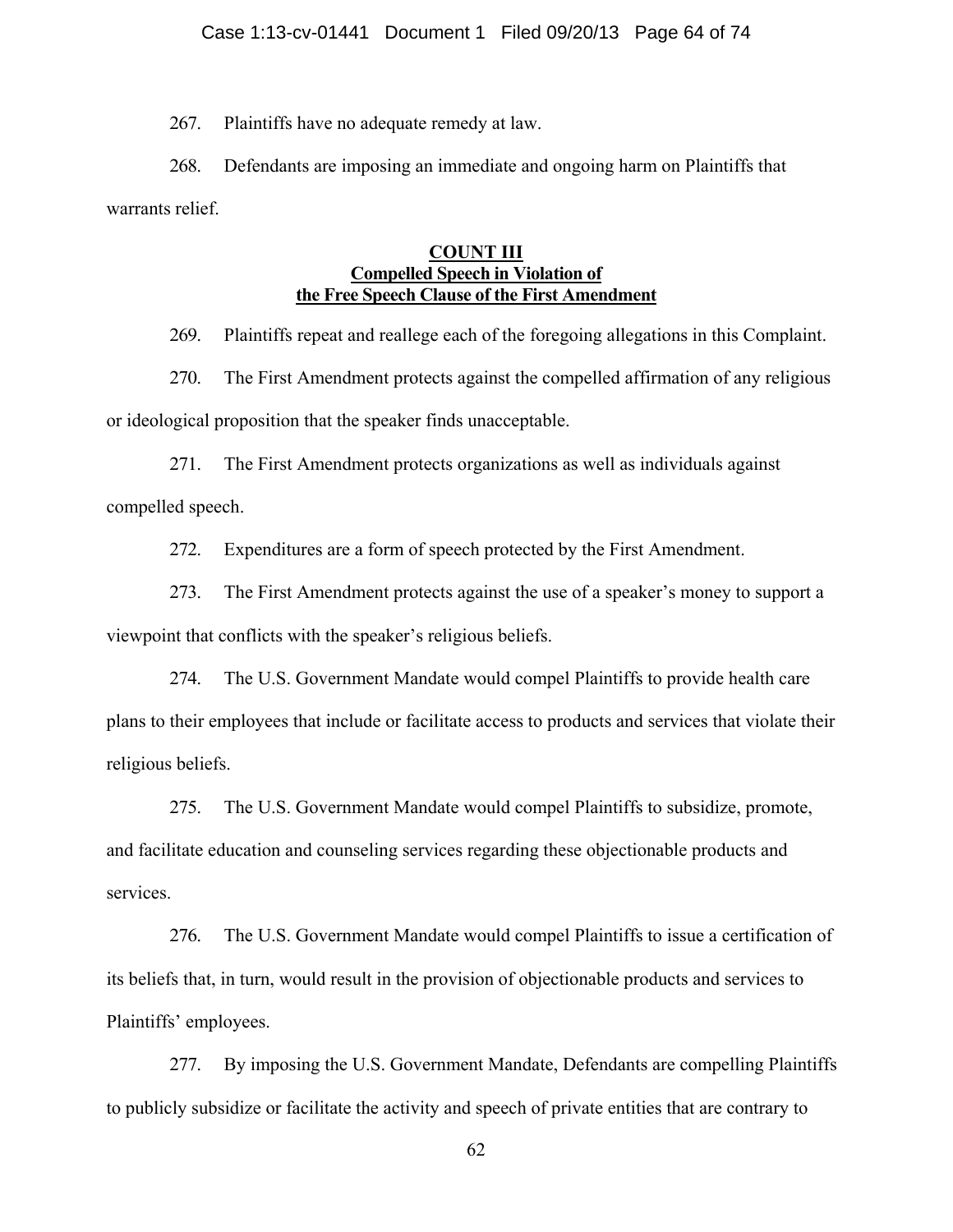### Case 1:13-cv-01441 Document 1 Filed 09/20/13 Page 65 of 74

their religious beliefs, and compelling Plaintiffs to engage in speech that will result in the provision of objectionable products and services to Plaintiffs' employees.

278. The U.S. Government Mandate is viewpoint-discriminatory and subject to strict scrutiny.

279. The U.S. Government Mandate furthers no compelling governmental interest.

280. The U.S. Government Mandate is not narrowly tailored to further a compelling governmental interest.

281. For the same reasons, Defendants' requirement that student health plans, like the one currently offered by CUA, facilitate access to abortion-inducing products, sterilization, contraception, and related education and counseling, also violates the Free Speech Clause of the First Amendment.

282. Plaintiffs have no adequate remedy at law.

283. Defendants are imposing an immediate and ongoing harm on Plaintiffs that warrants relief.

### **COUNT IV Prohibition of Speech in Violation of the First Amendment**

284. Plaintiffs repeat and reallege each of the foregoing allegations in this Complaint.

285. The First Amendment protects the freedom of speech, including the right of religious groups to speak out to persuade others to refrain from engaging in conduct that may be considered immoral.

286. The Mandate violates the First Amendment freedom of speech by imposing a gag order that prohibits Plaintiffs from speaking out in any way that might "influence," "directly or indirectly," the decision of a third-party administrator to provide or procure contraceptive products and services to Plaintiffs' employees.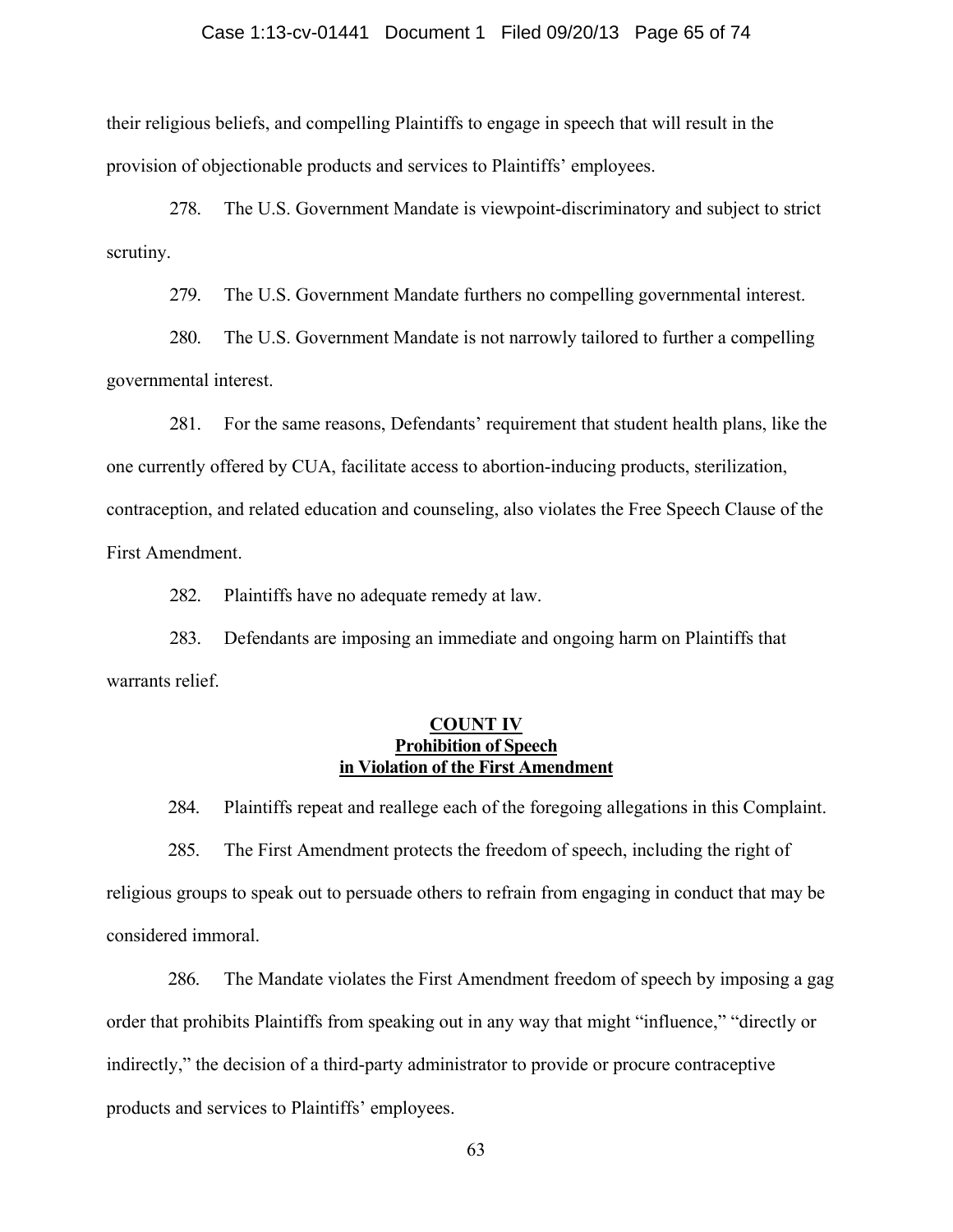#### Case 1:13-cv-01441 Document 1 Filed 09/20/13 Page 66 of 74

287. Plaintiffs have no adequate remedy at law.

288. Defendants are imposing an immediate and ongoing harm on Plaintiffs that warrants relief.

### **COUNT V**

# **Official "Church" Favoritism and Excessive Entanglement with Religion in Violation of the Establishment Clause of the First Amendment**

289. Plaintiffs repeat and reallege each of the foregoing allegations in this Complaint.

290. The Establishment Clause of the First Amendment prohibits the Government from adopting an official definition of a "religious employer" that favors some religious groups while excluding others.

291. The Establishment Clause also prohibits the Government from becoming excessively entangled in the affairs of religious groups by scrutinizing their beliefs, practices, and organizational features to determine whether they meet the Government's favored definition.

292. The "religious employer" exemption violates the Establishment Clause in two ways.

293. First, it favors some religious groups over others by creating an official definition of "religious employers" that excludes legitimate religious ministries. Religious groups that meet the Government's official definition receive favorable treatment in the form of an exemption from the Mandate, while other religious groups do not. This also has the effect of discriminating among religious denominations.

294. Second, the "religious employer" exemption also violates the Establishment Clause because it requires the Government to determine whether groups qualify as "religious employers" based on intrusive judgments about their beliefs, practices, and organizational features. The exemption turns on an intrusive 14-factor test to determine whether a group meets the requirements of section  $6033(a)(1)$  and section  $6033(a)(3)(A)(i)$  or (iii) of the Internal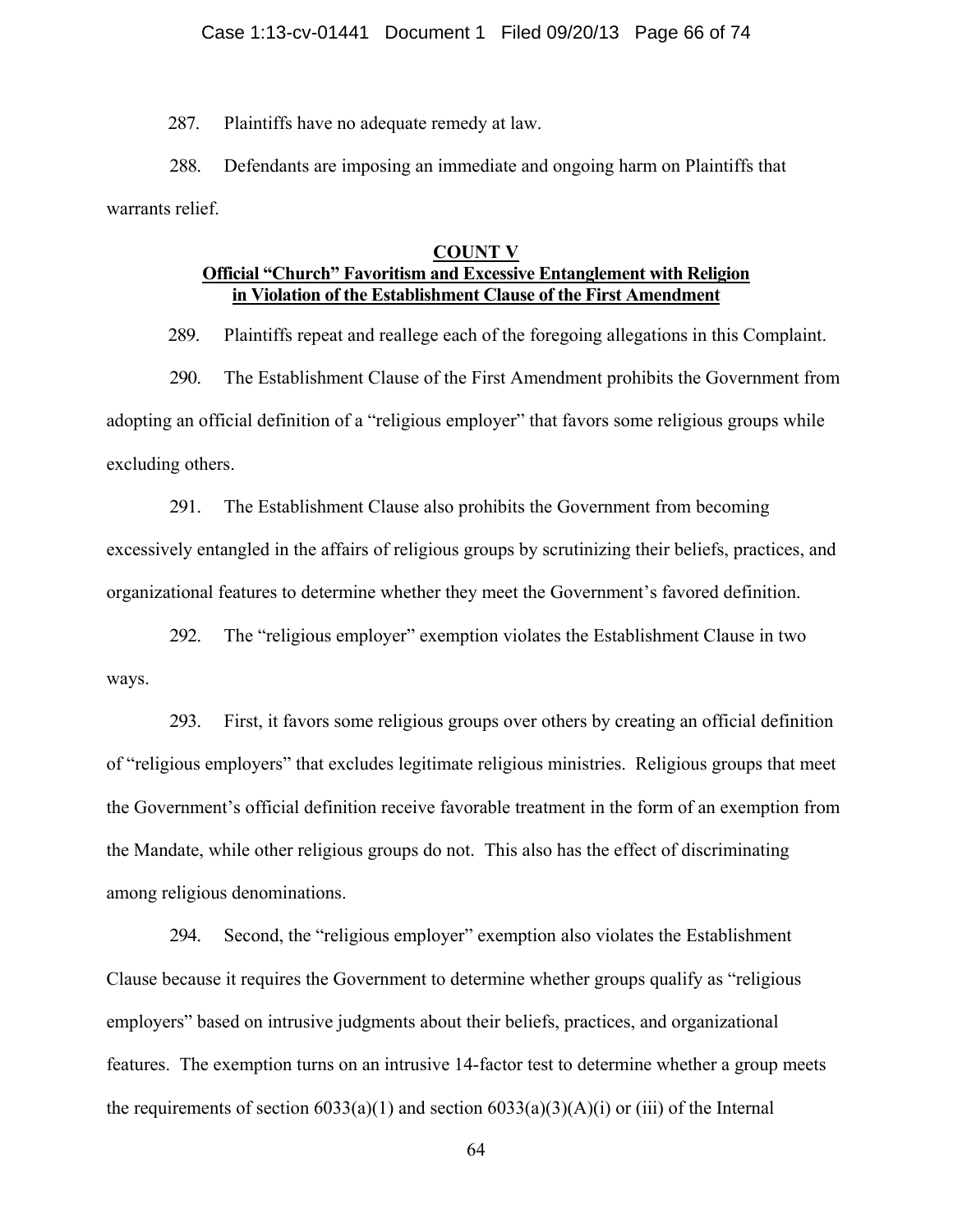#### Case 1:13-cv-01441 Document 1 Filed 09/20/13 Page 67 of 74

Revenue Code. These 14 factors probe into matters such as whether a religious group has "a distinct religious history" or "a recognized creed and form of worship." But it is not the Government's place to determine whether a group's religious history is "distinct," or whether the group's "creed and form of worship" are "recognized." By directing the Government to engage in such inquiries, the "religious employer" exemption runs afoul of the Establishment Clause prohibition on excessive entanglement with religion.

295. Plaintiffs have no adequate remedy at law.

296. Defendants are imposing an immediate and ongoing harm on Plaintiffs that warrants relief.

## **COUNT VI Interference in Matters of Internal Church Governance in Violation of the Religion Clauses of the First Amendment**

297. Plaintiffs repeat and reallege each of the foregoing allegations in this Complaint.

298. The Free Exercise Clause and Establishment Clause and the Religious Freedom Restoration Act protect the freedom of religious organizations to decide for themselves, free from state interference, matters of church government as well as those of faith and doctrine.

299. Under these Clauses, the Government may not interfere with a religious organization's internal decisions concerning the organization's religious structure, ministers, or doctrine*.* 

300. Under these Clauses, the Government may not interfere with a religious organization's internal decision if that interference would affect the faith and mission of the organization itself.

301. Plaintiffs are religious organizations affiliated with the Roman Catholic Church.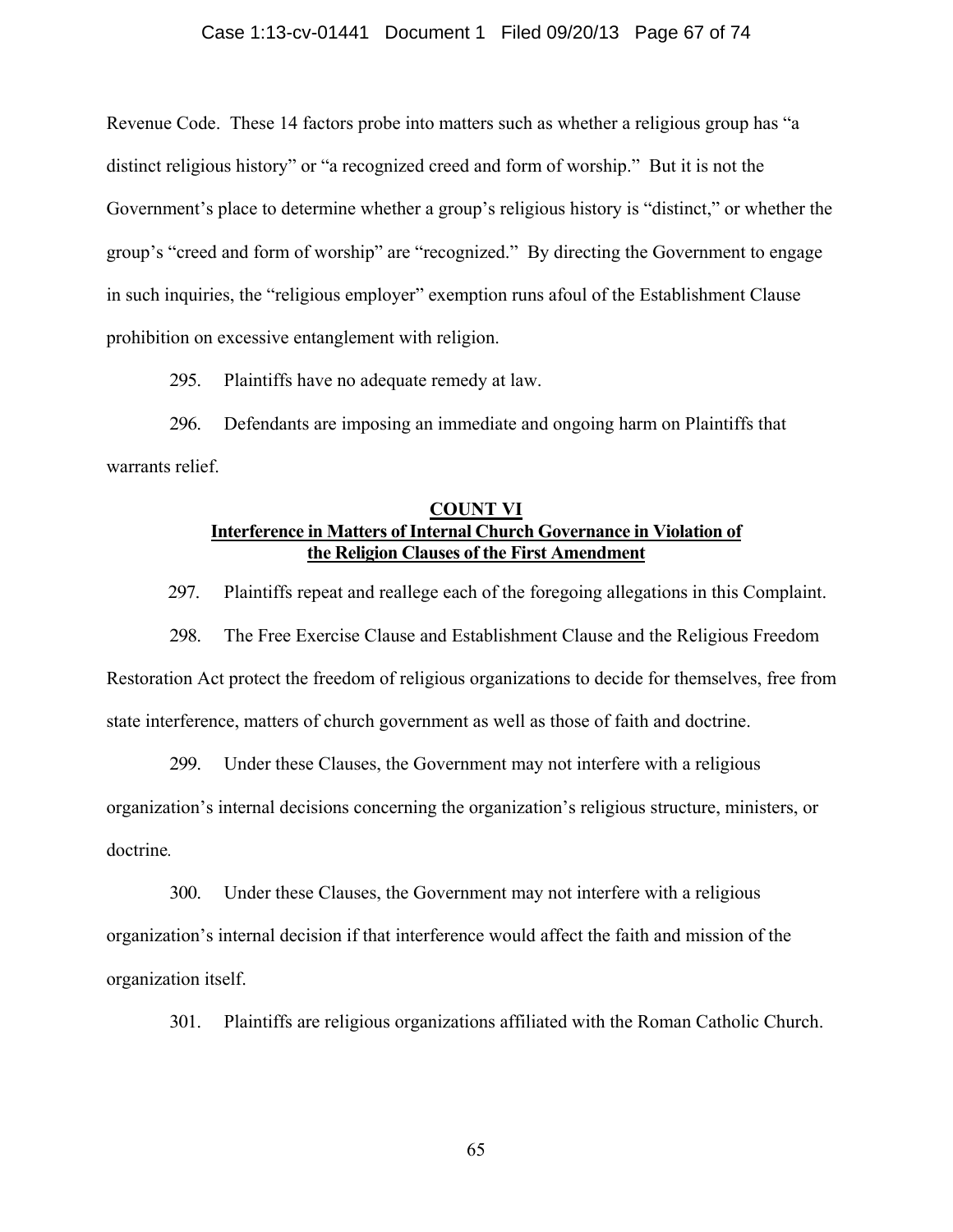#### Case 1:13-cv-01441 Document 1 Filed 09/20/13 Page 68 of 74

302. The Catholic Church views abortion, sterilization, and contraception as intrinsically immoral, and prohibits Catholic organizations from condoning or facilitating those practices.

303. Plaintiffs have abided and must continue to abide by the teaching of the Catholic Church on these issues.

304. The Government may not interfere with or otherwise question the final decision of the Catholic Church that its religious organizations must abide by these views.

305. Plaintiffs have therefore made the internal decision that the health plans they offer to their employees may not cover, subsidize, or facilitate abortion, sterilization, or contraception.

306. Plaintiff Archdiocese of Washington has further made the internal decision that its affiliated religious entities, including those affiliates who are Plaintiffs in this case, should offer their employees health-insurance coverage through the Archdiocese's plan, which allows the Archdiocese to ensure that these affiliates do not offer coverage for services that are contrary to Catholic teaching.

307. The U.S. Government Mandate interferes with Plaintiffs' internal decisions concerning their structure and mission by requiring them to facilitate practices that directly conflict with Catholic beliefs.

308. The U.S. Government Mandate's interference with Plaintiffs' internal decisions affects their faith and mission by requiring them to facilitate practices that directly conflict with their religious beliefs.

309. Because the U.S. Government Mandate interferes with the internal decisionmaking of Plaintiffs in a manner that affects Plaintiffs' faith and mission, it violates the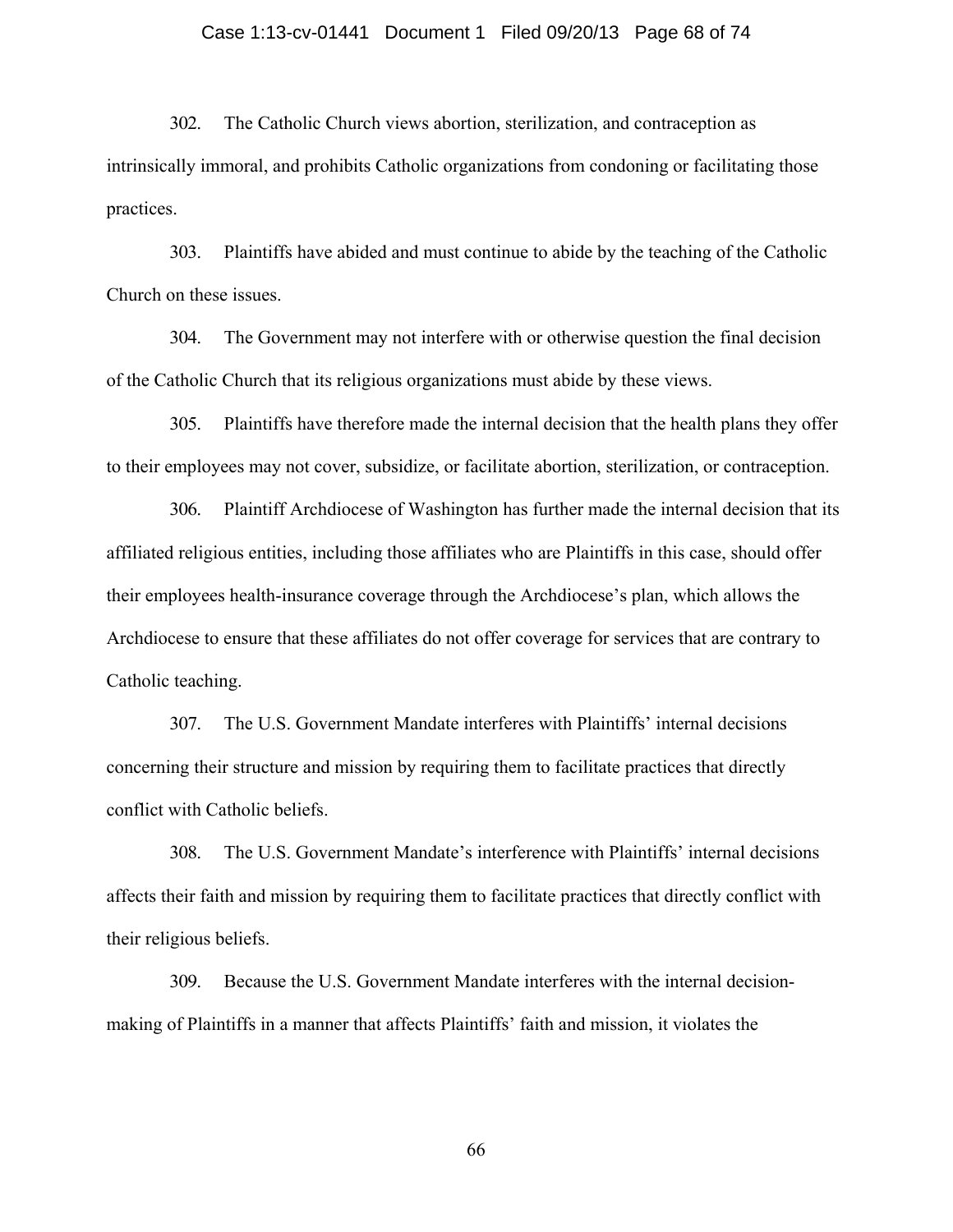#### Case 1:13-cv-01441 Document 1 Filed 09/20/13 Page 69 of 74

Establishment Clause and the Free Exercise Clause of the First Amendment and the Religious Freedom Restoration Act.

310. For the same reasons, Defendants' requirement that student health plans, like the one currently offered by CUA, include coverage for abortion-inducing products, sterilization, contraception, and related education and counseling, also violates the Establishment Clause and the Free Exercise Clause of the First Amendment and the Religious Freedom Restoration Act.

311. Plaintiffs have no adequate remedy at law.

312. Defendants are imposing an immediate and ongoing harm on Plaintiffs that warrants relief.

## **COUNT VII Illegal Action in Violation of the APA**

313. Plaintiffs repeat and reallege each of the foregoing allegations in this Complaint.

314. The APA requires that all Government agency action, findings, and conclusions be "in accordance with law."

315. The U.S. Government Mandate, its exemption for "religious employers," and its so-called "accommodation" for "eligible" religious organizations are illegal and therefore in violation of the APA.

316. The Weldon Amendment states that "[n]one of the funds made available in this Act [to the Department of Labor and the Department of Health and Human Services] may be made available to a Federal agency or program . . . if such agency, program, or government subjects any institutional or individual health care entity to discrimination on the basis that the health care entity does not provide, pay for, provide coverage of, or refer for abortions." Consolidated Appropriations Act of 2012, Pub. L. No. 112-74, div. F, tit. V, § 507(d)(1), 125 Stat. 786, 1111 (2011).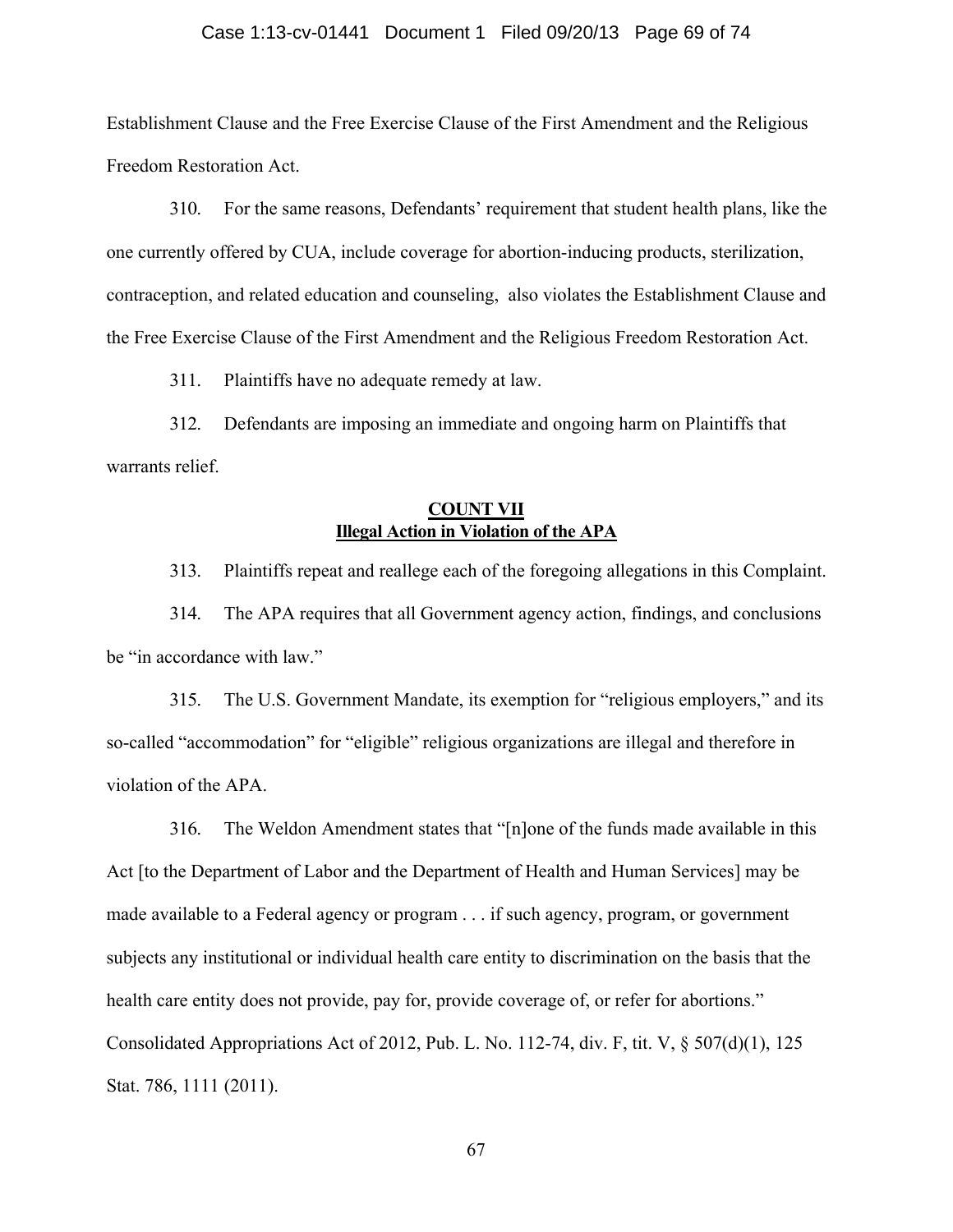#### Case 1:13-cv-01441 Document 1 Filed 09/20/13 Page 70 of 74

317. The term "health care entity" is defined to include "an individual physician or other health care professional, a hospital, a provider-sponsored organization, a health maintenance organization, *a health insurance plan*, or any other kind of health care facility, organization, or plan." *Id.* § 507(d)(2) (emphasis added).

318. The U.S. Government Mandate requires employer-based health plans to provide coverage for abortion-inducing products, contraception, sterilization, and related education. By issuing the U.S. Government Mandate, Defendants have exceeded their authority, and ignored the direction of Congress.

319. The U.S. Government Mandate violates RFRA.

320. The U.S. Government Mandate violates the First Amendment.

321. The U.S. Government Mandate is not in accordance with law and thus violates 5 U.S.C.  $\S 706(2)(A)$ .

322. For the same reasons, Defendants' requirement that student health plans like CUA's must include coverage for abortion-inducing products, sterilization, contraception, and related education and counseling, also violates RFRA, the First Amendment, the Weldon Amendment, and the APA. The requirement therefore is not in accordance with law and thus violates 5 U.S.C. § 706(2)(A).

323. In addition, the Affordable Care Act states that, "[n]othing in this title (or an amendment made by this title) shall be construed to prohibit an institution of higher education . . . from offering a student health insurance plan . . . ." 42 U.S.C. § 18118(c). This provision has been interpreted as prohibiting any law that has the effect of prohibiting an institution of higher education from offering a student health plan. 76 Fed. Reg. 7767, 7769 (Feb. 11, 2011). The requirement that student health plans offered through a health insurance issuer facilitate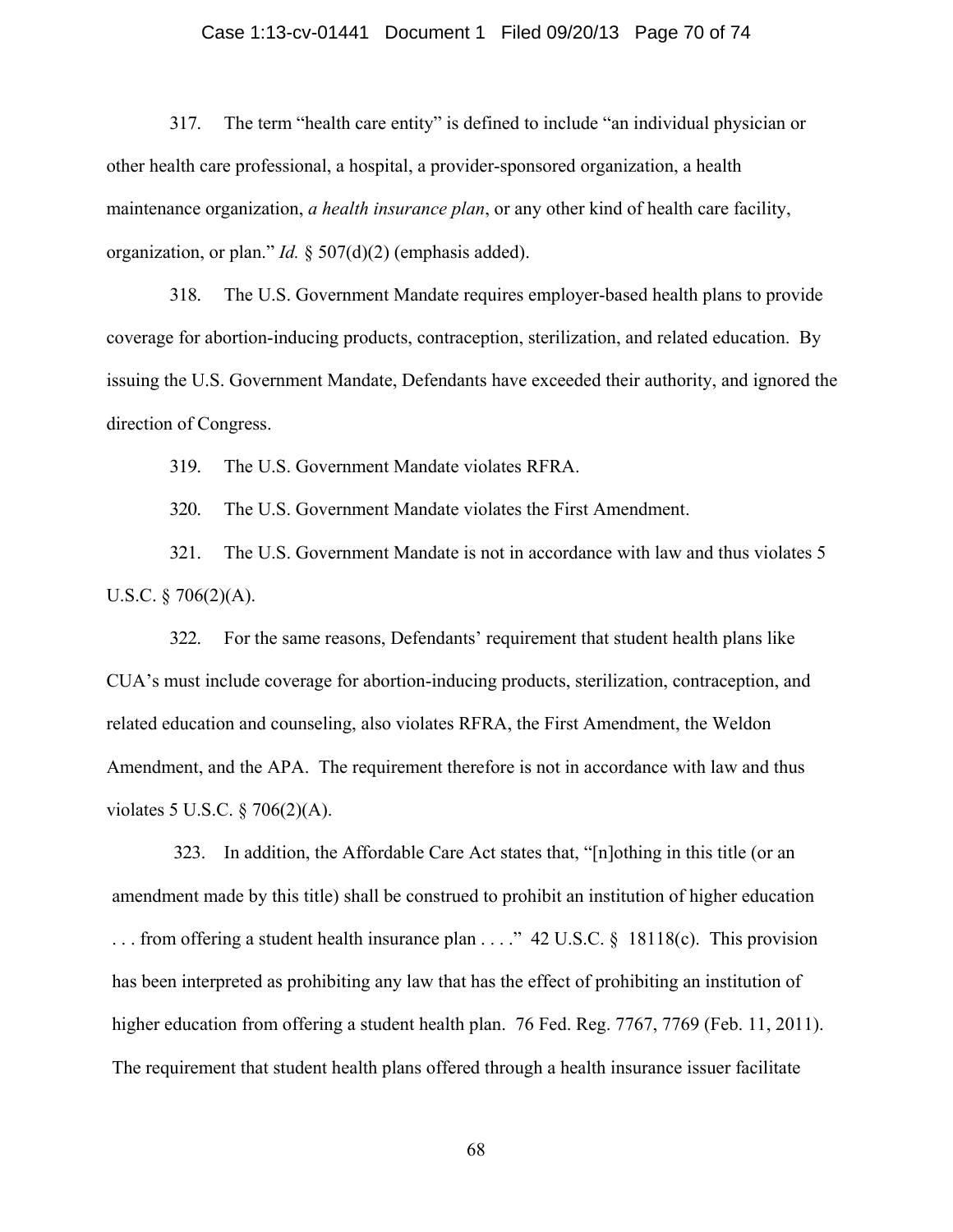#### Case 1:13-cv-01441 Document 1 Filed 09/20/13 Page 71 of 74

access to abortion-inducing products, sterilization, contraception, and related education and counseling, however, has the effect of prohibiting CUA from offering a student health insurance plan. Defendants' requirement that student health plans offered through a health insurance issuer include abortion-inducing products, sterilization, contraception, and related education and counseling, therefore, also violates 42 U.S.C. § 18118(c) and thus is not in accordance with law under 5 U.S.C. § 706(2)(A).

324. Plaintiffs have no adequate or available administrative remedy, or, in the alternative, any effort to obtain an administrative remedy would be futile.

325. Plaintiffs have no adequate remedy at law.

326. Defendants' failure to act in accordance with law imposes an immediate and ongoing harm on Plaintiffs that warrants relief.

### **COUNT VIII Erroneous interpretation of the exemption with respect to multi-employer plans**

327. Plaintiffs repeat and reallege each of the foregoing allegations in this Complaint.

328. The Mandate explicitly exempts "group health plan[s] established or maintained by a religious employer (and health insurance coverage provided in connection with a group health plan established or maintained by a religious employer)" from "any requirement to cover contraceptive services." 45 C.F.R. § 147.131(a).

329. In the ANPRM, Defendants acknowledged that the religious employer exemption was "available to religious employers in a variety of arrangements." 77 Fed. Reg. at 16,502.

330. Specifically, Defendants indicated that a nonexempt entity could "provide[] health coverage for its employees through" a plan offered by a separate, "affiliated" organization that is a "distinct common-law employer." *Id.*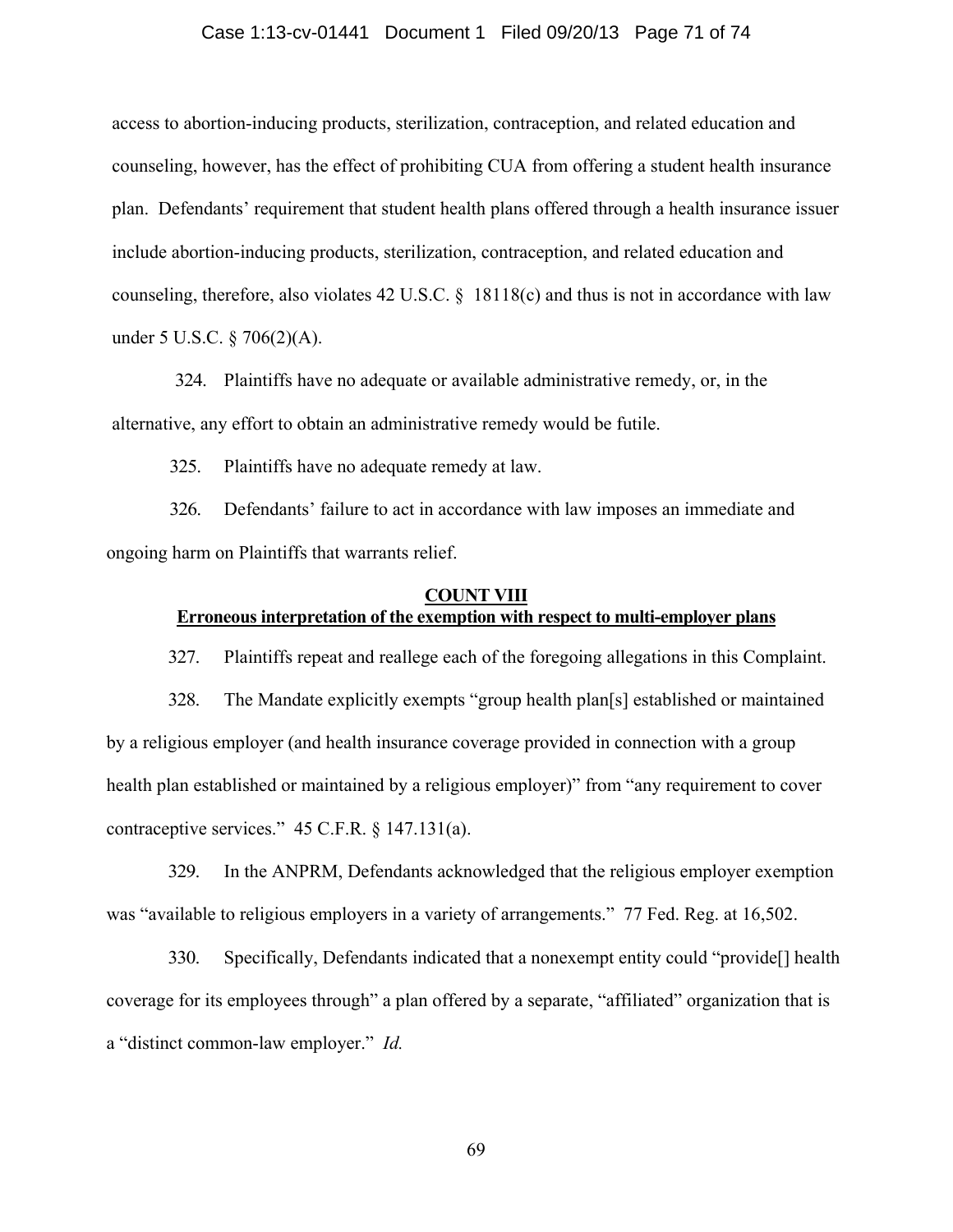#### Case 1:13-cv-01441 Document 1 Filed 09/20/13 Page 72 of 74

331. In such a situation, Defendants stated that if the "affiliated" organization was "exempt from the requirement to cover contraceptive services, then neither the [affiliated organization] nor the [nonexempt entity would be] required to offer contraceptive coverage to its employees." *Id.* 

332. This reading reflects the plain and unambiguous text of the regulation, which by its terms exempts "group health plan[s]" so long as they are "established or maintained by a religious employer."

333. Nonetheless, when issuing the Final Rule, Defendants reversed course, rejecting a "plan-based approach" and adopting an "employer-by-employer approach" whereby "each employer [must] independently meet the definition of religious employer . . . in order to avail itself of the exemption." 78 Fed. Reg. at 39,886.

334. An employer-based approach contradicts the plain text of the regulation, which exempts "group health plan[s]," not individual employers.

335. The Archdiocese meets the Mandate's definition of a religious employer, and therefore, the group health plan it has "established or maintained" is exempt from providing coverage for abortion-inducing products, sterilization, contraception, and related education and counseling.

336. The Defendants erroneous interpretation of the religious employer exemption, however, precludes the Archdiocese's affiliated entities, including Plaintiffs Catholic Charities, CCA, Archbishop Carroll, Don Bosco, Mary of Nazareth, Catholic Charities, Victory Housing, and CIC from obtaining the benefit of the exemption by participating in the exempt group health plan established and maintained by the Archdiocese.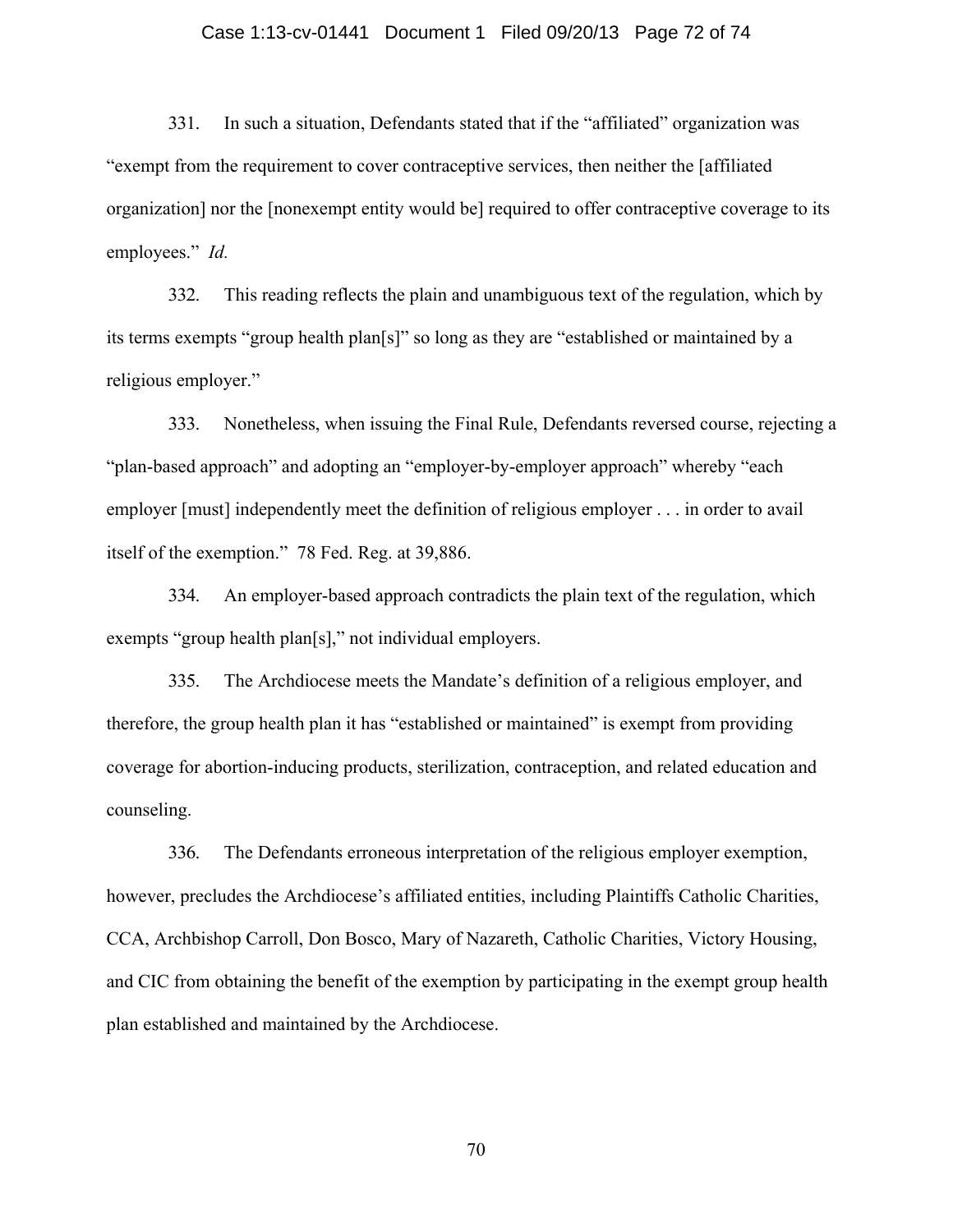## Case 1:13-cv-01441 Document 1 Filed 09/20/13 Page 73 of 74

337. Plaintiffs have no adequate or available administrative remedy, or, in the alternative, any effort to obtain an administrative remedy would be futile.

338. Plaintiffs have no adequate remedy at law.

339. Defendants' erroneous interpretation imposes an immediate and ongoing harm on Plaintiffs that warrants relief.

**WHEREFORE,** Plaintiffs respectfully pray that this Court:

- 1. Enter a declaratory judgment that the U.S. Government Mandate violates Plaintiffs' rights under RFRA;
- 2. Enter a declaratory judgment that the U.S. Government Mandate violates Plaintiffs' rights under the First Amendment;
- 3. Enter a declaratory judgment that the U.S. Government Mandate was promulgated in violation of the APA;
- 4. Enter an injunction prohibiting the Defendants from enforcing the U.S. Government Mandate against Plaintiffs;
- 5. Enter an order vacating the U.S. Government Mandate;
- 6. Enter a declaratory judgment that Defendants' requirement that student health plans facilitate access to abortion-inducing products, sterilization, contraception, and related education and counseling violates Plaintiffs' rights under RFRA and the First Amendment; enter an injunction prohibiting the Defendants from enforcing that requirement against Plaintiffs; and enter an order vacating the requirement;
- 7. Enter a declaratory judgment that Defendants have erroneously interpreted the